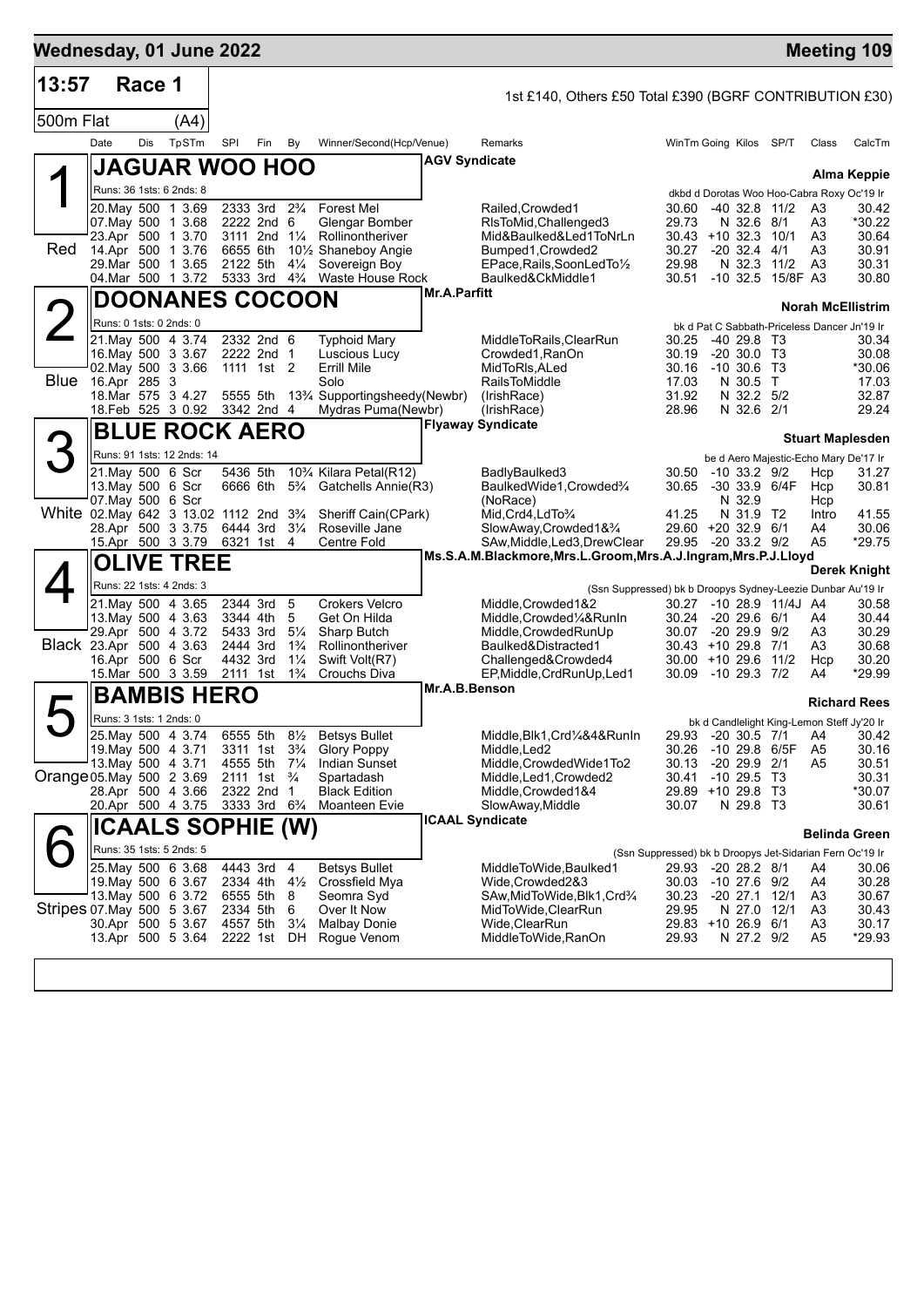| Wednesday, 01 June 2022   |                         |        |                                                |                      |                                        |                                  |                                               |              |                                                                                                  |                |                                                                          |          | <b>Meeting 109</b>      |                    |
|---------------------------|-------------------------|--------|------------------------------------------------|----------------------|----------------------------------------|----------------------------------|-----------------------------------------------|--------------|--------------------------------------------------------------------------------------------------|----------------|--------------------------------------------------------------------------|----------|-------------------------|--------------------|
| 14:12                     |                         | Race 2 |                                                |                      |                                        |                                  |                                               |              | 1st £140, Others £50 Total £390 (BGRF CONTRIBUTION £30)                                          |                |                                                                          |          |                         |                    |
| 500m Flat                 |                         |        | (A4)                                           |                      |                                        |                                  |                                               |              |                                                                                                  |                |                                                                          |          |                         |                    |
|                           | Date                    | Dis    | TpSTm                                          | SPI                  | Fin                                    | By                               | Winner/Second(Hcp/Venue)                      |              | Remarks                                                                                          |                | WinTm Going Kilos SP/T                                                   |          | Class                   | CalcTm             |
|                           |                         |        | <b>FINAL BLAKE</b>                             |                      |                                        |                                  |                                               | Mr.N.Friar   |                                                                                                  |                |                                                                          |          |                         |                    |
|                           |                         |        | Runs: 81 1sts: 18 2nds: 8                      |                      |                                        |                                  |                                               |              |                                                                                                  |                | bk d Laughil Blake-Final Mermaid Nv'17 Ir                                |          |                         | <b>Tony Taylor</b> |
|                           |                         |        | 24. May 500 1 3.67                             |                      | 3222 2nd 51/4                          |                                  | Oilean Rona                                   |              | Railed, Clear Run                                                                                |                | 29.92 -10 30.7 7/1                                                       |          | A3                      | 30.25              |
|                           |                         |        | 17. May 500 1 3.69                             | 4323 5th             |                                        |                                  | 10 <sup>1</sup> / <sub>2</sub> Ragtime Bex    |              | Railed, Crowded2                                                                                 | 30.20          | 29.75 +10 30.7 10/1                                                      |          | A3                      | 30.69              |
| Red                       |                         |        | 10. May 500 1 3.65<br>29.Apr 500 1 3.65        | 3114 5th<br>4222 4th |                                        | 7<br>$3\frac{1}{2}$              | <b>Sheriffs Flame</b><br>Annadown Daisy       |              | Railed, Led Run Up To 3<br>Railed, Handy To 3/4                                                  | 30.21          | $-10,30.4,6/1$<br>$-20$ 30.7 16/1                                        |          | A3<br>A <sub>3</sub>    | 30.65<br>30.29     |
|                           |                         |        | 22.Apr 500 1 3.62                              | 1111 6th             |                                        | $3\frac{3}{4}$                   | Insane Chef                                   |              | QAw, Railed, Led To 3/4                                                                          | 30.41          | $-30, 30.8$                                                              | 10/1     | A <sub>3</sub>          | 30.40              |
|                           |                         |        | 05.Apr 500 1 3.65                              | 2222 4th             |                                        | $4\frac{1}{4}$                   | Sovereign Boy                                 |              | Railed, ClearRun<br><b>Touchdown Racing</b>                                                      | 29.64          | N 30.4 14/1                                                              |          | A <sub>2</sub>          | *29.98             |
|                           |                         |        | TOUCHDOWN CAMMY                                |                      |                                        |                                  |                                               |              |                                                                                                  |                |                                                                          |          | <b>Belinda Green</b>    |                    |
|                           |                         |        | Runs: 10 1sts: 4 2nds: 3<br>24. May 500 2 3.68 |                      | 6322 2nd SH                            |                                  | Kerrs Bruno                                   |              | (Ssn Suppressed) bebdw b Droopys Sydney-Aghaburren Model Ap'20 Ir<br>SlowAway, Challenged From 4 |                | 30.23 -10 29.2 10/11FA4                                                  |          |                         | 30.14              |
|                           |                         |        | 18. May 500 1 3.70                             |                      | 5211 1st 6 <sup>3</sup> / <sub>4</sub> |                                  | Carmac Ardfert                                |              | Railed, Led2, Clear4                                                                             | 29.92          | N 29.2 15/8J A5                                                          |          |                         | *29.92             |
| Blue                      |                         |        | 10. May 500 1 3.63<br>28.Apr 500 1 3.71        | 2222 4th<br>2111 1st |                                        | $5\frac{1}{4}$<br>$4\frac{1}{4}$ | Sharp Josh<br>Ragtime Louie                   |              | Railed, ClearRun<br>Rails, SoonLed                                                               | 29.95          | $-10$ 29.2 $11/4$<br>30.04 +10 29.1 T2                                   |          | A5                      | 30.28<br>30.14     |
|                           | 18.Apr 285 2            |        |                                                | 2-1- 1st             |                                        |                                  | 11 <sup>3</sup> / <sub>4</sub> Borzois Bullet |              | Railed, Led1                                                                                     | 16.90          | $-529.1$ T2                                                              |          |                         | xLame 16.85        |
|                           |                         |        | 01.Feb 500 2 3.75                              |                      | 5222 1st Hd                            |                                  | Lizzies Way                                   |              | Chl3, Led RunIn                                                                                  | 30.12          | N 29.3 10/11FA5                                                          |          |                         | 30.12              |
|                           |                         |        | <b>GREENYS MAGIC</b>                           |                      |                                        |                                  |                                               |              | Mr.L.S.Green, Mr.S.Maplesden                                                                     |                |                                                                          |          | <b>Stuart Maplesden</b> |                    |
| 3                         | Runs: 8 1sts: 1 2nds: 2 |        |                                                |                      |                                        |                                  |                                               |              |                                                                                                  |                | bk d Farloe Rumble-Glenside Product Jy'20 Ir                             |          |                         |                    |
|                           |                         |        | 24. May 500 3 3.60<br>13. May 500 3 3.61       | 1234 5th<br>2122 6th |                                        | $4\frac{1}{2}$<br>$7\frac{1}{4}$ | Kerrs Bruno                                   |              | Crowded1/2, Baulked3/4                                                                           | 30.23<br>30.24 | $-10$ 31.9 $5/2$<br>$-20, 32.0$                                          | 13/8F A4 | A4                      | 30.49<br>30.62     |
|                           |                         |        | 07 May 500 4 3.61                              |                      | 3222 2nd 5 <sup>3</sup> / <sub>4</sub> |                                  | Get On Hilda<br>Fearsome Poppy                |              | EarlyPace,Middle,SnLedTo2<br>Middle,ClearRun                                                     | 29.85          | N 31.6                                                                   | 5/4F     | A4                      | 30.32              |
| White 28.Apr 500 4 3.57   |                         |        |                                                | 2111 1st             |                                        | 3                                | Imahappychappie                               |              | EPace,SoonLed,Clear3                                                                             |                | 29.73 +20 31.5                                                           | 13/8     | A6                      | *29.93             |
|                           |                         |        | 22.Apr 500 4 3.67<br>08.Apr 500 4 3.57         | 4333 3rd             | 1122 2nd 11/2                          | $2\frac{3}{4}$                   | Get On Rosie<br>Jofra                         |              | Middle, Crowded1<br>QAw,LedTo2&From4ToRunIn                                                      | 30.60<br>30.19 | $-40$ 32.4<br>-10 32.7 9/4                                               | 5/4F     | A6<br>A6                | 30.42<br>30.22     |
|                           |                         |        | <b>INSANE JUDGE</b>                            |                      |                                        |                                  |                                               | Mr.G.Andreas |                                                                                                  |                |                                                                          |          |                         |                    |
|                           |                         |        | Runs: 44 1sts: 7 2nds: 6                       |                      |                                        |                                  |                                               |              |                                                                                                  |                | bk d Ballybough Mike-Fantasy Lane Au'19 Ir                               |          | George Andreas          |                    |
|                           |                         |        | 25. May 500 4 3.66                             | 1333 3rd             |                                        | $5\frac{1}{2}$                   | <b>Ballyblack Rebel</b>                       |              | Middle, Crowded 1&1/4                                                                            | 29.77          | N 32.4 11/2                                                              |          | A3                      | 30.21              |
|                           |                         |        | 20. May 500 4 3.63<br>13. May 500 4 3.73       | 1555 4th<br>5666 4th |                                        | 3<br>$6\frac{1}{2}$              | Forest Mel<br>Seomra Syd                      |              | Middle, Blk1, Crd2, Pecked3<br>Middle, Baulked1, Crowded4                                        | 30.60<br>30.23 | -40 32.6<br>$-20$ 32.3 $8/1$                                             | 5/1      | A3<br>A3                | 30.43<br>30.56     |
| Black 03. May 500 4 3.65  |                         |        |                                                | 4665 3rd             |                                        | Nk                               | Senahel Lass                                  |              | Crowded4, RanOn                                                                                  | 30.10          | N 32.2 8/1                                                               |          | A3                      | 30.13              |
|                           |                         |        | 29.Apr 500 3 3.66<br>19. Mar 500 3 3.69        | 4344 4th<br>6433 3rd |                                        | $5\frac{1}{2}$<br>$3\frac{3}{4}$ | Sharp Butch<br><b>Bet Goodwin</b>             |              | Wide&CrowdedRunUp<br>SlowAway, RanOn                                                             | 30.07<br>29.53 | $-20$ 32.3 $9/2$<br>N 31.8 7/1                                           |          | A3<br>A3                | 30.30<br>*29.84    |
|                           |                         |        | <b>PUNKROCK RAMPAGE</b>                        |                      |                                        |                                  |                                               |              | Mr.M.B.Christelow, Mrs.L.M.N.Macleod                                                             |                |                                                                          |          |                         |                    |
| $\blacktriangleright$     |                         |        |                                                |                      |                                        |                                  | (W)                                           |              |                                                                                                  |                |                                                                          |          | <b>Stuart Maplesden</b> |                    |
|                           |                         |        | Runs: 16 1sts: 3 2nds: 8<br>24. May 500 5 3.59 |                      |                                        |                                  | 2111 2nd SH Kerrs Bruno                       |              | EP,SoonLedToRunIn                                                                                |                | bk d Pat C Sabbath-Highview Idol Jy'19 Ir<br>30.23 -10 38.0  7/1      A4 |          |                         | 30.14              |
|                           |                         |        | 14. May 500 6 3.70                             | 1111                 | 2nd $2\frac{3}{4}$                     |                                  | Pocket Pard                                   |              | QAw, Wide, Led To Run In                                                                         | 30.23          | N 37.9 5/2F                                                              |          | - A4                    | 30.46              |
| Orange 05.May 285 5       |                         |        | 09. May 500 5 3.59                             | 1111<br>$1 - 1 -$    | 1st $5\frac{1}{2}$<br>1st              | -1                               | Quarterland Zara<br><b>Magnificent Kane</b>   |              | QAw, MidToW, ALed<br>QuickAway, MidToWide, ALed                                                  | 30.26<br>16.72 | $-20$ 38.3 T3<br>$-5, 38.1$                                              | 11/8F D3 |                         | *30.06<br>16.67    |
|                           | 29.Apr 285 4            |        |                                                | $2 - 2 -$            | $3rd \frac{1\frac{3}{4}}{4}$           |                                  | Droopys Dramatic                              |              | MidToWide, Blk&W1/2, CrdRnIn                                                                     | 16.94          | -10 38.2 7/4F                                                            |          | D3                      | 16.99              |
|                           | 13.Apr 285 5            |        |                                                | 1-2-                 | 2nd <sub>1</sub>                       |                                  | Glengar Belle                                 |              | QAw,MidToWide,Crowded1<br>Mr.P.Osborne, Mr.A.J.Taylor                                            | 16.63          | N 38.1 5/1                                                               |          | D3                      | 16.71              |
|                           | OI                      |        | OI OSSIE (W)                                   |                      |                                        |                                  |                                               |              |                                                                                                  |                |                                                                          |          |                         | <b>Tony Taylor</b> |
|                           |                         |        | Runs: 27 1sts: 5 2nds: 3                       |                      |                                        |                                  |                                               |              |                                                                                                  |                | bkw d Droopys Jet-Blastoff Annie Fb'19 Ir                                |          |                         |                    |
|                           |                         |        | 26. May 500 6 3.62<br>19. May 500 6 3.81       | 1111 1st<br>5534 4th |                                        | 3<br>5                           | Da Power<br>Bambis Hero                       |              | QAw, Wide, ALed, Clear2<br>SlowAway, Wide                                                        | 30.50<br>30.26 | -50 32.8 5/2F<br>$-10, 33.1$                                             | 4/1      | A5<br>A5                | *30.00<br>30.55    |
|                           |                         |        | 13 May 500 6 3.78                              | 6666 6th             |                                        | $8\frac{3}{4}$                   | Indian Sunset                                 |              | SlowAway, Wide                                                                                   | 30.13          | $-20$ 33.5 10/1                                                          |          | A5                      | 30.63              |
| Stripes 07 May 500 6 3.65 |                         |        | 27.Apr 500 5 3.75                              | 4333 1st<br>2534 4th |                                        | 4<br>2                           | Freeky Mac<br>Shaunas Brea                    |              | Wide,Led4<br>Crowded1, VeryWide                                                                  | 30.31<br>30.42 | N 33.5<br>N 33.7 9/4F                                                    | 5/2      | A6<br>A <sub>5</sub>    | 30.31<br>30.57     |
|                           |                         |        | 22.Apr 500 6 3.67                              | 6342 5th             |                                        | 2                                | Jofra                                         |              | SAw,Crowded1,BaulkedWide4                                                                        | 30.56          | -40 34.1                                                                 | 5/2      | A5                      | 30.30              |
|                           |                         |        |                                                |                      |                                        |                                  |                                               |              |                                                                                                  |                |                                                                          |          |                         |                    |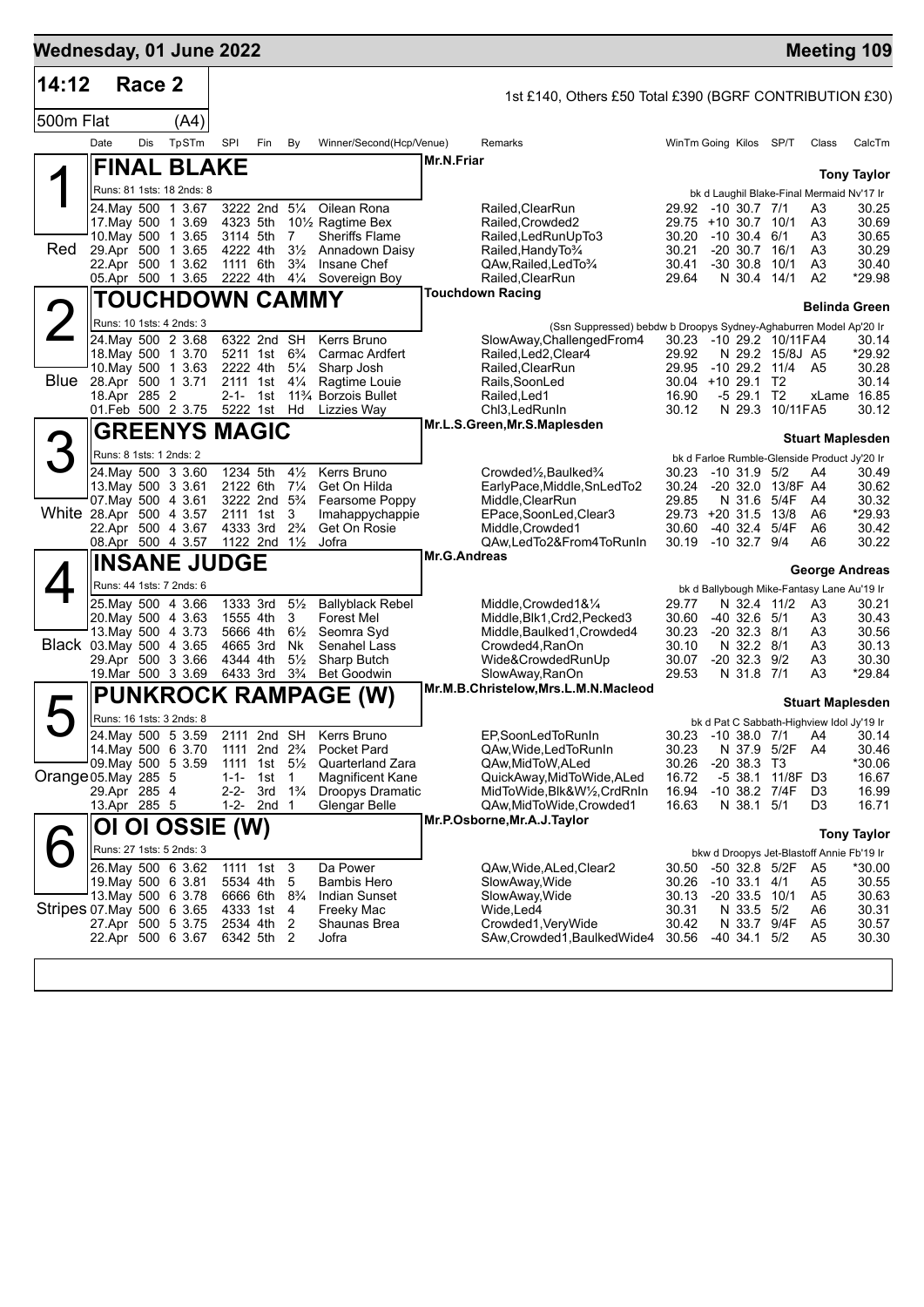| Wednesday, 01 June 2022   |                                              |        |                          |                                        |                                                    |                                  |                                                                  |               |                                                                       |                                          |                                |                                        |                                  | <b>Meeting 109</b>                                  |
|---------------------------|----------------------------------------------|--------|--------------------------|----------------------------------------|----------------------------------------------------|----------------------------------|------------------------------------------------------------------|---------------|-----------------------------------------------------------------------|------------------------------------------|--------------------------------|----------------------------------------|----------------------------------|-----------------------------------------------------|
| 14:32                     |                                              | Race 3 |                          |                                        |                                                    |                                  |                                                                  |               | 1st £135, Others £45 Total £360 (BGRF CONTRIBUTION £30)               |                                          |                                |                                        |                                  |                                                     |
| 500m Flat                 |                                              |        | (A5)                     |                                        |                                                    |                                  |                                                                  |               |                                                                       |                                          |                                |                                        |                                  |                                                     |
|                           | Date                                         | Dis    | TpSTm                    | SPI                                    | Fin                                                | By                               | Winner/Second(Hcp/Venue)                                         |               | Remarks                                                               | WinTm Going Kilos SP/T                   |                                |                                        | Class                            | CalcTm                                              |
|                           |                                              |        | <b>BALLYBLACK BELLA</b>  |                                        |                                                    |                                  |                                                                  | Mr.R.F.Yeates |                                                                       |                                          |                                |                                        |                                  |                                                     |
|                           | Runs: 20 1sts: 4 2nds: 5                     |        |                          |                                        |                                                    |                                  |                                                                  |               | (Season 02.Jy'21) bk b Kinloch Brae-Droopys Amici Ap'20 Br            |                                          |                                |                                        |                                  | <b>Richard Yeates</b>                               |
|                           | 18. May 500 1 3.65                           |        |                          |                                        | 3444 4th                                           | $6\frac{1}{4}$                   | <b>Charter Party</b>                                             |               | Railed, Crd&CkMiddle4                                                 | 29.91                                    |                                | N 26.4 9/4J                            | A5                               | 30.41                                               |
|                           | 04. May 500 1 3.77<br>20.Apr 500 1 3.69      |        |                          | 3455 5th                               | 6554 3rd 7 <sup>3</sup> / <sub>4</sub>             | 5                                | Sophies Ace<br>Amaze Me Mel                                      |               | CrowdedMiddle <sup>1/2</sup><br>Crowded4&RunIn                        | 30.33<br>29.79                           | -10 26.5 9/2<br>N 26.6 7/1     |                                        | A5<br>A5                         | 30.85<br>*30.19                                     |
| Red                       | 06.Apr 500 1 3.70                            |        |                          | 3556 6th                               |                                                    | $8\frac{1}{2}$                   | <b>Blastout Tink</b>                                             |               | SAw, Railed, Blk1&1/4, Crd3                                           | 30.35                                    | $-40$ 26.4 $4/1$               |                                        | A5                               | 30.62                                               |
|                           | 30. Mar 500 1 3.68<br>22.Mar 500 1 3.66      |        |                          | 3546 6th                               | 1222 1st $2\frac{1}{2}$                            | $4\frac{3}{4}$                   | <b>Murrays River</b><br>Sleepy Jane                              |               | Railed, Crowded1, WideRunIn<br>QAw, Railed, Led RunIn                 | 30.19<br>30.40                           |                                | -10 26.4 15/8F A5<br>-10 26.6 11/8F A6 |                                  | 30.48<br>30.30                                      |
|                           | <b>INSANE RED CARD</b>                       |        |                          |                                        |                                                    |                                  |                                                                  | Mr.G.Andreas  |                                                                       |                                          |                                |                                        |                                  |                                                     |
|                           | Runs: 37 1sts: 4 2nds: 15                    |        |                          |                                        |                                                    |                                  |                                                                  |               |                                                                       |                                          |                                |                                        |                                  | <b>George Andreas</b>                               |
|                           | 27. May 500 2 3.70                           |        |                          | 3555 5th                               |                                                    | $4\frac{3}{4}$                   | Imahappyladdie                                                   |               | Crowded1&1/4&2                                                        | 29.98                                    |                                | N 29.9 11/4C A4                        |                                  | bk d Skywalker Puma-Dame Iris Oc'19 Ir<br>30.34     |
|                           | 21. May 500 5 Scr                            |        |                          |                                        | 6653 2nd 41/2                                      |                                  | Kilara Petal(R12)                                                |               | Baulked3, RanOn                                                       | 30.50                                    |                                | -10 29.6 11/4C Hcp                     |                                  | 30.76                                               |
|                           | 17. May 500 2 3.69<br>Blue 11 May 500 2 3.70 |        |                          | 4442 2nd 2                             | 1222 2nd 11/4                                      |                                  | Boom Jet<br>Flemish Lynda                                        |               | Baulked2, RanOn<br>RIsToMid, Crd1, ChlRunIn                           | 29.76 +10 29.4 9/4J<br>30.01             | $-10$ 29.4 9/4                 |                                        | A4<br>A4                         | 30.03<br>30.01                                      |
|                           | 03. May 500 2 3.69                           |        |                          |                                        | 3222 2nd 41/4                                      |                                  | <b>Blastout Tink</b>                                             |               | RIsToMid, Challenged4                                                 | 29.65                                    | N 29.6 11/2                    |                                        | A4                               | *30.00                                              |
|                           | 19.Apr 500 1 3.86                            |        |                          | 6443 2nd SH                            |                                                    |                                  | Glengar Bobby                                                    |               | Crd1&2&3,LedBrieflyRunIn<br>Mr.B.W.Firkins, Mr.G.R. Whittington       | 30.82 -50 29.9 9/4                       |                                |                                        | A4                               | 30.33                                               |
|                           |                                              |        | <b>SPORTMANS PENNY</b>   |                                        |                                                    |                                  |                                                                  |               |                                                                       |                                          |                                |                                        |                                  | <b>Belinda Green</b>                                |
| 3                         | Runs: 24 1sts: 2 2nds: 5                     |        |                          |                                        |                                                    |                                  |                                                                  |               | (Ssn Suppressed) wf b Bull Run Bolt-Sportsmans Holly Mr'20 Ir         |                                          |                                |                                        |                                  |                                                     |
|                           | 24. May 500 2 3.73<br>17. May 500 3 3.73     |        |                          | 6255 5th<br>6666 6th                   |                                                    | 8                                | <b>Watsons Avenue</b><br>11 <sup>3</sup> / <sub>4</sub> Boom Jet |               | Crowded <sup>1</sup> /4&2&3<br>Crowded1&1/4, Baulked2                 | 30.23 -10 27.6 8/1<br>29.76 +10 27.5 7/1 |                                |                                        | A4<br>A4                         | 30.77<br>30.80                                      |
|                           | 10. May 500 3 3.67                           |        |                          |                                        | 2113 5th 2 <sup>3</sup> / <sub>4</sub>             |                                  | Insane Fly                                                       |               | EP,SoonLedTo3                                                         | 30.12 -10 27.2 9/1                       |                                |                                        | A4                               | *30.25                                              |
| White 05.May 500 2 3.68   | 27.Apr 500 2 3.59                            |        |                          | 3123 5th                               | 1112 2nd 3                                         | 3                                | Roll On Ruby<br>Fine Cut                                         |               | EarlyPace,Led¼To3<br>QAw,SoonLedTo3                                   | 30.23<br>30.03                           | N 27.2 9/2<br>N 27.3 6/1       |                                        | A4<br>A4                         | 30.47<br>30.27                                      |
|                           | 19.Apr 500 3 3.65                            |        |                          |                                        | 4444 4th                                           | $5\frac{3}{4}$                   | Icaals Sophie                                                    |               | Baulked1                                                              | 30.58                                    | -50 27.3 7/1                   |                                        | A4                               | 30.55                                               |
|                           |                                              |        | <b>CARMAC ARDFERT</b>    |                                        |                                                    |                                  |                                                                  | Mr.R.F.Yeates |                                                                       |                                          |                                |                                        |                                  | <b>Richard Yeates</b>                               |
|                           | Runs: 38 1sts: 4 2nds: 7                     |        |                          |                                        |                                                    |                                  |                                                                  |               |                                                                       |                                          |                                |                                        |                                  | bk d Droopys Jet-Ironically Jn'19 Ir                |
|                           | 24. May 500 4 3.66                           |        |                          |                                        | 1445 6th                                           | $8\frac{3}{4}$                   | Rough Wildfire                                                   |               | Middle, Crowded 1&4                                                   | 30.21                                    |                                | -10 32.5 5/2F A5                       |                                  | 30.81                                               |
|                           | 18. May 500 3 3.60<br>11. May 500 3 3.68     |        |                          |                                        | 1122 2nd 6 <sup>3</sup> / <sub>4</sub><br>5111 6th | $2\frac{1}{4}$                   | Touchdown Cammy<br><b>Drumcrow Spice</b>                         |               | QAw, Middle, Led To 2<br>EP, Mid, DispLd1To RunIn                     | 29.92<br>30.28                           |                                | N 32.4 15/8J A5<br>N 32.3 7/4F A4      |                                  | 30.46<br>30.45                                      |
| Black 04. May 500 4 3.72  |                                              |        |                          | 5554 4th                               |                                                    | $7\frac{1}{4}$                   | Sharp Bobby                                                      |               | CrowdedWide1&2                                                        | 29.94                                    |                                | N 32.4 10/3                            | A4                               | 30.52                                               |
|                           | 27.Apr 500 4 3.57<br>20.Apr 500 4 3.66       |        |                          | 2111 4th                               | 4111 2nd 1                                         | $2\frac{3}{4}$                   | <b>Moanteen Evie</b><br>Over It Now                              |               | EP, Led Run Up To Run In<br>EP.LedRunUpToRunIn                        | 30.24<br>29.85 +10 32.3 11/8F A4         |                                | N 32.8 11/8F A4                        |                                  | 30.45<br>*30.04                                     |
|                           |                                              |        |                          |                                        |                                                    |                                  | <b>FREEDOM MUSTANG (W)</b>                                       |               | Mr.D.N.Bedford, Mr.P.N.Bedford                                        |                                          |                                |                                        |                                  |                                                     |
|                           | Runs: 8 1sts: 1 2nds: 2                      |        |                          |                                        |                                                    |                                  |                                                                  |               |                                                                       |                                          |                                |                                        |                                  | <b>Richard Rees</b>                                 |
|                           | 18. May 500 5 3.61                           |        |                          |                                        | 3111 1st                                           | 2                                | Hurry Up Harry                                                   |               | EP, MidToW, SoonLed                                                   | 30.12                                    |                                | N 33.6 8/11F A6                        |                                  | bk d Fernando Bale-Mustang Vienna Ap'20 Ir<br>30.12 |
|                           | 12. May 500 5 3.63                           |        |                          | 3112 2nd 2 <sup>3</sup> / <sub>4</sub> |                                                    |                                  | <b>Slippy Bullet</b>                                             |               | EP,SoonLedTo3⁄4,Crowded                                               | 30.07                                    | N 33.7 2/1J                    |                                        | A <sub>5</sub>                   | 30.29                                               |
| Orange 27 Apr 500 6 3.55  | 06. May 500 5 3.66                           |        |                          |                                        | 5111 3rd 11/4<br>2223 3rd 4                        |                                  | Insane Jagger<br>Imahappyladdie                                  |               | Wide,SoonLedTo4,Crowded<br>Wide, Handy To <sup>3</sup> / <sub>4</sub> | 30.44<br>29.93                           | $-20$ 33.6 $5/2$<br>N 33.4 9/4 |                                        | A <sub>5</sub><br>A <sub>5</sub> | 30.34<br>30.25                                      |
|                           | 20.Apr 500 6 3.50                            |        |                          |                                        | 1111 2nd 1/2                                       |                                  | Amaze Me Mel                                                     |               | QAw,SoonLedTo4                                                        | 29.79                                    | N 32.9 3/1                     |                                        | A <sub>5</sub>                   | *29.84                                              |
|                           | 11.Apr 500 5 3.63                            |        |                          |                                        | 2111 1st 2                                         |                                  | Amaze Me Mel                                                     | Mr.N.Friar    | Wide,Led1                                                             | 30.20                                    | N 32.7 T3                      |                                        |                                  | 30.20                                               |
|                           |                                              |        | <b>BLUESTAR GOLD (W)</b> |                                        |                                                    |                                  |                                                                  |               |                                                                       |                                          |                                |                                        |                                  | <b>Tony Taylor</b>                                  |
|                           | Runs: 53 1sts: 7 2nds: 5                     |        |                          |                                        |                                                    |                                  |                                                                  |               |                                                                       |                                          |                                |                                        |                                  | f d Deanridge Viking-Pennys Papaver Ja'19 Ir        |
|                           | 24. May 500 6 3.68<br>18. May 500 6 3.60     |        |                          | 4555 4th<br>1444 3rd                   |                                                    | $2\frac{1}{4}$<br>$6\frac{1}{2}$ | Kerrs Bruno<br>Insane Jagger                                     |               | Wide, Crowded1<br>MidToW, Crowded1                                    | 30.23<br>29.90                           | $-10$ 35.7 25/1<br>N 35.7 10/1 |                                        | A4<br>A4                         | 30.31<br>30.43                                      |
|                           | 12. May 500 6 3.65                           |        |                          | 5346 6th                               |                                                    | $8\frac{3}{4}$                   | Jollie Mac                                                       |               | BadlyBaulked1, Crowded3To4                                            | 30.74                                    | N 35.6 10/1                    |                                        | A3                               | 31.45                                               |
| Stripes 07 May 500 6 3.70 | 03. May 500 6 3.59                           |        |                          | 5555 5th<br>1111 1st                   |                                                    | $8\frac{1}{2}$<br>$1\frac{1}{4}$ | Glengar Bomber<br>Get On Hilda                                   |               | SlowAway, MiddleToWide<br>QAw,MidToW,ALed                             | 29.73<br>30.07                           | N 36.0 9/1<br>N 35.9 10/3      |                                        | A <sub>3</sub><br>A4             | 30.41<br>*30.07                                     |
|                           | 27.Apr 500 5 3.64                            |        |                          | 2234 4th                               |                                                    | $6\frac{3}{4}$                   | Fine Cut                                                         |               | Crowded <sup>1/4</sup>                                                | 30.03                                    | N 36.1 5/1                     |                                        | A4                               | 30.57                                               |
|                           |                                              |        |                          |                                        |                                                    |                                  |                                                                  |               |                                                                       |                                          |                                |                                        |                                  |                                                     |
|                           |                                              |        |                          |                                        |                                                    |                                  |                                                                  |               |                                                                       |                                          |                                |                                        |                                  |                                                     |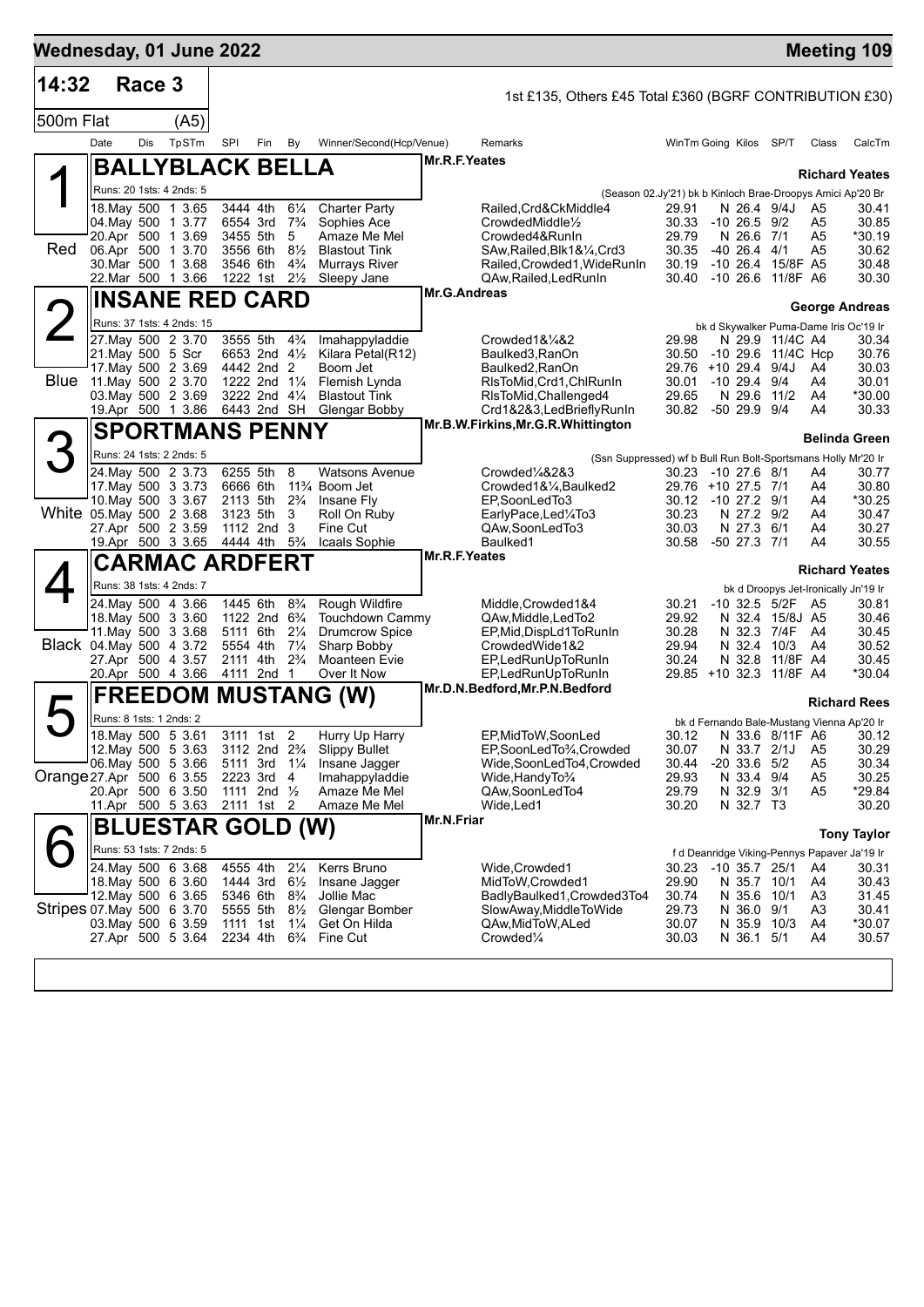| Wednesday, 01 June 2022   |      |        |                                          |     |                                                  |                                  |                                                |                                                                                                     |                                          |                                      |                        |                      | <b>Meeting 109</b>                           |
|---------------------------|------|--------|------------------------------------------|-----|--------------------------------------------------|----------------------------------|------------------------------------------------|-----------------------------------------------------------------------------------------------------|------------------------------------------|--------------------------------------|------------------------|----------------------|----------------------------------------------|
| 14:52                     |      | Race 4 |                                          |     |                                                  |                                  |                                                | 1st £130, Others £45 Total £355 (BGRF CONTRIBUTION £30)                                             |                                          |                                      |                        |                      |                                              |
| 500m Flat                 |      |        | (A6)                                     |     |                                                  |                                  |                                                |                                                                                                     |                                          |                                      |                        |                      |                                              |
|                           | Date | Dis    | TpSTm                                    | SPI | Fin                                              | By                               | Winner/Second(Hcp/Venue)                       | Remarks                                                                                             | WinTm Going Kilos SP/T                   |                                      |                        | Class                | CalcTm                                       |
|                           |      |        | DAVE ON A RAVE                           |     |                                                  |                                  |                                                | <b>Taylormade Uniforms</b>                                                                          |                                          |                                      |                        |                      | <b>Belinda Green</b>                         |
|                           |      |        | Runs: 57 1sts: 9 2nds: 10                |     |                                                  |                                  |                                                |                                                                                                     |                                          |                                      |                        |                      | bd d Ballymac Eske-Rogue Calypso Oc'18 Br    |
|                           |      |        | 27. May 500 1 3.86                       |     | 6542 1st 11/4                                    |                                  | <b>Russmur Mountain</b>                        | SAw, Railed, Led4                                                                                   | 30.41                                    | N 34.8 5/1                           |                        | A6                   | 30.41                                        |
|                           |      |        | 21.May 500 1 4.02<br>17. May 500 1 3.86  |     | 6664 5th<br>5554 5th                             | $7\frac{1}{2}$<br>$7\frac{1}{4}$ | <b>Rising Amber</b><br><b>Forever Memories</b> | VerySlowAway,Crowded%<br>SAw,Crowded2&4,WideRunIn                                                   | 30.08<br>$30.10 + 10.34.8$ 5/1           | -10 34.7 12/1                        |                        | A6<br>A6             | 30.59<br>30.78                               |
| Red                       |      |        | 10. May 500 1 3.87                       |     | 6654 4th                                         | $5\frac{1}{4}$                   | Pennys Studio                                  | SAw, Crd2&3, BlkRunIn                                                                               | 30.34                                    | $-10, 34.7, 6/1$                     |                        | A6                   | 30.66                                        |
|                           |      |        | 03. May 500 1 3.93<br>22.Apr 500 1 3.83  |     | 6666 6th<br>5211 1st 3                           | $3\frac{1}{2}$                   | Outdoor Honey<br>Killduff Duke                 | VSAw, Crd&CkMid1, Crd3<br>SAw, Railed, Led <sup>1/4</sup>                                           | 30.57<br>30.40                           | -10 34.4 7/2<br>-30 33.7 3/1         |                        | A6<br>A7             | 30.75<br>*30.10                              |
|                           |      |        | <b>GLENSIDE BLUE</b>                     |     |                                                  |                                  |                                                | Mr.S.G.Collins, Mr.S.Maplesden                                                                      |                                          |                                      |                        |                      |                                              |
| 2                         |      |        | Runs: 4 1sts: 0 2nds: 0                  |     |                                                  |                                  |                                                |                                                                                                     |                                          |                                      |                        |                      | <b>Stuart Maplesden</b>                      |
|                           |      |        | 27. May 500 2 3.68                       |     | 4333 4th                                         | $2\frac{1}{2}$                   | Dave On A Rave                                 | (Season 10.Fb'22) be b Farloe Rumble-Glenside Product Jy'20 Ir<br>RailsToMiddle,Crowded%            | 30.41                                    | N 26.6 9/4J                          |                        | A6                   | 30.62                                        |
|                           |      |        | 20. May 500 1 3.70                       |     | 3223 3rd                                         | $6\frac{1}{2}$                   | Outdoor Honey                                  | Mid&Blk1, MidToRIsFrom1/4                                                                           | 30.58                                    | $-50$ 26.8 $5/2$                     |                        | A6                   | 30.60                                        |
| Blue                      |      |        | 07 May 500 2 3.69<br>29.Apr 500 2 3.70   |     | 5554 5th<br>1344 5th                             | $6\frac{3}{4}$<br>$8\frac{1}{4}$ | Oi Oi Ossie<br>Birdsofafeather                 | Crd&Checked4<br>MidStt, Crowded RunUp&1                                                             | 30.31<br>30.59                           | N 26.3 7/1<br>$-20$ 26.3 $8/1$       |                        | A6<br>A6             | 30.85<br>31.05                               |
|                           |      |        | 23.Apr 500 2 3.58                        |     | 1111 1st                                         | 14                               | Domino Gem                                     | AlwaysLed, MidToRIs                                                                                 | 30.38                                    | N 26.0 T3                            |                        |                      | *30.38                                       |
|                           |      |        | 18.Apr 500 2 3.69                        |     |                                                  |                                  | 3332 2nd 101/2 Glenduff Savvi                  | $Crowded1&\frac{1}{4}&\frac{3}{4}To4$                                                               | 30.50 -10 26.1 T3                        |                                      |                        |                      | 31.24                                        |
|                           |      |        | <b>FREEKY MAC</b>                        |     |                                                  |                                  |                                                | <b>Greens Greyhounds</b>                                                                            |                                          |                                      |                        |                      | <b>Belinda Green</b>                         |
| 3                         |      |        | Runs: 21 1sts: 3 2nds: 7                 |     |                                                  |                                  |                                                |                                                                                                     |                                          |                                      |                        |                      | bk d Laughil Blake-Tyrur Jennamarie Mr'20 Ir |
|                           |      |        | 25. May 500 3 3.66                       |     | 3222 3rd                                         | $3\frac{1}{2}$                   | Usetheforce Luke                               | Middle, Chl&Crowded3                                                                                | 29.96                                    | N 32.7 5/2                           |                        | A6                   | 30.24                                        |
|                           |      |        | 19. May 500 3 3.67<br>13. May 500 4 R3   |     | 4222 4th<br>3322 2nd 11/2                        | $\mathbf{1}$                     | <b>Slippery Lilly</b><br>Gatchells Annie(R3)   | EPace, Mid, Chl3, CrdRunIn<br>Middle, Challenged RunIn                                              | 30.24<br>30.65                           | N 32.7 2/1<br>$-30$ 32.7 $9/2$       |                        | A6<br>Hcp            | 30.30<br>30.72                               |
| White 07 May 500 3 3.61   |      |        |                                          |     | 3112 2nd 4                                       |                                  | Oi Oi Ossie                                    | EP, Middle, DispLead To 3                                                                           | 30.31                                    | N 32.3                               | 2/1F                   | A6                   | 30.64                                        |
|                           |      |        | 03. May 500 4 3.64<br>15.Apr 500 3 3.59  |     | 4221 1st $\frac{3}{4}$<br>2111 1st $\frac{1}{2}$ |                                  | Howareyabebe<br>Hurry Up Harry                 | Crowded <sup>1</sup> / <sub>4</sub> , Led <sup>3</sup> / <sub>4</sub><br>EarlyPace, Middle, SoonLed | 30.56<br>30.41                           | N 32.7 5/4F<br>$-20$ 32.5 $5/2J$     |                        | A7<br>A8             | 30.56<br>*30.21                              |
|                           |      |        | <b>ANTIGUA SHORE</b>                     |     |                                                  |                                  |                                                | <b>Space Monkey Mafia</b>                                                                           |                                          |                                      |                        |                      |                                              |
|                           |      |        | Runs: 6 1sts: 2 2nds: 0                  |     |                                                  |                                  |                                                |                                                                                                     |                                          |                                      |                        |                      | <b>Belinda Green</b>                         |
|                           |      |        | 21.May 500 4 3.65                        |     | 1555 6th                                         | $5\frac{1}{4}$                   | <b>Crystal Anton</b>                           | (Season Unknown) wbe b Magical Bale-Away Shelly Au'20 Ir<br>Crowded1                                | 30.29                                    |                                      | $-1029.915/8$          | A6                   | 30.62                                        |
|                           |      |        | 11. May 500 4 3.66                       |     | 2333 3rd                                         | $1\frac{3}{4}$                   | Imahappychappie                                | MidToW, ClearRun                                                                                    | 30.19                                    | N 29.6 7/1                           |                        | A6                   | *30.34                                       |
|                           |      |        | 04. May 500 3 3.68                       |     | 2221 1st                                         | $\frac{3}{4}$                    | <b>Ballybough Rory</b>                         | Chl <sup>3</sup> / <sub>4</sub> , LedNearLine                                                       | 30.47                                    |                                      | N 29.4 13/8F A7        |                      | 30.47                                        |
| Black 29.Apr 500 3 3.73   |      |        | 22.Apr 500 4 3.70                        |     | 4533 1st<br>3365 4th                             | $\mathbf{1}$<br>$6\frac{1}{2}$   | Wellott Ruby<br>Dave On A Rave                 | BlkW1/4, MidToWideFr2, Led4<br>Baulked1,Blk&CkW2                                                    | 30.66<br>30.40                           | $-20$ 28.9 $7/2$<br>-30 28.7 6/4F    |                        | A8<br>A7             | 30.46<br>30.62                               |
|                           |      |        | 12.Apr 500 4 3.73                        |     | 3666 6th                                         | $4\frac{3}{4}$                   | Get On Willow                                  | Crowded&CkWide1&2                                                                                   | 30.14 +10 29.0 10/1                      |                                      |                        | A7                   | 30.61                                        |
|                           |      |        |                                          |     |                                                  |                                  | <b>YASSOO CHOO CHOO (W)</b>                    | <b>Mr.G.Andreas</b>                                                                                 |                                          |                                      |                        |                      | George Andreas                               |
|                           |      |        | Runs: 8 1sts: 2 2nds: 2                  |     |                                                  |                                  |                                                |                                                                                                     |                                          |                                      |                        |                      | bk d Dorotas Wildcat-Cornflower Sal Oc'20 Ir |
|                           |      |        | 24. May 500 5 3.73                       |     |                                                  |                                  | 6433 2nd SH Glenduff Savvi                     | CrowdedRunIn, RanOn                                                                                 |                                          |                                      | 30.47 -10 30.2 2/1F A6 |                      | 30.38                                        |
|                           |      |        | 17 May 500 6 3.79<br>11. May 500 5 3.80  |     | 6522 2nd 1/2<br>6443 3rd 21/4                    |                                  | Centre Fold<br>Slippy Bruno                    | SAw, EP, Railed& Crd <sup>1</sup> / <sub>4</sub> , RanOn<br>SAw, WideRnUp, Crd1&3/4                 | 30.10 +10 30.2 7/2<br>30.41              | $-10$ 30.0 $7/2$                     |                        | A6<br>A6             | *30.24<br>30.47                              |
| Orange 06. May 500 5 3.88 |      |        |                                          |     | 5434 4th                                         | $4\frac{1}{2}$                   | <b>Flyaway Connie</b>                          | W&CrdRunUp,Crowded1&RunIn30.50                                                                      |                                          | $-20$ 30.5 $4/1$                     |                        | A6                   | 30.66                                        |
|                           |      |        | 29.Apr 500 5 3.68                        |     | 1111 1st 3 <sup>3</sup> / <sub>4</sub>           |                                  | Drive Me Nuts                                  | EP, Wide, Always Led<br>SAw, Baulked 1, Wide 1/2                                                    | 30.53                                    |                                      | -20 30.5 15/8F A8      |                      | 30.33                                        |
|                           |      |        | 22.Apr 500 5 3.75                        |     | 6544 4th                                         | - 5                              | Hurry Up Harry                                 | <b>Wonky Racing</b>                                                                                 | 30.59                                    | $-30$ 30.2 $4/1$                     |                        | A8                   | 30.69                                        |
|                           |      |        | <b>WONKY WINSTON (W)</b>                 |     |                                                  |                                  |                                                |                                                                                                     |                                          |                                      |                        |                      | <b>Norah McEllistrim</b>                     |
|                           |      |        | Runs: 21 1sts: 3 2nds: 3                 |     |                                                  |                                  |                                                |                                                                                                     |                                          |                                      |                        |                      | bk d Out Of Range ASB-Droopys Hen Mr'20 Ir   |
|                           |      |        | 26. May 500 6 3.73<br>21. May 500 6 3.68 |     | 3333 3rd<br>5233 4th                             | $1\frac{1}{2}$<br>$3\frac{1}{4}$ | Killeacle Ava<br>Crystal Anton                 | Wide, ClearRun<br>Wide,ClearRun                                                                     | 30.58<br>30.29                           | $-20$ 34.1 $7/2$<br>$-10$ 34.4 $6/1$ |                        | A6<br>A6             | 30.50<br>30.45                               |
|                           |      |        | 29.Apr 500 6 3.72                        |     | 3545 4th                                         | $3\frac{3}{4}$                   | <b>Rising Amber</b>                            | SAw, Wide, ClearRun                                                                                 | 30.44                                    |                                      | -20 34.5 11/4C A6      |                      | 30.55                                        |
| Stripes 21.Apr 500 6 3.69 |      |        | 16.Apr 500 6 3.69                        |     | 5444 4th<br>5444 6th                             | $5\frac{1}{2}$<br>$7\frac{3}{4}$ | Roll On Ruby<br>Gatchells Storm                | Wide,ClearRun<br>Wide, Crowded1                                                                     | 30.10 +20 34.2 5/2<br>29.77 +10 34.2 7/1 |                                      |                        | A6<br>A <sub>5</sub> | 30.75<br>30.50                               |
|                           |      |        | 06.Apr 500 6 3.62                        |     | 2211 1st 21/4                                    |                                  | Sportmans Best                                 | Wide,SnLedTo¼&Fr½                                                                                   | 30.44                                    | -30 34.0 6/4F                        |                        | A7                   | *30.14                                       |
|                           |      |        |                                          |     |                                                  |                                  |                                                |                                                                                                     |                                          |                                      |                        |                      |                                              |
|                           |      |        |                                          |     |                                                  |                                  |                                                |                                                                                                     |                                          |                                      |                        |                      |                                              |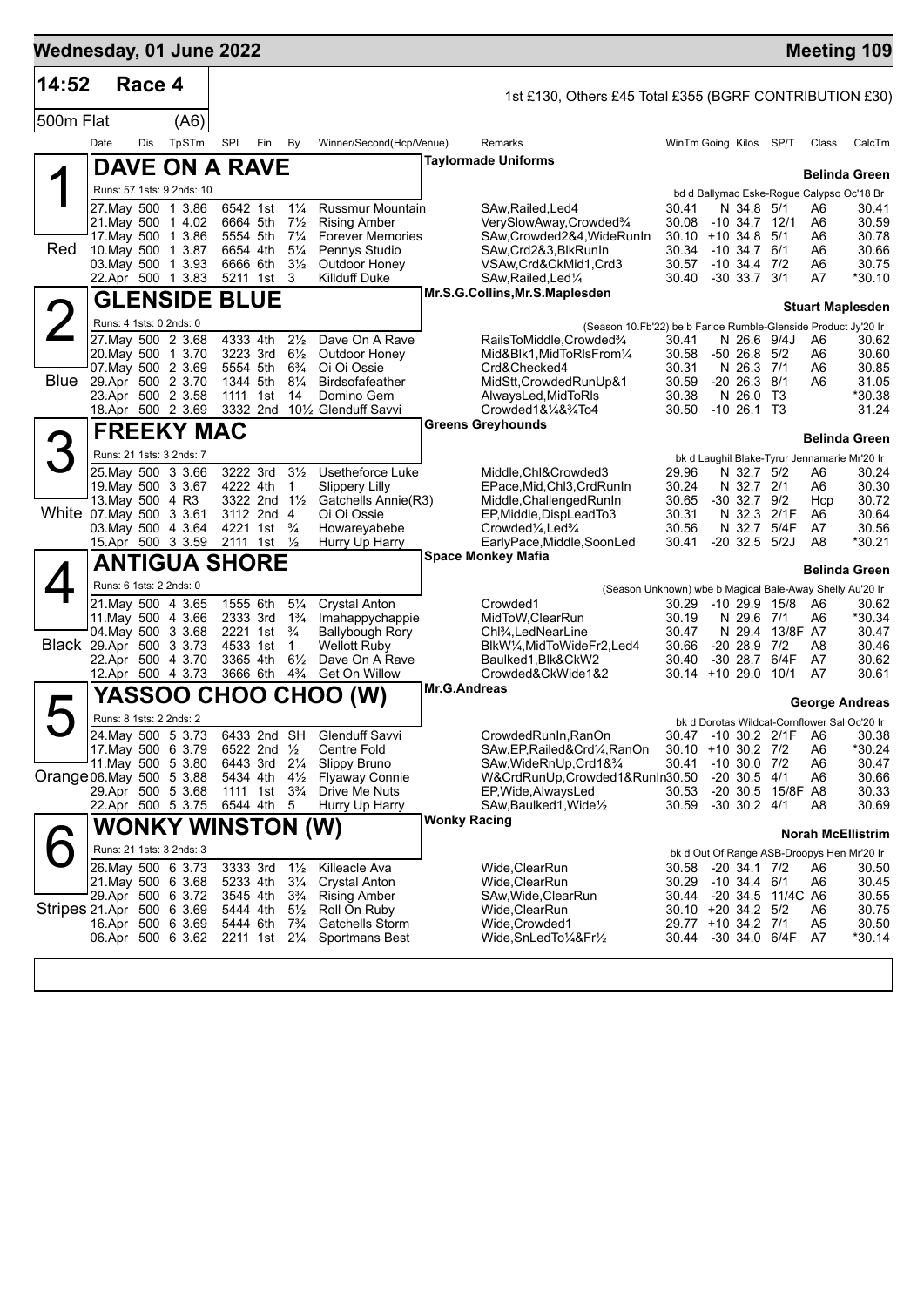| Wednesday, 01 June 2022               |                    |        |                                                                                                                                                  |            |                                                                                                                                     |                                       |                                                                                                                  |               |                                                                                                                                                                       |                                                                                |                                                                                          |                                                      |                                           | <b>Meeting 109</b>                                                                                  |
|---------------------------------------|--------------------|--------|--------------------------------------------------------------------------------------------------------------------------------------------------|------------|-------------------------------------------------------------------------------------------------------------------------------------|---------------------------------------|------------------------------------------------------------------------------------------------------------------|---------------|-----------------------------------------------------------------------------------------------------------------------------------------------------------------------|--------------------------------------------------------------------------------|------------------------------------------------------------------------------------------|------------------------------------------------------|-------------------------------------------|-----------------------------------------------------------------------------------------------------|
| 15:11                                 |                    | Race 5 |                                                                                                                                                  |            |                                                                                                                                     |                                       |                                                                                                                  |               | 1st £200, Others £55 Total £475 (BGRF CONTRIBUTION £30)                                                                                                               |                                                                                |                                                                                          |                                                      |                                           |                                                                                                     |
| 500m Flat                             |                    |        | (A1)                                                                                                                                             |            |                                                                                                                                     |                                       |                                                                                                                  |               |                                                                                                                                                                       |                                                                                |                                                                                          |                                                      |                                           |                                                                                                     |
|                                       | Date               | Dis    | TpSTm                                                                                                                                            | <b>SPI</b> | Fin                                                                                                                                 | By                                    | Winner/Second(Hcp/Venue)                                                                                         |               | Remarks                                                                                                                                                               | WinTm Going Kilos SP/T                                                         |                                                                                          |                                                      | Class                                     | CalcTm                                                                                              |
|                                       |                    |        | <b>DROOPYS BARRY</b>                                                                                                                             |            |                                                                                                                                     |                                       |                                                                                                                  | Mr.S.A.Bate   |                                                                                                                                                                       |                                                                                |                                                                                          |                                                      |                                           |                                                                                                     |
|                                       |                    |        | Runs: 14 1sts: 3 2nds: 2                                                                                                                         |            |                                                                                                                                     |                                       |                                                                                                                  |               |                                                                                                                                                                       |                                                                                |                                                                                          |                                                      |                                           | <b>Jamie Kingsley</b><br>bk d Tullymurry Act-Droopys Pizazz Au'19 Ir                                |
| Red                                   | 01. May 500 2 4.32 |        | 26. May 500 1 3.72<br>15 May 480 3 3 34<br>05. May 480 2 3.27<br>24.Apr 500 2 4.28<br>17.Apr 500 1 4.30                                          |            | 5444 4th<br>6665 5th 11<br>5555 4th 81/4<br>3344 2nd 1                                                                              | $4\frac{1}{4}$                        | Doorus Jet<br>Emers Romeo(CPark)<br>Solo(CPark)<br>Romeo Magico(Towc)<br>Global Vision(Towc)<br>Solo(Towc)       |               | Railed, Crowded 1& 3/4<br>RIs&CrdRnUp, BBIk4<br>RIsMid<br>Rails, Crd4<br>Rails,EP<br>Rails                                                                            | 29.91<br>28.80<br>29.25<br>29.32<br>29.67<br>29.89                             | $-50$ 35.3 $5/1$<br>N 35.9 8/1<br>$-20,36.0$ T<br>N 35.7 33/1<br>N 35.7 12/1<br>N 35.4 T |                                                      | A1<br>0R<br>Qlfyg<br>OR.<br>OR.<br>Intro  | *29.75<br>29.67<br>29.05<br>29.97<br>29.76<br>29.89                                                 |
|                                       |                    |        | <b>MAIREADS LION</b>                                                                                                                             |            |                                                                                                                                     |                                       |                                                                                                                  |               | Miss.J.A.Youngman                                                                                                                                                     |                                                                                |                                                                                          |                                                      |                                           | Derek Knight                                                                                        |
|                                       |                    |        | Runs: 29 1sts: 6 2nds: 6                                                                                                                         |            |                                                                                                                                     |                                       |                                                                                                                  |               |                                                                                                                                                                       |                                                                                |                                                                                          |                                                      |                                           | bkw d Droopys Jet-Maireads Shauna Nv'19 Ir                                                          |
| Blue 22.Apr 500 2 3.65                |                    |        | 27. May 500 1 3.56<br>11. May 500 2 3.58<br>30.Apr 500 1 3.58<br>13.Apr 500 2 3.61                                                               |            | 1111 2nd Nk<br>3111 1st $4\frac{1}{2}$<br>4111 2nd Hd<br>4344 4th<br>5566 5th<br>3111 4th                                           | $7\frac{1}{2}$<br>$9\frac{1}{2}$      | <b>Brutus Bullet</b><br><b>Crokers Moon</b><br>Mandingos Magpie<br><b>Glengar Bandit</b><br><b>Thunder Black</b> |               | QAw,SoonLedTo4,Railed<br>EP,RIsToMid,SoonLed<br>SAw,EP,LedRunUpToNrLn<br>Baulked&CkMid1/4<br>RIsToMid, Crd1, BBIk2, BIk3                                              | 29.74 -10 33.3 9/4F<br>29.56<br>29.75 +10 33.4 2/1J<br>30.03<br>29.88          | N 33.3 5/2J<br>$-40$ 33.7 $2/1$                                                          | N 33.7 9/4F                                          | A1<br>A2<br>A2<br>A2<br>A2                | 29.67<br>*29.56<br>29.87<br>30.23<br>30.65<br>29.87                                                 |
|                                       |                    |        | 05.Apr 500 2 3.59                                                                                                                                |            |                                                                                                                                     | $1\frac{3}{4}$                        | Charlies Blueboy etc                                                                                             | Mr.M.J.Hughes | EP,LedRunUpToRunIn                                                                                                                                                    | 29.73                                                                          | N 33.3 5/2                                                                               |                                                      | A1                                        |                                                                                                     |
| 3                                     |                    |        | <b>SEOMRA SYD</b>                                                                                                                                |            |                                                                                                                                     |                                       |                                                                                                                  |               |                                                                                                                                                                       |                                                                                |                                                                                          |                                                      |                                           | Jason Heath                                                                                         |
| White 07 May 500 3 3.76               |                    |        | Runs: 9 1sts: 3 2nds: 3<br>26. May 500 3 3.58<br>18. May 500 3 3.61<br>13. May 500 2 3.69<br>02. May 500 3 3.64<br>26.Apr 500 3 3.65             |            | 1222 2nd SH<br>2111 1st 4<br>3432 1st 11/2<br>5443 2nd 3<br>5226 6th DIS                                                            |                                       | Sharp Butch<br>Zazzeras Turk<br><b>Candolim Cracker</b><br>Over It Now<br>Solo<br>Slippy Hilary                  |               | ChlFrom4, CrdRunIn<br>EP,MiddleLed¼,Clear4<br>Middle,Crowded1&2,Led4<br>BaulkedRunUp,Crd1&1⁄4&3⁄4<br>Middle<br>Crowded1/2, Blk&Fell3                                  | 29.69<br>29.29<br>30.23<br>29.95<br>29.87<br>30.25                             | $-20$ 31.5 $5/2$<br>N 31.7 2/1<br>N 31.6<br>$-10$ 31.5 T                                 | -20 31.6 4/6F<br>4/5F<br>N 31.5 7/4F                 | Α1<br>A2<br>A3<br>A3<br>xFall<br>A3       | bk d Droopys Sydney-Ballymac Razzler Jn'20 Ir<br>29.50<br>*29.29<br>30.03<br>30.19<br>29.77<br>0.00 |
|                                       |                    |        | <b>THUNDER BLACK</b>                                                                                                                             |            |                                                                                                                                     |                                       |                                                                                                                  |               | Mr.G.A.Ashe, Mr.S.R.Gresham                                                                                                                                           |                                                                                |                                                                                          |                                                      |                                           | <b>Seamus Cahill</b>                                                                                |
|                                       |                    |        | Runs: 9 1sts: 2 2nds: 1                                                                                                                          |            |                                                                                                                                     |                                       |                                                                                                                  |               |                                                                                                                                                                       |                                                                                |                                                                                          |                                                      |                                           | bk d Ballymac Best-Eleanors Moment My'20 Ir                                                         |
| Black 05. May 500 4 3.71              |                    |        | 26. May 500 4 3.65<br>22. May 480 4 3.21<br>12. May 500 4 3.78<br>28.Apr 500 4 3.72<br>19.Apr 500 4 3.59                                         |            | 5332 2nd 1<br>1111 2nd $\frac{1}{2}$<br>5433 3rd<br>6433 3rd<br>6343 4th<br>3221 1st 3                                              | $5\frac{1}{2}$<br>$2\frac{1}{4}$<br>3 | Glengar Magpie<br>Crafty Galactico(CPark)<br>Doorus Jet<br>Quickdraw<br>Sonny The Kid<br>Newinn Crypto           |               | SAw, Challenged From 4<br>Mid,LdToCghtNrLn<br>VerySlowAway,Crowded1<br>SlowAway, Crowded1<br>CrowdedRunUp&1&4,Baulked2 29.46 +10 30.3 5/1<br>EP, Middle, Rails& Led 3 | 30.09<br>29.10<br>29.40<br>29.75<br>29.87                                      | $-20, 30.1, T2$<br>$-10$ 30.3 $5/1$<br>N 30.3<br>$-20, 30.0, 6/1$                        | -30 30.3 5/4F<br>10/11FA1                            | A <sub>1</sub><br>Intro<br>A1<br>A1<br>A1 | 29.87<br>28.94<br>29.75<br>29.93<br>29.79<br>*29.67                                                 |
|                                       |                    |        | <b>BRUTUS BULLET</b>                                                                                                                             |            |                                                                                                                                     |                                       |                                                                                                                  |               | Mr.D.A.Dark, Mr.E.D.Dark                                                                                                                                              |                                                                                |                                                                                          |                                                      |                                           |                                                                                                     |
| $\blacktriangleright$                 |                    |        | Runs: 84 1sts: 23 2nds: 22                                                                                                                       |            |                                                                                                                                     |                                       |                                                                                                                  |               |                                                                                                                                                                       |                                                                                |                                                                                          |                                                      |                                           | <b>Belinda Green</b>                                                                                |
| Orange 07. May 540 4 13.18 1222 1st 3 |                    |        | 27 May 500 5 3 58<br>21. May 500 5 3.65 2344 2nd 21/2<br>14. May 540 3 13.39 4544 4th 61/2<br>30.Apr 540 4 13.06 2322 2nd 3<br>21.Apr 500 4 3.57 |            | 2232 1st<br>2644 4th                                                                                                                | Nk<br>$3\frac{1}{4}$                  | Maireads Lion<br>Quickdraw<br>Popworld(Cryfd)<br>Bling Bling Sara(Cryfd)<br>Popworld(Cryfd)<br>Do It Eli         |               | MiddleToWide,Led4<br>Middle, Crowded1<br>Crd1,Mid<br>EP, SnLd-Crd1, CmAg5<br>Crd1,2ndFrom4,Mid<br>BaulkedWide1&2<br><b>Sussex Guttering</b>                           | 29.74 -10 34.3<br>33.80<br>34.41<br>33.74 +20 34.0 11/4<br>29.53 +20 34.1 10/3 | N 34.1<br>N 34.4                                                                         | 29.74 -10 34.3 5/2 A1<br>10/3<br>4/1<br>11/10FOR     | A1<br>OR <sub>3</sub><br>OR.<br>A1        | bd d Tyrur Big Mike-Droopys Achieve Nv'17 Ir<br>*29.64<br>29.84<br>34.32<br>34.41<br>34.18<br>29.98 |
|                                       |                    |        | <b>SONNY THE KID (W)</b>                                                                                                                         |            |                                                                                                                                     |                                       |                                                                                                                  |               |                                                                                                                                                                       |                                                                                |                                                                                          |                                                      |                                           | Derek Knight                                                                                        |
| Stripes 05 May 500 6 3 52             | 28.Apr 500 6 3.59  |        | Runs: 22 1sts: 6 2nds: 9<br>26. May 500 5 3.65<br>21. May 500 6 3.61<br>12. May 500 6 3.65<br>10.Mar 500 6 3.51                                  |            | 2112 3rd<br>5222 2nd <sup>3</sup> / <sub>4</sub><br>3212 2nd 5<br>2122 1st Hd<br>4111 1st<br>2111 1st 3 <sup>3</sup> / <sub>4</sub> | $3\frac{3}{4}$<br>1                   | Doorus Jet<br><b>Crystal Knight</b><br>Doorus Jet<br>Do It Eli<br><b>Smoking Bomber</b><br>Slippy Romina         |               | EP,LedRunUpTo3<br>Wide,ClearRun<br>Wide,Led2To3<br>EPace, Wide, SnLedTo1/2&NrLn<br>EarlyPace,SoonLed<br>EPace,SoonLed,Clear2                                          | 29.91<br>29.98<br>29.40 -10 32.1<br>29.74 -10 32.0 7/4F<br>29.46 +10 31.9 9/4J | $-50$ 32.0 $9/2$                                                                         | -40 31.9 11/4<br>11/8F A1<br>29.62 -20 31.9 4/11F OR | A1<br>A1<br>- A1<br>A1                    | wbd d Eden The Kid-Song Of Sixpence Sp'19 Ir<br>29.72<br>29.64<br>29.70<br>29.64<br>29.56<br>*29.42 |
|                                       |                    |        |                                                                                                                                                  |            |                                                                                                                                     |                                       |                                                                                                                  |               |                                                                                                                                                                       |                                                                                |                                                                                          |                                                      |                                           |                                                                                                     |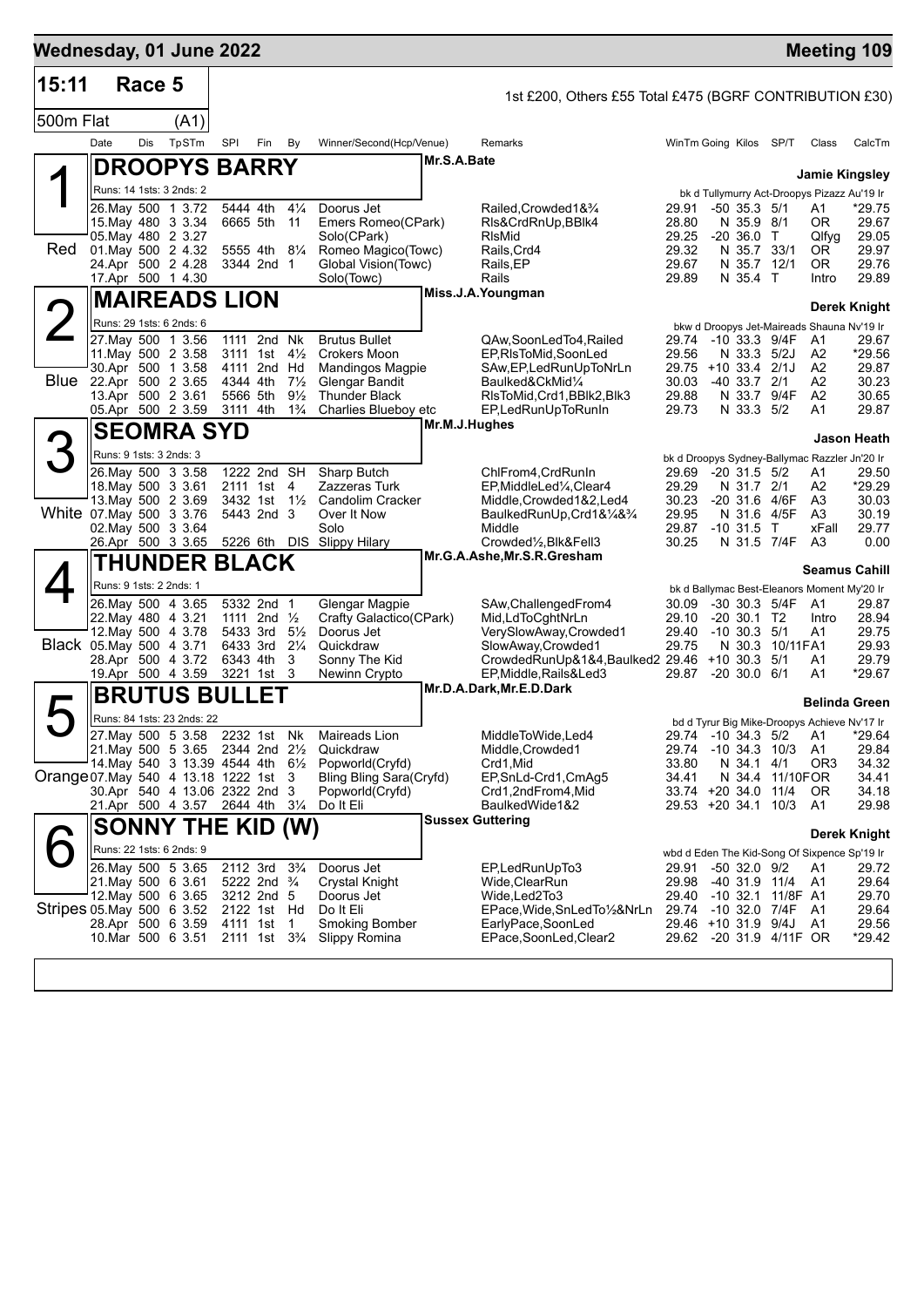| Wednesday, 01 June 2022   |                 |        |                                                |          |                                                       |                                  |                                                |                 |                                                                |                |                                                                              |             |      |                                  | <b>Meeting 109</b>                           |
|---------------------------|-----------------|--------|------------------------------------------------|----------|-------------------------------------------------------|----------------------------------|------------------------------------------------|-----------------|----------------------------------------------------------------|----------------|------------------------------------------------------------------------------|-------------|------|----------------------------------|----------------------------------------------|
| 15:28                     |                 | Race 6 |                                                |          |                                                       |                                  |                                                |                 | 1st £140, Others £50 Total £390 (BGRF CONTRIBUTION £30)        |                |                                                                              |             |      |                                  |                                              |
| 500m Flat                 |                 |        | (A4)                                           |          |                                                       |                                  |                                                |                 |                                                                |                |                                                                              |             |      |                                  |                                              |
|                           | Date            | Dis    | TpSTm                                          | SPI      | Fin                                                   | By                               | Winner/Second(Hcp/Venue)                       |                 | Remarks                                                        |                | WinTm Going Kilos SP/T                                                       |             |      | Class                            | CalcTm                                       |
|                           |                 |        | <b>ROUGH WILDFIRE</b>                          |          |                                                       |                                  |                                                | Mr.C.L.Winter   |                                                                |                |                                                                              |             |      |                                  | Alma Keppie                                  |
|                           |                 |        | Runs: 44 1sts: 7 2nds: 4                       |          |                                                       |                                  |                                                |                 |                                                                |                | bd d Droopys Jet-Rough Dilemma Sp'18 Ir                                      |             |      |                                  |                                              |
|                           |                 |        | 24. May 500 1 3.67                             |          | 3111 1st                                              | $\frac{3}{4}$                    | <b>Birdsofafeather</b>                         |                 | Railed, Led 1                                                  | 30.21          | $-10$ 32.3 $9/2$                                                             |             |      | A5                               | 30.11                                        |
|                           |                 |        | 05. May 500 1 3.69<br>30.Apr 500 1 3.73        |          | 3441 3rd 21/4<br>5222 2nd <sup>3</sup> / <sub>4</sub> |                                  | <b>Charter Party</b><br>Fearsome Poppy         |                 | Crowded1&1/4&RunIn,Led3To4<br>SAw, EP, Always Handy            | 30.41          | $-10$ 32.3 6/4F<br>29.89 +10 32.1 5/1                                        |             |      | A <sub>5</sub><br>A <sub>5</sub> | 30.48<br>*30.05                              |
| Red                       |                 |        | 15.Apr 500 1 3.69                              |          | 3111 2nd SH                                           |                                  | Jofra                                          |                 | RIsToMid, Led'/4ToNearLine                                     | 30.26          | $-20$ 32.7 $6/1$                                                             |             |      | A <sub>5</sub>                   | 30.07                                        |
|                           |                 |        | 08.Apr 500 1 3.67                              |          | 1111 1st                                              | $\frac{3}{4}$                    | Punk Rock Idol                                 |                 | EarlyPace, LedRunUp                                            | 30.50<br>29.97 | $-10$ 32.4 6/1                                                               |             |      | A6                               | 30.40                                        |
|                           |                 |        | 28.Mar 500 2 3.71                              |          | 3223 3rd $8\frac{1}{2}$                               |                                  | <b>Glengar Thunder</b>                         |                 | RIsToMid, ClearRun<br>Miss.C.A.Gregory, Miss.R.K.Payne         |                | N 31.8 T3                                                                    |             |      |                                  | 30.66                                        |
|                           |                 |        | <b>ENCHANTRESS</b>                             |          |                                                       |                                  |                                                |                 |                                                                |                |                                                                              |             |      |                                  | Alma Keppie                                  |
|                           |                 |        | Runs: 43 1sts: 6 2nds: 9<br>25. May 500 2 3.63 |          | 2111 1st                                              | $2\frac{3}{4}$                   | <b>Chanceme Pancy</b>                          |                 | MiddleToRails,SoonLed                                          |                | (Ssn Suppressed) bk b Zero Ten-Lush Lady Ja'19 Br<br>30.34 -20 28.3 11/8F A5 |             |      |                                  | *30.14                                       |
|                           |                 |        | 17. May 500 2 3.67                             |          | 2133 2nd 2 <sup>3</sup> / <sub>4</sub>                |                                  | <b>Mandingos Flyer</b>                         |                 | MidRunUp, SoonLedTo2, Crd4                                     |                | $30.03 + 10.28.2$ 5/1                                                        |             |      | A4                               | 30.36                                        |
| Blue                      |                 |        | 10. May 500 2 3.68                             |          | 2333 3rd                                              | $4\frac{1}{4}$                   | Rogue Venom                                    |                 | RailsToMiddle, Crowded%                                        | 30.06          | -10 28.3 4/1                                                                 |             |      | A4                               | 30.31                                        |
|                           |                 |        | 04 May 500 2 3.69<br>26.Apr 500 2 3.68         |          | 3645 5th<br>3444 5th                                  | $7\frac{1}{2}$<br>$7\frac{1}{2}$ | Sharp Bobby<br>Pennys Cuisle                   |                 | Crowded1, Railed<br>Baulked <sup>1/4</sup>                     | 29.94<br>30.02 | N 28.2 9/1<br>N 27.8 4/1                                                     |             |      | A4<br>A4                         | 30.53<br>30.63                               |
|                           | 16.Apr 500 4 R1 |        |                                                |          | 5554 2nd 1                                            |                                  | Swift Volt(R7)                                 |                 | RIsToMid, RanOn                                                |                | 30.00 +10 27.8 6/1                                                           |             |      | Hcp                              | 30.27                                        |
|                           |                 |        | DROOPYS MOTOR                                  |          |                                                       |                                  |                                                | Mr.M.Lau        |                                                                |                |                                                                              |             |      |                                  | <b>Richard Rees</b>                          |
| 3                         |                 |        | Runs: 35 1sts: 5 2nds: 6                       |          |                                                       |                                  |                                                |                 | (Season 19.Jn'21) bk b Ballybough Mike-Droopys Cuckoo Jn'19 Ir |                |                                                                              |             |      |                                  |                                              |
|                           |                 |        | 26. May 500 5 Scr                              |          | 4443 3rd                                              | $\overline{4}$                   | Kentucky Dream(R14)                            |                 | CrowdedRunUp&4                                                 | 30.67          | $-30$ 29.4 $7/1$                                                             |             |      | Hcp                              | 30.69                                        |
|                           |                 |        | 14 May 500 4 3.66<br>03. May 500 4 3.69        |          | 2333 5th<br>3366 5th                                  | 5<br>$7\frac{1}{2}$              | Pocket Pard<br><b>Bluestar Gold</b>            |                 | Baulked1<br>Crowded3&4                                         | 30.23<br>30.07 | N 29.6 7/1<br>N 29.6 4/1                                                     |             |      | A4<br>A4                         | 30.63<br>30.68                               |
| White 26.Apr 500 4 3.69   |                 |        |                                                | 5656 6th |                                                       |                                  | 13% Glengar Bomber                             |                 | Crowded1, Baulked1/4                                           | 29.84          | N 29.6 8/1                                                                   |             |      | A4                               | 30.93                                        |
|                           |                 |        | 16.Apr 500 4 3.66<br>08.Apr 500 4 3.71         |          | 2231 1st<br>5543 4th                                  | $3\frac{3}{4}$<br>$9\frac{1}{2}$ | <b>Droopys Usual</b><br><b>Waterpark Dolly</b> |                 | Middle,Led3,WideRunIn<br>Crowded1&2                            | 30.01          | 29.92 +10 28.8<br>-10 28.4                                                   | 3/1<br>10/3 |      | A <sub>5</sub><br>A <sub>5</sub> | *30.02<br>30.67                              |
|                           |                 |        | <b>BALLYDWYER STAR</b>                         |          |                                                       |                                  |                                                |                 | Miss.N.E.M.McEllistrim                                         |                |                                                                              |             |      |                                  |                                              |
|                           |                 |        | Runs: 27 1sts: 4 2nds: 3                       |          |                                                       |                                  |                                                |                 |                                                                |                |                                                                              |             |      |                                  | <b>Norah McEllistrim</b>                     |
|                           |                 |        | 18. May 500 3 3.62                             |          | 3223 6th                                              | $9\frac{3}{4}$                   | Insane Jagger                                  |                 | Middle, Baulked1                                               | 29.90          | N 32.6 7/1                                                                   |             |      | A4                               | f d Secreto-Leigh Florence Au'19 Ir<br>30.67 |
|                           | 01. May 265 5   |        |                                                |          |                                                       |                                  | Solo(CPark)                                    |                 | MidWide                                                        | 16.73          | N 32.3 T                                                                     |             |      | Intro                            | 16.73                                        |
| Black 19.Apr 500 3 3.72   |                 |        | 26.Apr 500 4 3.63                              |          | 2233 5th<br>6555 6th                                  | 3<br>$9\frac{1}{2}$              | Cozys Back<br>Swift Fiachra                    |                 | CrowdedRunUp&RunIn<br>SAw, Middle, Baulked 1                   | 30.38<br>30.41 | N 32.5 4/1<br>-40 32.8 11/4F A3                                              |             |      | A3                               | *30.61<br>30.77                              |
|                           | 11.Apr 285 3    |        |                                                |          | 1-2- 2nd $\frac{3}{4}$                                |                                  | Mineola Elegant                                |                 | Middle, ChlThroughout                                          | 16.56          | N 32.6 T2                                                                    |             |      | xOffC                            | 16.63                                        |
|                           |                 |        | 02. Mar 500 3 3.68                             |          | 2222 2nd 1/2                                          |                                  | <b>Swift Fanatic</b>                           |                 | Middle, Crd4, Chl&CrdRunIn                                     | 30.22          | $-10,31.9$                                                                   | 11/2        |      | A3                               | 30.17                                        |
|                           |                 |        | <b>NONANONAME</b>                              |          |                                                       | (W)                              |                                                |                 | <b>Knight Club (UK)</b>                                        |                |                                                                              |             |      |                                  | Derek Knight                                 |
| $\blacktriangleright$     |                 |        | Runs: 17 1sts: 4 2nds: 1                       |          |                                                       |                                  |                                                |                 | (Season Unknown) bk b Taylors Sky-Tea For Tess Au'20 Br        |                |                                                                              |             |      |                                  |                                              |
|                           |                 |        | 27. May 500 5 3.61<br>21. May 500 5 3.60       |          | 4233 3rd                                              | 3<br>$2\frac{3}{4}$              | Imahappyladdie                                 |                 | MiddleToWide,ClearRun<br>MiddleToWide,Crowded%                 | 29.98          | N 28.5 6/1<br>$-10$ 28.6 $9/2$                                               |             |      | A4                               | 30.22<br>30.18                               |
|                           |                 |        | 11. May 500 5 3.60                             |          | 2334 5th<br>2233 3rd                                  | $3\frac{3}{4}$                   | Insane Kiwi<br>Cooly Oyster                    |                 | MidToW, ClearRun                                               | 30.05<br>30.07 | $-10$ 28.5 $6/1$                                                             |             |      | A4<br>A4                         | 30.27                                        |
| Orange 06. May 500 5 3.53 |                 |        |                                                |          | 1111 1st                                              | $2\frac{1}{4}$                   | Sharp Joe                                      |                 | VQAw, MidToWide, ALed, WRnIn 30.21                             |                | $-2028.7$                                                                    |             | 7/4F | A <sub>5</sub>                   | *30.01                                       |
|                           |                 |        | 27.Apr 500 5 3.64<br>19.Apr 500 5 3.64         |          | 4455 5th 51/4<br>1113 2nd <sup>3</sup> / <sub>4</sub> |                                  | Imahappyladdie<br>Punk Rock Idol               |                 | MidToWide, ClearRun<br>LedTo3,Crowded1                         | 29.93<br>30.61 | N 28.5 9/1<br>$-30$ 28.6 10/3                                                |             |      | A <sub>5</sub><br>A <sub>5</sub> | 30.34<br>30.37                               |
|                           |                 |        | DAPPER LAD (W)                                 |          |                                                       |                                  |                                                | Mr.A.E.Gardiner |                                                                |                |                                                                              |             |      |                                  |                                              |
|                           |                 |        | Runs: 58 1sts: 6 2nds: 9                       |          |                                                       |                                  |                                                |                 |                                                                |                |                                                                              |             |      |                                  | <b>Claude Gardiner</b>                       |
|                           |                 |        | 27. May 500 6 3.69                             |          | 5666 6th                                              | $6\frac{1}{4}$                   | Imahappyladdie                                 |                 | BadlyBaulked1                                                  | 29.98          | bk d Laughil Duke-Billis Mistletoe Oc'18 Ir<br>N 33.7 9/1                    |             |      | A4                               | 30.47                                        |
|                           |                 |        | 20.May 500 6 3.71                              |          | 4221 1st                                              | $2\frac{1}{4}$                   | Kereight Ava                                   |                 | Wide,Led <sup>3</sup> /4                                       | 30.59          | -50 33.7 9/4                                                                 |             |      | A5                               | 30.09                                        |
| Stripes 05 May 500 6 3.72 |                 |        | 13. May 500 5 3.72                             |          | 5555 5th<br>5444 2nd 11/2                             | $6\frac{1}{2}$                   | Get On Hilda                                   |                 | SAw, Mid-W, CrdW4, BlkRnIn                                     | 30.24<br>30.23 | $-20$ 33.5 $6/1$                                                             |             |      | A4                               | 30.57                                        |
|                           |                 |        | 27.Apr 500 6 3.65                              |          | 5666 5th 31/2                                         |                                  | Roll On Ruby<br>Moanteen Evie                  |                 | MiddleToWide,RanOn<br>Crowded1&1/4                             | 30.24          | N 33.4 9/4<br>N 33.2 7/2                                                     |             |      | A4<br>A4                         | 30.35<br>30.50                               |
|                           |                 |        | 14 Mar 500 6 3.73                              |          |                                                       |                                  | Solo                                           |                 | SlowAway, MiddleToWide                                         | 30.06          | $-20$ 33.0 T                                                                 |             |      |                                  | *29.86                                       |
|                           |                 |        |                                                |          |                                                       |                                  |                                                |                 |                                                                |                |                                                                              |             |      |                                  |                                              |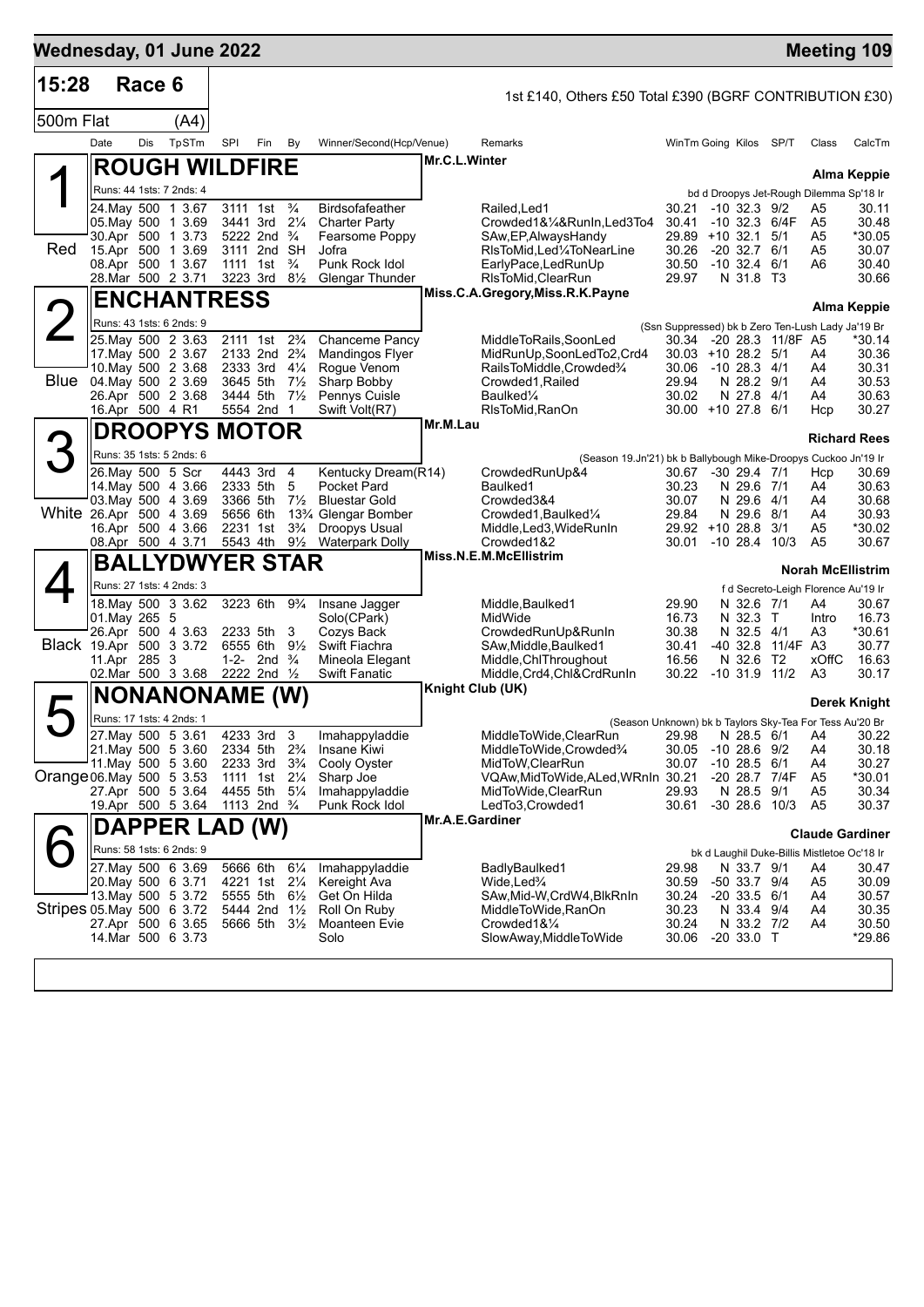| Wednesday, 01 June 2022   |      |        |                                                |                      |                                                                  |                                        |                                                   |               |                                                                                                          |                                  |                            |                         |                      | <b>Meeting 109</b>                                 |
|---------------------------|------|--------|------------------------------------------------|----------------------|------------------------------------------------------------------|----------------------------------------|---------------------------------------------------|---------------|----------------------------------------------------------------------------------------------------------|----------------------------------|----------------------------|-------------------------|----------------------|----------------------------------------------------|
| 15:48                     |      | Race 7 |                                                |                      |                                                                  |                                        |                                                   |               | <b>MR AND MRS EVANS 68TH ANNIVERSARY STAKES</b>                                                          |                                  |                            |                         |                      |                                                    |
|                           |      |        |                                                |                      |                                                                  |                                        |                                                   |               | 1st £200, Others £55 Total £475 (BGRF CONTRIBUTION £30)                                                  |                                  |                            |                         |                      |                                                    |
| 500m Flat                 |      |        | (A1)                                           |                      |                                                                  |                                        |                                                   |               |                                                                                                          |                                  |                            |                         |                      |                                                    |
|                           | Date | Dis    | TpSTm                                          | SPI                  | Fin                                                              | By                                     | Winner/Second(Hcp/Venue)                          |               | Remarks                                                                                                  | WinTm Going Kilos SP/T           |                            |                         | Class                | CalcTm                                             |
|                           |      |        | <b>GALAXY ON FIRE</b>                          |                      |                                                                  |                                        |                                                   | Mr.J.Kis      |                                                                                                          |                                  |                            |                         |                      |                                                    |
|                           |      |        | Runs: 24 1sts: 6 2nds: 3                       |                      |                                                                  |                                        |                                                   |               |                                                                                                          |                                  |                            |                         |                      | Derek Knight                                       |
|                           |      |        | 26. May 500 1 3.75                             | 5333 4th             |                                                                  | $2\frac{1}{4}$                         | Sharp Butch                                       |               | SAw, Railed                                                                                              | 29.69                            | $-20$ 34.2 $2/1$           |                         | A1                   | bk d Droopys Sydney-Stormy Pearl Jn'19 Ir<br>29.67 |
|                           |      |        | 14. May 500 2 3.69                             | 6432 1st             |                                                                  | $\frac{3}{4}$                          | No Go Zone                                        |               | Railed, RanOn                                                                                            | 29.66                            | N 34.5 6/1                 |                         | A1                   | 29.66                                              |
| Red                       |      |        | 07 May 500 1 3.66<br>28.Apr 500 1 3.72         | 4444 5th<br>6545 4th |                                                                  | $3\frac{3}{4}$<br>$1\frac{1}{2}$       | <b>Bodhis Bullet</b><br>Sovereign Boy             |               | Railed, Crowded1<br>SlowAway, Rails, Crowded2                                                            | 29.66<br>$29.68 + 20.34.1$       | N 34.6 2/1J                | 11/4                    | A1<br>A <sub>1</sub> | 29.96<br>30.00                                     |
|                           |      |        | 23.Apr 695 1 14.43 4222 2nd                    |                      |                                                                  | $7\frac{1}{2}$                         | Slippy Romina                                     |               | Railed, Baulked1                                                                                         | $42.18 + 1534.3$                 |                            | 6/4                     | S1                   | 42.94                                              |
|                           |      |        | 01.Apr 500 1 3.64                              | 2111                 | 1st                                                              | $6\frac{3}{4}$                         | Candolim Cracker                                  |               | Crowded&Led1, Clear3                                                                                     | 30.01                            |                            | -40 34.9 8/15F A2       |                      | *29.61                                             |
|                           |      |        | QUICKDRAW                                      |                      |                                                                  |                                        |                                                   | Mr.S.W.Jones  |                                                                                                          |                                  |                            |                         |                      | <b>Alma Keppie</b>                                 |
|                           |      |        | Runs: 15 1sts: 5 2nds: 2                       |                      |                                                                  |                                        |                                                   |               |                                                                                                          |                                  |                            |                         |                      | bk d Ballymac Best-Killinan Rosie Nv'19 Ir         |
|                           |      |        | 21. May 500 1 3.63                             |                      | 3111 1st                                                         | $2\frac{1}{2}$                         | <b>Brutus Bullet</b>                              |               | EPace, Railed, Led Run Up                                                                                | 29.74                            | $-10, 35.0, 5/2J$          |                         | A1                   | *29.64                                             |
|                           |      |        | 11 May 500 2 3.63<br>05. May 500 2 3.62        |                      | 3222 3rd<br>2111 1st                                             | $5\frac{3}{4}$<br>$\frac{3}{4}$        | <b>Swithins Tiger</b><br>Woodmancote Jess         |               | RIsToMid, CrdRnUp, Chl2To3<br>EarlyPace, Rails, Led RunUp                                                | 29.69<br>29.75                   | $-10,34.9$<br>N 35.0 9/2   | 4/1                     | A1<br>A1             | 30.05<br>29.75                                     |
| Blue                      |      |        | 30.Apr 500 1 3.65                              | 4111 3rd             |                                                                  | $\mathbf{1}$                           | Galaxy Jaja Binx                                  |               | EP, Railed, Crd&Led1ToRnIn                                                                               | 29.98 +10 35.2 6/4               |                            |                         | A1                   | 30.15                                              |
|                           |      |        | 21.Apr 500 2 3.65<br>07.Apr 500 1 3.62         | 5333 3rd<br>2112 3rd |                                                                  | $6\frac{3}{4}$<br>3                    | <b>Smoking Bomber</b><br>Bet Goodwin              |               | SlowAway,Crowded1&3<br>Railed, Led <sup>1</sup> / <sub>4</sub> To <sup>3</sup> / <sub>4</sub> , CrdRunIn | 29.41 +20 35.0<br>29.51          | N 34.9 7/1                 | 9/2                     | A1<br>A1             | 30.15<br>29.75                                     |
|                           |      |        |                                                |                      |                                                                  |                                        |                                                   |               | Mr.W.Downes, Mr.V.Jones, Mr.J.A.Ward                                                                     |                                  |                            |                         |                      |                                                    |
|                           |      |        | <b>SMOKING BOMBER</b>                          |                      |                                                                  |                                        |                                                   |               |                                                                                                          |                                  |                            |                         |                      | Derek Knight                                       |
|                           |      |        | Runs: 31 1sts: 5 2nds: 4                       |                      |                                                                  |                                        |                                                   |               |                                                                                                          |                                  |                            |                         |                      | bk d Crohane Ronnie-Mothers Jam Jn'19 Ir           |
|                           |      |        | 26. May 500 3 3.68<br>14. May 500 3 3.63       | 4443 3rd<br>4566 4th |                                                                  | $1\frac{3}{4}$<br>$6\frac{3}{4}$       | Glengar Magpie<br>Galaxy On Fire                  |               | Crowded3<br>Baulked1, Crowded RunIn                                                                      | 30.09<br>29.66                   | $-30$ 32.5 $5/2$<br>N 32.3 | 7/4                     | A1<br>A1             | 29.93<br>30.19                                     |
|                           |      |        | 06. May 575 3 13.97 3435 5th                   |                      |                                                                  |                                        | 10 <sup>3</sup> / <sub>4</sub> Antigua Bluey(Rom) |               | MidToRIs, Crowded1&5                                                                                     | $35.43 + 20.32.4$                |                            | 9/4                     | ΟR                   | 36.49                                              |
| White 28.Apr 500 3 3.64   |      |        | 21.Apr 500 3 3.56                              |                      | 1222 2nd<br>1111 1st 21/ <sub>2</sub>                            | -1                                     | Sonny The Kid<br>Da Honey Man                     |               | Middle, ClearRun<br>QAw, Middle, ALed, Clear2                                                            | 29.46 +10 32.6<br>29.41 +20 32.4 |                            | 9/2<br>9/4              | A1<br>Α1             | 29.65<br>29.61                                     |
|                           |      |        | 24.Mar 500 4 3.67                              |                      | 2111 1st                                                         | 5                                      | Agreeable                                         |               | Middle, Led1, Clear3                                                                                     | 29.53                            |                            | N 32.1 8/13F A2         |                      | $*29.53$                                           |
|                           |      |        | <b>WOODMANCOTE JESS</b>                        |                      |                                                                  |                                        |                                                   | Mr.T.J.Warren |                                                                                                          |                                  |                            |                         |                      | <b>Claude Gardiner</b>                             |
|                           |      |        | Runs: 117 1sts: 25 2nds: 19                    |                      |                                                                  |                                        |                                                   |               | (Season Unknown) bk b Sparta Maestro-Brinkleys Stella Sp'17 Ir                                           |                                  |                            |                         |                      |                                                    |
|                           |      |        | 24. May 500 4 3.58                             |                      | 1111 1st                                                         | $4\frac{1}{4}$                         | Springside Annie                                  |               | EarlyPace,Crowded1/4,Clear2                                                                              | 29.69 -10 25.8 4/1               |                            |                         | A1                   | *29.59                                             |
|                           |      |        | 18. May 500 4 3.54                             |                      | 1221 1st Hd                                                      |                                        | Crokers Moon                                      |               | EP, Mid, DispLd, Stayed Best                                                                             | 29.87                            | N 26.2 11/4                |                         | A2                   | 29.87                                              |
| Black 05. May 500 3 3.62  |      |        | 12. May 500 4 3.67                             |                      | 3322 2nd<br>1222 2nd                                             | $\frac{3}{4}$<br>$\frac{3}{4}$         | Roseville Jane<br>Quickdraw                       |               | Middle, Challenged RunIn<br>QuickAway, Mid, ClearRun                                                     | 29.78<br>29.75                   | N 25.9<br>N 25.9           | 11/4<br>14/1            | A <sub>2</sub><br>A1 | 29.84<br>29.81                                     |
|                           |      |        | 30.Apr 500 3 3.63                              | 1232 4th             |                                                                  | $1\frac{1}{2}$                         | Galaxy Jaja Binx                                  |               | Middle, Crowded 1&2                                                                                      | 29.98 +10 25.6                   |                            | 9/1                     | A1                   | 30.19                                              |
|                           |      |        | 13.Apr 500 3 3.69                              | 4444 6th             |                                                                  | $4\frac{1}{4}$                         | Freeky Nala                                       | Mr.W.J.Wood   | Middle, Baulked <sup>3</sup> /4                                                                          | 29.78                            | N 25.8 6/1                 |                         | A1                   | 30.13                                              |
|                           |      |        | <b>GLENGAR BANDIT</b>                          |                      |                                                                  |                                        |                                                   |               |                                                                                                          |                                  |                            |                         |                      | Alma Keppie                                        |
|                           |      |        | Runs: 10 1sts: 1 2nds: 3                       |                      |                                                                  |                                        |                                                   |               |                                                                                                          |                                  |                            |                         |                      | bk d Ballymac Best-Droopys Smasher Ap'20 Ir        |
|                           |      |        | 21. May 695 5 14.41<br>11. May 500 5 3.71      |                      |                                                                  | 6444 2nd 3 <sup>3</sup> / <sub>4</sub> | Solo<br><b>Swithins Tiger</b>                     |               | Wide<br>SAw, MidToW, Crd1                                                                                | 29.69 -10 35.5 9/4               |                            |                         | A1                   | 43.96 -60 34.9 T 43.36<br>29.90                    |
|                           |      |        | 05. May 500 5 3.53                             |                      | 1666 6th 2 <sup>3</sup> / <sub>4</sub>                           |                                        | Sonny The Kid                                     |               | BadlyBaulked1                                                                                            | 29.74 -10 35.4 11/2              |                            |                         | A1                   | 29.84                                              |
| Orange 28.Apr 500 5 3.54  |      |        |                                                |                      | 2232 2nd SH                                                      |                                        | Sovereign Boy                                     |               | Crowded4, Challenged RunIn                                                                               | 29.68 +20 35.4 5/1               |                            |                         | A1                   | 29.89                                              |
|                           |      |        | 22.Apr 500 5 3.60<br>14.Mar 500 6 3.49         |                      | 1221 1st 31/4<br>1111 1st $3\frac{1}{2}$                         |                                        | <b>Ballymac Ellie</b><br>Cozys Back               |               | QAw, Disputed Lead, Led 3<br>VQAw,Middle,ALed,WRunIn                                                     | 30.03<br>29.78 -20 35.7 T3       | -40 35.6 6/4F              |                         | A2                   | 29.63<br>*29.58                                    |
|                           |      |        | <b>BRIDIES PET (W)</b>                         |                      |                                                                  |                                        |                                                   |               | Mr.D.I.Bear, Mr.R.Hatton, Mr.R.Shorter                                                                   |                                  |                            |                         |                      |                                                    |
|                           |      |        |                                                |                      |                                                                  |                                        |                                                   |               |                                                                                                          |                                  |                            |                         |                      | <b>Richard Rees</b>                                |
|                           |      |        | Runs: 10 1sts: 3 2nds: 5<br>19. May 500 6 3.62 |                      | 5221 1st 1                                                       |                                        | Ragtime Arthur                                    |               | Wide.Led¾                                                                                                | 29.93                            | -20 34.2 11/4              |                         | A1                   | bk d Droopys Jet-Tommys Pride Sp'19 Ir<br>$*29.73$ |
|                           |      |        | 13. May 500 6 3.65                             |                      | 4222 2nd 1 <sup>1</sup> / <sub>4</sub>                           |                                        | Soul Intention                                    |               | Wide,Challenged2ToRunIn                                                                                  | 30.04                            | -30 34.1 6/5F              |                         | A1                   | 29.85                                              |
|                           |      |        | 05. May 500 5 3.68                             |                      | 5544 5th                                                         | $4\frac{1}{2}$                         | Quickdraw                                         |               | BadlyBaulked1                                                                                            | 29.75                            | N 34.0 5/1                 |                         | A1                   | 30.10                                              |
| Stripes 30.Apr 500 6 3.62 |      |        | 21.Apr 500 5 3.58                              |                      | 2423 2nd $\frac{3}{4}$<br>2111 1st 5 <sup>1</sup> / <sub>4</sub> |                                        | Galaxy Jaja Binx<br><b>Fast Bowler</b>            |               | EP, Wide, Crowded 1<br>EarlyPace,Wide,LedRunUp                                                           | 29.55 +20 33.4 6/4F              |                            | 29.98 +10 33.6 11/8F A1 | A2                   | 30.14<br>29.75                                     |
|                           |      |        | 14.Apr 500 5 3.67                              |                      |                                                                  | 4433 2nd 21/4                          | <b>Footfield Ruby</b>                             |               | Crd&VeryWide1,CrdRunIn                                                                                   | 30.11                            | -20 33.7 9/4               |                         | A2                   | 30.09                                              |
|                           |      |        |                                                |                      |                                                                  |                                        |                                                   |               |                                                                                                          |                                  |                            |                         |                      |                                                    |
|                           |      |        |                                                |                      |                                                                  |                                        |                                                   |               |                                                                                                          |                                  |                            |                         |                      |                                                    |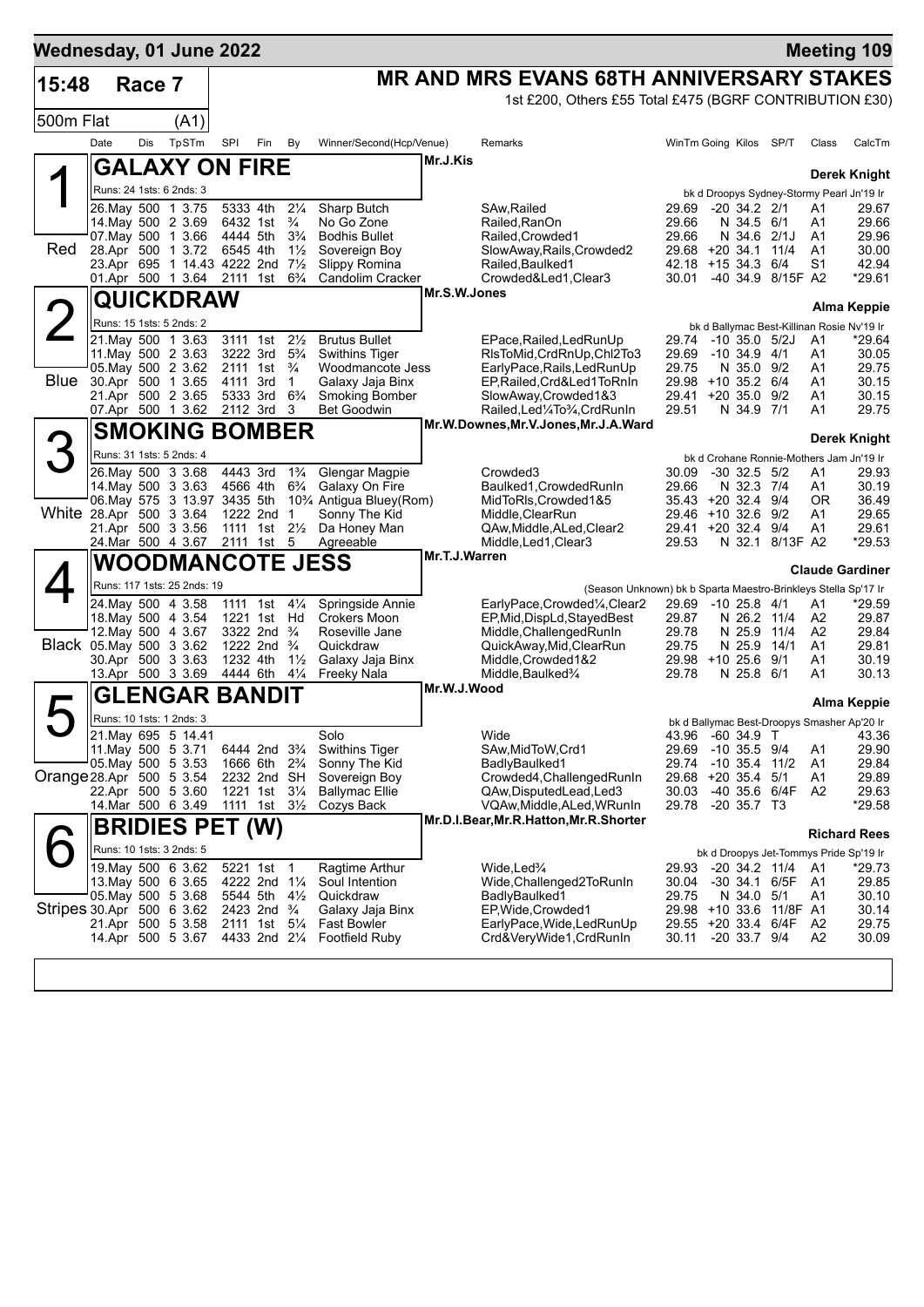| Wednesday, 01 June 2022   |                                                |        |                            |                      |                                        |                                  |                                                     |                |                                                                                          |                              |                  |                                |               | <b>Meeting 109</b>                                                           |                    |
|---------------------------|------------------------------------------------|--------|----------------------------|----------------------|----------------------------------------|----------------------------------|-----------------------------------------------------|----------------|------------------------------------------------------------------------------------------|------------------------------|------------------|--------------------------------|---------------|------------------------------------------------------------------------------|--------------------|
| 16:08                     |                                                | Race 8 |                            |                      |                                        |                                  |                                                     |                | 1st £150, Others £50 Total £400 (BGRF CONTRIBUTION £30)                                  |                              |                  |                                |               |                                                                              |                    |
| 500m Flat                 |                                                |        | (A3)                       |                      |                                        |                                  |                                                     |                |                                                                                          |                              |                  |                                |               |                                                                              |                    |
|                           | Date                                           | Dis    | TpSTm                      | SPI                  | Fin                                    | By                               | Winner/Second(Hcp/Venue)                            |                | Remarks                                                                                  | WinTm Going Kilos SP/T       |                  |                                |               | Class                                                                        | CalcTm             |
|                           |                                                |        | <b>PUNKROCK BANSHEE</b>    |                      |                                        |                                  |                                                     |                | Mr.M.Christelow,Mr.M.Lee,Mr.A.O'Shaughnessy,Mr.K.Tester                                  |                              |                  |                                |               |                                                                              |                    |
|                           |                                                |        | Runs: 62 1sts: 11 2nds: 16 |                      |                                        |                                  |                                                     |                |                                                                                          |                              |                  |                                |               | <b>Stuart Maplesden</b><br>(Season 21.My'19) bk b Crash-Swift Curie Nv'17 Ir |                    |
|                           | 13.May 500 1 3.71                              |        |                            |                      | 4343 3rd 51/2                          |                                  | Seomra Syd                                          |                | Railed, Crowded 1&3                                                                      | 30.23 -20 29.8 6/1           |                  |                                |               | A3                                                                           | 30.47              |
|                           | 26.Apr 500 1 3.65                              |        |                            |                      | 2355 5th 71/4                          |                                  | <b>Slippy Hilary</b>                                |                | Crowded1, Badly Baulked3                                                                 | 30.25                        |                  | N 29.7 9/1                     |               | A3                                                                           | 30.83              |
| Red                       | 18.Apr 500 1 3.69<br>11.Apr 285 1              |        |                            |                      | 1111 1st<br>1-1- 1st                   | $\frac{3}{4}$<br>$6\frac{1}{2}$  | <b>Crystal Anton</b><br>Domino Gem                  |                | Railed, AlwaysLed<br>Railed, AlwaysLed                                                   | 30.36<br>16.86               |                  | $-1029.7$ T3<br>N 29.7 T2      |               | xLame 16.86                                                                  | *30.26             |
|                           | 10. Feb 500 1 3.67                             |        |                            |                      | 1235 5th                               |                                  | 121/4 Sonny The Kid                                 |                | Railed, Baulked 3/4&4                                                                    | 29.73                        |                  | $-20\,29.0$                    | 10/1          | A2                                                                           | 30.51              |
|                           | 29.Jan 500 1 3.62                              |        |                            |                      | 3224 5th                               | $2\frac{1}{4}$                   | Derrinasafa Boss                                    |                | Railed, Baulked%                                                                         | 29.84                        | -10 29.6 4/1     |                                |               | A2                                                                           | 29.91              |
|                           |                                                |        | <b>CROKERS VELCRO</b>      |                      |                                        |                                  |                                                     | Mr.A.J.Taylor  |                                                                                          |                              |                  |                                |               |                                                                              | <b>Tony Taylor</b> |
|                           | Runs: 11 1sts: 2 2nds: 0                       |        |                            |                      |                                        |                                  |                                                     |                |                                                                                          |                              |                  |                                |               | bk d Ballybough Mike-Fantasy Lane Au'19 Ir                                   |                    |
|                           | 21. May 500 2 3.65<br>14. May 500 2 3.70       |        |                            |                      | 1111 1st<br>3455 4th                   | 3<br>$4\frac{1}{2}$              | <b>Distant Class</b><br><b>Pocket Pard</b>          |                | QAw,RailsToMiddle,ALed<br>Baulked1                                                       | 30.27 -10 31.3 10/3<br>30.23 |                  | N 31.4 9/2                     |               | A4<br>A4                                                                     | *30.17<br>30.59    |
|                           | 07. May 500 2 3.62                             |        |                            |                      | 2333 3rd                               | $6\frac{1}{4}$                   | Fearsome Poppy                                      |                | Crowded1/4&RunIn                                                                         | 29.85                        |                  | N 31.4 9/2                     |               | A4                                                                           | 30.36              |
|                           | Blue 12.Apr 500 2 3.70<br>25. Mar 500 2 3.70   |        |                            |                      | 3566 6th                               | $9\frac{3}{4}$                   | Sharp Teddy<br><b>Bridies Pet</b>                   |                | Baulked1, Crowded1/4                                                                     | 29.74 +20 31.7 9/2           |                  |                                |               | A3                                                                           | 30.73              |
|                           | 11. Mar 500 2 3.65                             |        |                            | 3555 4th<br>3333 6th |                                        | 19<br>$8\frac{1}{2}$             | <b>Beaming Duchess</b>                              |                | BadlyBaulked1<br>Crowded1&3,Crd&HitRls4                                                  | 30.11<br>29.96               | $-20$ 31.0 $7/2$ | $-20$ 31.2 $4/1$               |               | A3<br>A3                                                                     | 31.43<br>30.44     |
|                           |                                                |        | <b>ROLL ON RUBY</b>        |                      |                                        |                                  |                                                     | Mr.M.P.Malone  |                                                                                          |                              |                  |                                |               |                                                                              |                    |
| 3                         | Runs: 14 1sts: 4 2nds: 2                       |        |                            |                      |                                        |                                  |                                                     |                |                                                                                          |                              |                  |                                |               |                                                                              | Jason Heath        |
|                           | 26. May 500 4 3.66                             |        |                            |                      | 5666 5th                               | $5\frac{3}{4}$                   | Get On Hilda                                        |                | Middle, Badly Blk1                                                                       | 30.34 -40 39.5 9/1           |                  |                                |               | bk d Droopys Sydney-Slippy Elsa Jy'19 Ir<br>A3                               | 30.40              |
|                           | 17 May 500 4 3.57                              |        |                            |                      | 1123 3rd                               | 5                                | Fine Cut                                            |                | Baulked¼                                                                                 | 29.91 +10 39.3 12/1          |                  |                                |               | A3                                                                           | 30.42              |
|                           | 10. May 500 3 3.65<br>White 05.May 500 3 3.64  |        |                            |                      | 2221 2nd Nk<br>1211 1st                | $1\frac{1}{2}$                   | <b>Sheriffs Flame</b><br>Dapper Lad                 |                | Led3ToRunIn, Middle<br>QuickAway,LedTo1/4&From3                                          | 30.20<br>30.23               |                  | $-10, 38.5, 5/1$<br>N 38.7 6/1 |               | A3<br>A4                                                                     | *30.13<br>30.23    |
|                           | 29.Apr 500 3 3.63                              |        |                            |                      | 1111 1st                               | $2\frac{1}{2}$                   | Kereight Ava                                        |                | EP, Middle, AlwaysLed                                                                    | 30.44                        |                  | $-20, 38.4, 7/2$               |               | A5                                                                           | 30.24              |
|                           | 21.Apr 500 3 3.64                              |        |                            | 1211 1st             |                                        | $2\frac{1}{4}$                   | Senahel Crockett                                    |                | Middle, Led To 1/4& From 1/2                                                             | $30.10 + 2038.66$            |                  |                                |               | A6                                                                           | 30.30              |
|                           |                                                |        | <b>SLIPPY BULLET</b>       |                      |                                        |                                  |                                                     | Mrs.T.J.Cahill |                                                                                          |                              |                  |                                |               | <b>Seamus Cahill</b>                                                         |                    |
|                           | Runs: 18 1sts: 5 2nds: 6                       |        |                            |                      |                                        |                                  |                                                     |                | (Season Unknown) bk b Dorotas Wildcat-Droopys Achieve Fb'20 Ir                           |                              |                  |                                |               |                                                                              |                    |
|                           | 27. May 500 6 Scr<br>21. May 500 4 3.65        |        |                            |                      | 6541 1st<br>3543 2nd $\frac{1}{2}$     | $4\frac{3}{4}$                   | Brannock Tiger(R4)<br>Insane Kiwi                   |                | Led <sup>3</sup> / <sub>4</sub> , Drew Clear<br>Wide <sup>1</sup> / <sub>4</sub> , RanOn | 30.21<br>30.05               |                  | $-10$ 28.5 $3/1$               | -10 28.2 9/4F | Hcp<br>A4                                                                    | 30.11<br>30.00     |
|                           | 12. May 500 3 3.67                             |        |                            |                      | 2221 1st 2 <sup>3</sup> / <sub>4</sub> |                                  | Freedom Mustang                                     |                | Middle, Crowded 1, Led <sup>3</sup> /4                                                   | 30.07                        |                  |                                | N 28.2 2/1J   | A5                                                                           | 30.07              |
|                           | Black 06. May 500 3 3.68                       |        |                            |                      | 1444 2nd                               | $\frac{3}{4}$                    | Insane Jagger                                       |                | Middle, Crowded1, Fin Well                                                               | 30.44                        |                  | $-2028.06/1$                   |               | A5                                                                           | 30.30              |
|                           | 27.Apr 500 3 3.66<br>16.Apr 500 4 3.63         |        |                            |                      | 3666 4th<br>1333 3rd                   | $4\frac{1}{2}$<br>$\overline{1}$ | Imahappyladdie<br>Gatchells Storm                   |                | CrdWide1, RanOnLate<br>QuickAway, Middle                                                 | 29.93<br>29.77 +10 28.4 2/1  |                  | N 28.0 7/1                     |               | A5<br>A5                                                                     | 30.28<br>*29.96    |
|                           |                                                |        | <b>POCKET PARD</b>         |                      |                                        |                                  |                                                     |                | <b>Mr.M.T.Simmons</b>                                                                    |                              |                  |                                |               |                                                                              |                    |
|                           |                                                |        |                            |                      |                                        |                                  |                                                     |                |                                                                                          |                              |                  |                                |               | <b>Seamus Cahill</b>                                                         |                    |
|                           | Runs: 46 1sts: 8 2nds: 8<br>27. May 500 4 3.76 |        |                            |                      |                                        |                                  | 6665 2nd 2 <sup>3</sup> / <sub>4</sub> Typhoid Mary |                | CrowdedWide1, RanOn, Middle 30.00 -10 33.9 11/2 A3                                       |                              |                  |                                |               | bk d Dorotas Wildcat-Droopys Chimes Nv'19 Ir                                 | 30.12              |
|                           | 21. May 500 4 3.80                             |        |                            |                      | 5665 2nd 21/4                          |                                  | Fearsome Poppy                                      |                | SlowAway,Crowded3,RanOn                                                                  | 30.02                        |                  | $-20.33.8$                     | 12/1          | A <sub>3</sub>                                                               | *30.00             |
|                           | 14. May 500 5 3.77                             |        |                            |                      | 6544 1st 2 <sup>3</sup> / <sub>4</sub> |                                  | Punkrock Rampage                                    |                | SAw, Baulked 1, RanOn                                                                    | 30.23                        |                  |                                | N 33.9 11/2   | A4                                                                           | 30.23              |
| Orange 07 May 500 5 3.67  | 30.Apr 500 4 R2                                |        |                            |                      | 5554 3rd 61/4<br>4442 1st SH           |                                  | Fearsome Poppy<br>Nissels Surprise(R5)              |                | Middle, ClearRun<br>Mid, CrdRunUp&1, LedNrLn                                             | 29.85<br>30.16 +10 33.6 5/2F |                  | N 33.6                         | 11/2          | A4<br>Hcp                                                                    | 30.36<br>30.42     |
|                           | 22.Apr 500 4 3.65                              |        |                            |                      | 3666 3rd 1/2                           |                                  | Jofra                                               |                | Baulked1,Crowded3,RanOn                                                                  | 30.56                        |                  | -40 33.9 8/1                   |               | A5                                                                           | 30.20              |
|                           |                                                |        | OVER IT NOW (W)            |                      |                                        |                                  |                                                     |                | Mr.B.M.Hepburn                                                                           |                              |                  |                                |               |                                                                              | Jason Heath        |
|                           |                                                |        | Runs: 78 1sts: 12 2nds: 10 |                      |                                        |                                  |                                                     |                |                                                                                          |                              |                  |                                |               | bk d Droopys Jet-Nice Lass My'18 Ir                                          |                    |
|                           | 26. May 695 6 14.74 6333 6th                   |        |                            |                      |                                        | $4\frac{3}{4}$                   | <b>Tornaroy Tillie</b>                              |                | Wide, ClearRun                                                                           | 43.24                        |                  | $-30$ 31.2 $5/2$               |               | S <sub>3</sub>                                                               | 43.32              |
|                           | 19. May 695 6 14.63 1223 3rd                   |        |                            |                      |                                        | $4\frac{3}{4}$                   | <b>Ballymac Quest</b>                               |                | Wide, ClearRun                                                                           | 42.80                        |                  | N 31.1 5/1                     |               | S <sub>3</sub>                                                               | 43.19              |
| Stripes 07 May 500 6 3.59 | 14. May 500 6 3.63                             |        |                            | 1344 3rd 21/4        | 1111 1st                               | 3                                | Work The Head<br>Seomra Syd                         |                | QuickAway, Wide, RanOn<br>QAw, Wide, Always Led                                          | 29.99<br>29.95               |                  | N 30.6 7/1<br>N 30.4 10/1      |               | A <sub>3</sub><br>A3                                                         | 30.17<br>*29.95    |
|                           | 30.Apr 695 6 14.53 1234 6th                    |        |                            |                      |                                        | $5\frac{1}{4}$                   | <b>Slippery Maia</b>                                |                | EarlyPace, Wide, LedTo3                                                                  | 42.49 +15 30.7 4/1           |                  |                                |               | S <sub>2</sub>                                                               | 43.05              |
|                           | 20.Apr 500 6 3.63                              |        |                            |                      | 1222 1st                               | -1                               | Carmac Ardfert                                      |                | Wide,LedRunIn                                                                            | 29.85 +10 30.6 9/2           |                  |                                |               | A4                                                                           | 29.95              |
|                           |                                                |        |                            |                      |                                        |                                  |                                                     |                |                                                                                          |                              |                  |                                |               |                                                                              |                    |
|                           |                                                |        |                            |                      |                                        |                                  |                                                     |                |                                                                                          |                              |                  |                                |               |                                                                              |                    |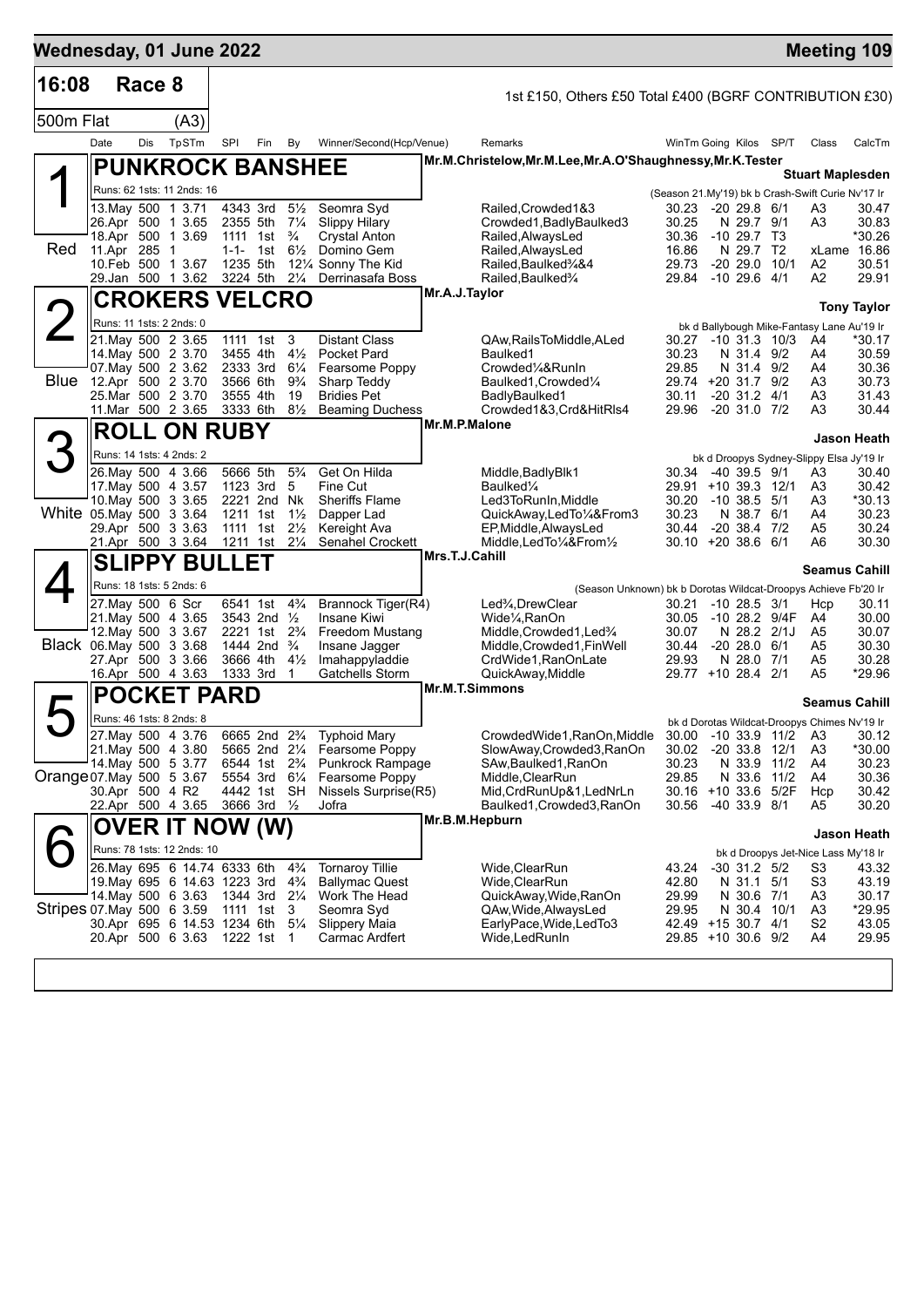| Wednesday, 01 June 2022   |      |               |                                                                                                                                                                   |          |                                                                                                                                                                                   |                                                                                |                                                                                                                            |               |                                                                                                                                                                                                       |                                                                                           |                                                                                                              |                                        |                                                                              | <b>Meeting 109</b>                                                          |
|---------------------------|------|---------------|-------------------------------------------------------------------------------------------------------------------------------------------------------------------|----------|-----------------------------------------------------------------------------------------------------------------------------------------------------------------------------------|--------------------------------------------------------------------------------|----------------------------------------------------------------------------------------------------------------------------|---------------|-------------------------------------------------------------------------------------------------------------------------------------------------------------------------------------------------------|-------------------------------------------------------------------------------------------|--------------------------------------------------------------------------------------------------------------|----------------------------------------|------------------------------------------------------------------------------|-----------------------------------------------------------------------------|
| 16:28                     |      | Race 9        |                                                                                                                                                                   |          |                                                                                                                                                                                   |                                                                                |                                                                                                                            |               | 1st £100, Others £40 Total £300 (BGRF CONTRIBUTION £30)                                                                                                                                               |                                                                                           |                                                                                                              |                                        |                                                                              |                                                                             |
| 500m Flat                 |      |               | (A10)                                                                                                                                                             |          |                                                                                                                                                                                   |                                                                                |                                                                                                                            |               |                                                                                                                                                                                                       |                                                                                           |                                                                                                              |                                        |                                                                              |                                                                             |
|                           | Date | Dis           | TpSTm                                                                                                                                                             | SPI      | Fin                                                                                                                                                                               | By                                                                             | Winner/Second(Hcp/Venue)                                                                                                   |               | Remarks                                                                                                                                                                                               | WinTm Going Kilos SP/T                                                                    |                                                                                                              |                                        | Class                                                                        | CalcTm                                                                      |
|                           |      |               | <b>LISNEAL TORNADO</b>                                                                                                                                            |          |                                                                                                                                                                                   |                                                                                |                                                                                                                            | Mr.R.F.Yeates |                                                                                                                                                                                                       |                                                                                           |                                                                                                              |                                        |                                                                              |                                                                             |
|                           |      |               | Runs: 137 1sts: 19 2nds: 26                                                                                                                                       |          |                                                                                                                                                                                   |                                                                                |                                                                                                                            |               |                                                                                                                                                                                                       |                                                                                           |                                                                                                              |                                        | bew d Droopys Jet-Oghill Oyster Sp'16 Ir                                     | <b>Richard Yeates</b>                                                       |
| Red                       |      |               | 24. May 500 1 3.80<br>14. May 500 1 3.74<br>07. May 500 1 3.79<br>30.Apr 500 1 3.73<br>23.Apr 500 1 3.75                                                          |          | 5232 3rd 2 <sup>3</sup> / <sub>4</sub><br>5322 2nd 2 <sup>3</sup> / <sub>4</sub><br>5555 5th 6 <sup>3</sup> / <sub>4</sub><br>2111 2nd SH<br>4111 2nd <sup>3</sup> / <sub>4</sub> |                                                                                | Awordinedgeways<br>Molly Ona Jolly<br><b>Ballyblack Queen</b><br>Yassoo Brother<br><b>Insane Mistress</b><br>Colts Dragoon |               | Railed, Crowded1<br>Railed, Clear Run<br>Crd&CheckedMiddle1<br>EP, Railed, Led 1 To Near Line<br>EP,Crowded&Led1ToNearLine                                                                            | 30.79 -10 30.9 5/4F<br>30.44<br>30.39<br>$30.53 + 10.31.1$ 10/3<br>$30.61 + 10.31.6$ 7/4J | N 30.7 6/4J<br>N 31.0 4/1                                                                                    |                                        | A10<br>A10<br>A9<br>A <sub>9</sub><br>A <sub>9</sub><br>A <sub>9</sub>       | 30.90<br>30.67<br>30.93<br>30.64<br>30.77                                   |
|                           |      |               | 08.Apr 500 1 3.71<br><b>ROSES RACHEL</b>                                                                                                                          |          | 1111 3rd $\frac{1}{2}$                                                                                                                                                            |                                                                                |                                                                                                                            | Mr.D.D.Knight | Led1ToNearLine                                                                                                                                                                                        | 30.60 -10 31.8 11/2                                                                       |                                                                                                              |                                        |                                                                              | *30.54                                                                      |
|                           |      |               |                                                                                                                                                                   |          |                                                                                                                                                                                   |                                                                                |                                                                                                                            |               |                                                                                                                                                                                                       |                                                                                           |                                                                                                              |                                        |                                                                              | Derek Knight                                                                |
|                           |      |               | Runs: 2 1sts: 0 2nds: 0<br>21. May 500 2 3.84                                                                                                                     |          | 5555 6th                                                                                                                                                                          | $7\frac{1}{2}$                                                                 | Cushie Blako                                                                                                               |               | (Season Unknown) bew b Magical Bale-Droopys Oregon Nv'20 Ir<br>SAw, Blk&CkW                                                                                                                           | 30.99 -10 24.9 7/1                                                                        |                                                                                                              |                                        | A10                                                                          | 31.50                                                                       |
| Blue                      |      | 02. May 285 3 | 14. May 500 2 3.75<br>09. May 500 3 3.93<br>11.Apr 500 4 4.01<br>04.Apr 500 4 3.99                                                                                | 6554 5th | 2222 2nd 21/2<br>2-2- 2nd $4\frac{1}{2}$<br>2111 1st<br>3333 3rd                                                                                                                  | $2\frac{3}{4}$                                                                 | 10% Molly Ona Jolly<br>Harmsworthshatty<br><b>Watsons Avenue</b><br><b>Tinned Peaches</b><br>11% Boyneside Bailey          |               | SAw, Crd1, Wide <sup>1</sup> / <sub>4</sub> , CkRunIn<br>SAw,MidToRIs,Wide½<br>SAw, Railed<br>BBlkRnUp, MidToRls, Led1<br>VSAw, MidToRIs, Wide <sup>1</sup> / <sub>2</sub>                            | 30.44<br>30.86<br>17.00<br>31.45<br>30.68 -30 25.1 T3                                     | N 25.3 12/1<br>$-20, 25.6, 13$<br>$-5$ 25.4 T2<br>N 25.0 T3                                                  |                                        | A10                                                                          | 31.25<br>*30.86<br>17.31<br>31.45<br>31.32                                  |
|                           |      |               | <b>YASSOO JET</b>                                                                                                                                                 |          |                                                                                                                                                                                   |                                                                                |                                                                                                                            | Mr.G.Andreas  |                                                                                                                                                                                                       |                                                                                           |                                                                                                              |                                        |                                                                              | George Andreas                                                              |
| 3                         |      |               | Runs: 8 1sts: 0 2nds: 1                                                                                                                                           |          |                                                                                                                                                                                   |                                                                                |                                                                                                                            |               |                                                                                                                                                                                                       |                                                                                           |                                                                                                              |                                        | bk d Dorotas Wildcat-Cornflower Sal Oc'20 Ir                                 |                                                                             |
|                           |      |               | 27. May 500 3 3.75<br>21. May 500 4 3.79<br>17 May 500 4 3.74<br>White 10. May 500 4 3.76<br>29.Apr 500 4 3.71<br>21.Mar 500 4 3.82                               |          | 5323 3rd<br>5544 5th<br>6665 6th<br>6643 5th<br>5334 4th<br>2222 2nd 31/2                                                                                                         | $5\frac{1}{4}$<br>$4\frac{1}{2}$<br>$7\frac{1}{4}$<br>$5\frac{1}{4}$<br>4      | Insane Sienna<br>Corrin Timmy<br>Seans Spendy<br>Ascot Zoey<br>Paige Girl<br><b>Insane Mrs</b>                             |               | Crowded1&1/4<br>Middle, Crowded 1<br>SAw,BaulkedWide1/4<br>Crowded1&2<br>Middle, BBaulked W1, Crd3<br>SAw, Middle, Crd&CkWide1                                                                        | 30.47<br>30.82 -10 27.5 9/2<br>30.43 +10 27.5 7/1<br>30.75<br>30.97<br>30.51              | N 28.5 9/2<br>$-1027.6$<br>$-20$ 29.1 T2                                                                     | 11/4J A9<br>-20 27.7 10/1              | A9<br>A9<br>A9<br>A8                                                         | 30.90<br>31.07<br>31.12<br>31.06<br>31.09<br>*30.60                         |
|                           |      |               | <b>SHADY ALF</b>                                                                                                                                                  |          |                                                                                                                                                                                   |                                                                                |                                                                                                                            | Mr.G.Andreas  |                                                                                                                                                                                                       |                                                                                           |                                                                                                              |                                        |                                                                              | <b>George Andreas</b>                                                       |
|                           |      |               | Runs: 76 1sts: 9 2nds: 20<br>27. May 500 5 3.68<br>21. May 500 4 3.73<br>14 May 500 5 3.69<br>Black 06.May 500 4 3.68<br>02. May 500 4 3.70<br>29. Mar 500 4 3.68 |          | 2211 1st<br>3222 3rd<br>4233 4th<br>1112 3rd<br>3221 1st<br>2232 1st                                                                                                              | $1\frac{1}{4}$<br>$1\frac{3}{4}$<br>10<br>$1\frac{3}{4}$<br>6<br>$\frac{1}{2}$ | Punk Rock Hobbit<br>Cushie Blako<br>Molly Ona Jolly<br>Kata Millie<br>Yassoo Eliza<br>Farloe Delta                         |               | MiddleToWide,Led2<br>Middle, Challenged 3<br>CrowdedRunIn<br>Mid, Led-1/2, DispLd1/2ToRnIn<br>Middle,Led%<br>SoonLedTo1/4, CameAgain                                                                  | 31.00<br>30.99<br>30.44<br>31.26<br>30.77<br>30.61                                        | $-10$ 32.1 $9/1$<br>$-10$ 31.9 8/1<br>N 31.6 11/1<br>$-20, 32.4$<br>$-10, 32.4$ T <sub>3</sub><br>N 32.5 4/1 | - 6/1                                  | bkw d Over Limit-Coolmount Laura My'18 Ir<br>A10<br>A10<br>A10<br>A10<br>A11 | 30.90<br>31.03<br>31.24<br>31.21<br>xLame 30.67<br>*30.61                   |
|                           |      |               | <b>PUNK ROCK HOBBIT</b>                                                                                                                                           |          |                                                                                                                                                                                   |                                                                                | (W)                                                                                                                        |               | Mr.M.B.Christelow, Mr.A.E.O'Shaughnessy                                                                                                                                                               |                                                                                           |                                                                                                              |                                        |                                                                              | <b>Stuart Maplesden</b>                                                     |
| Orange 06. May 500 5 3.72 |      |               | Runs: 8 1sts: 2 2nds: 3<br>27. May 500 6 3.64<br>21. May 500 6 3.68<br>14. May 500 6 3.69<br>22.Apr 500 5 3.80                                                    |          | 1111 2nd 1<br>1222 1st 4 <sup>3</sup> / <sub>4</sub><br>4431 4th<br>2311 1st Hd                                                                                                   | -3                                                                             | 1122 2nd 11/4 Shady Alf<br>Sly Girl<br>Punkrocksiouxsie<br>Kata Millie<br>Maria Luck                                       |               | (Season Unknown) bk b Pat C Sabbath-Highview Novel Nv'20 Ir<br>EP, Wide, Led To 2, A Handy<br>QAw, Wide, Led To Near Line<br>Wide,Led¾<br>Wide, Crowded1, Chl3To4<br>CrowdedRunUp, Wide, Led2         | 30.60 -10 26.5 3/1<br>30.65<br>31.26<br>31.40                                             | $-20$ 27.2 $9/1$<br>$-20$ 27.2 $9/2$                                                                         | N 26.6 11/8F A11<br>-30 27.4 11/8F A11 | A10<br>A10                                                                   | 31.00 -10 27.1 1/1F A10 31.00<br>*30.59<br>30.65<br>31.30<br>31.10<br>31.60 |
|                           |      |               | 15.Apr 500 5 3.81<br><b>CUSHIE JADE (W)</b>                                                                                                                       |          | 4445 4th                                                                                                                                                                          | 4                                                                              | Misfit Bijou                                                                                                               | Mr.M.J.Hughes | SAw, Wide Run Up, Baulked 1/4                                                                                                                                                                         | 31.48                                                                                     |                                                                                                              |                                        | A11                                                                          |                                                                             |
|                           |      |               | Runs: 5 1sts: 1 2nds: 1                                                                                                                                           |          |                                                                                                                                                                                   |                                                                                |                                                                                                                            |               |                                                                                                                                                                                                       |                                                                                           |                                                                                                              |                                        |                                                                              | Jason Heath                                                                 |
| Stripes 06 May 500 5 3.72 |      |               | 24. May 500 6 3.69<br>18. May 500 6 3.60<br>13. May 500 5 3.67<br>30.Apr 500 4 3.75<br>21.Apr 500 4 3.76                                                          |          | 3111 2nd 21/4<br>1111 3rd<br>1123 6th<br>1111 1st                                                                                                                                 | $\frac{3}{4}$<br>8<br>$2\frac{1}{4}$                                           | Awordinedgeways<br>Text Tom<br>Harmsworthshalie<br>Rolo<br>Solo<br>3333 3rd 51/2 Moyola Oir                                |               | (Season Unknown) dkbd b Barcelona Boss-Timberoe Oc'20 Ir<br>EP,SoonLedToRunIn<br>MidToW,LedToNrLine,Crd<br>EP, WRunUp, Crd1, Led To 2, Blk<br>EP, MidToWide, ALed, WRunIn<br>Wide<br>Middle, ClearRun | 30.79 -10 27.6 6/1<br>31.04<br>31.44<br>31.18<br>30.96 +20 27.4 T<br>30.29 +20 27.4 T3    | N 27.7 3/1<br>$-30$ 27.7 $5/1$<br>$-20$ 27.5 $7/2$                                                           |                                        | A10<br>A10<br>A10<br>A11                                                     | *30.87<br>31.09<br>31.79<br>30.98<br>31.16<br>30.93                         |
|                           |      |               |                                                                                                                                                                   |          |                                                                                                                                                                                   |                                                                                |                                                                                                                            |               |                                                                                                                                                                                                       |                                                                                           |                                                                                                              |                                        |                                                                              |                                                                             |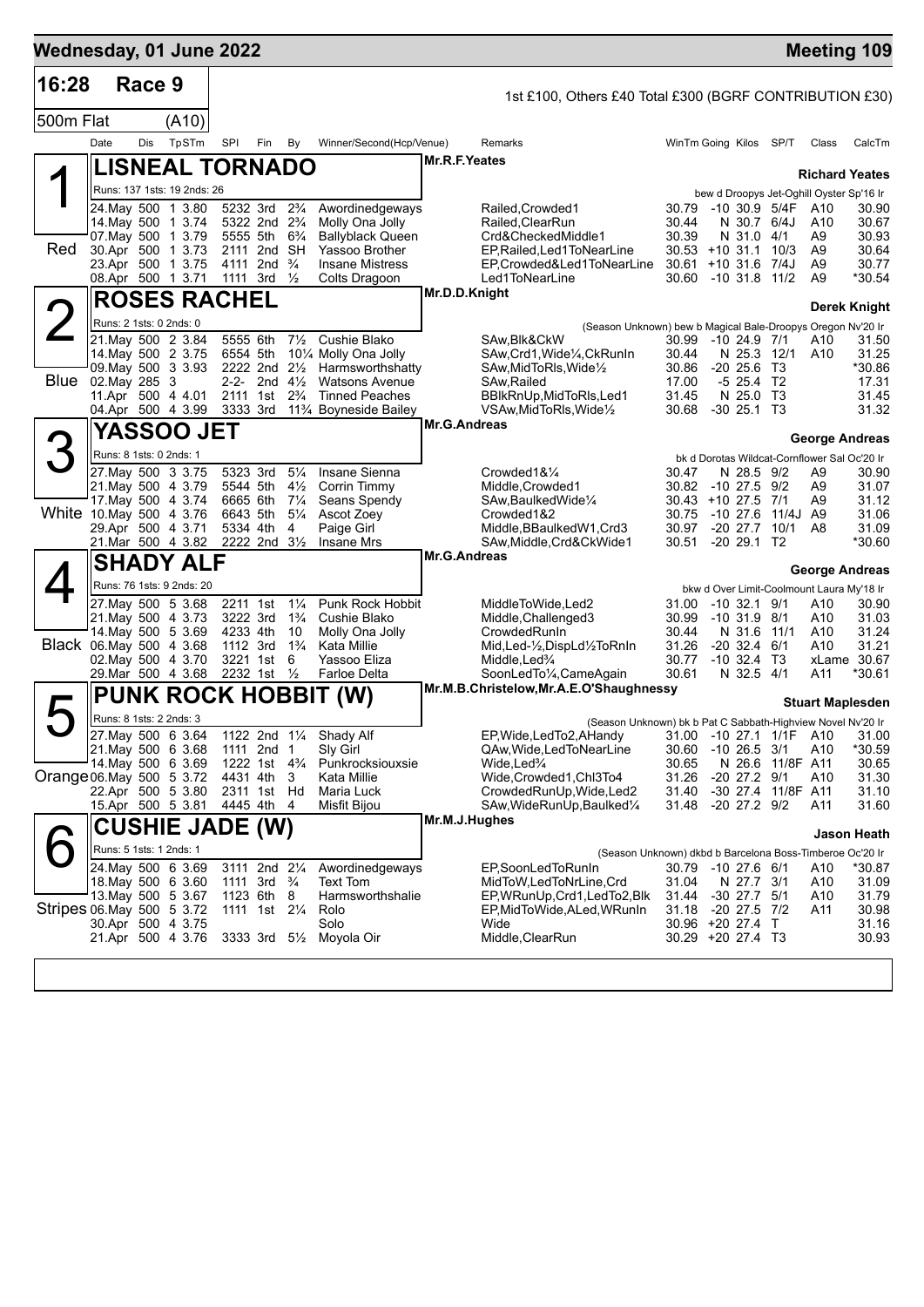| Wednesday, 01 June 2022 |                                |     |                                        |                        |                           |                                      |                                             |                 |                                                                                    |                |                                                            |                 | <b>Meeting 109</b>               |                 |
|-------------------------|--------------------------------|-----|----------------------------------------|------------------------|---------------------------|--------------------------------------|---------------------------------------------|-----------------|------------------------------------------------------------------------------------|----------------|------------------------------------------------------------|-----------------|----------------------------------|-----------------|
| 16:48 Race 10           |                                |     |                                        |                        |                           |                                      |                                             |                 | 1st £125, 2nd £45, Others £40 Total £330 (BGRF CONTRIBUTION £30)                   |                |                                                            |                 |                                  |                 |
| 285m Flat               |                                |     | (D2)                                   |                        |                           |                                      |                                             |                 |                                                                                    |                |                                                            |                 |                                  |                 |
|                         | Date                           | Dis | TpSTm                                  | SPI                    | Fin                       | By                                   | Winner/Second(Hcp/Venue)                    |                 | Remarks                                                                            |                | WinTm Going Kilos SP/T                                     |                 | Class                            | CalcTm          |
|                         |                                |     | <b>FINAL SAUCE</b>                     |                        |                           |                                      |                                             | Mr.G.Andreas    |                                                                                    |                |                                                            |                 |                                  |                 |
|                         |                                |     | Runs: 89 1sts: 22 2nds: 16             |                        |                           |                                      |                                             |                 |                                                                                    |                | bk d Laughil Duke-Final Shannon Nv'17 Ir                   |                 | <b>George Andreas</b>            |                 |
|                         | 26. May 285 1                  |     |                                        | 4-4-                   | 1st SH                    |                                      | Senahel Gent                                |                 | Railed, ChlRunIn, LedNrLine                                                        | 17.04          | -15 28.6 9/4F                                              |                 | D <sub>3</sub>                   | 16.89           |
|                         | 18. May 285 1<br>13. May 285   |     | $\overline{1}$                         | $2 - 3 -$<br>$6 - 5 -$ | 4th                       | 2nd $1\frac{1}{4}$<br>$2\frac{1}{4}$ | <b>Newinn Conrad</b><br>Cillians Toast      |                 | Railed, RanOn<br>Railed, Crowded1                                                  | 16.72<br>17.04 | N 28.7 9/2<br>$-10, 28.6, 9/4$                             |                 | D3<br>D3                         | 16.82<br>17.11  |
| Red                     | 03. May 285                    |     | $\overline{1}$                         | 2-4-                   | 2nd <sub>2</sub>          |                                      | <b>Tunnelroad Star</b>                      |                 | Railed, ClearRun                                                                   | 16.84          | $-528.27/2$                                                |                 | D3                               | 16.95           |
|                         | 27.Apr 285 1<br>06.Apr 285 1   |     |                                        | $6 - 6 -$<br>4-3-      | 6th<br>2nd $\frac{1}{2}$  |                                      | 101/4 Coys<br><b>Walkaway Charlie</b>       |                 | BadlyBaulked1<br>Railed, Chl&Crowded2                                              | 16.66<br>16.91 | $-1528.63/1$                                               | N 28.4 13/8F D3 | D <sub>2</sub>                   | 17.48<br>*16.81 |
|                         |                                |     | <b>DUNBOLG GEMINI</b>                  |                        |                           |                                      |                                             | Mr.J.T.Kingsley |                                                                                    |                |                                                            |                 |                                  |                 |
|                         |                                |     | Runs: 59 1sts: 12 2nds: 12             |                        |                           |                                      |                                             |                 |                                                                                    |                |                                                            |                 | <b>Jamie Kingsley</b>            |                 |
|                         | 24. May 285 1                  |     |                                        | $4 - 3 -$              | 4th                       | 5                                    | Roark                                       |                 | (Season 19.Ap'21) bk b Tarsna Havana-Musical Cruiser Sp'18 Ir<br>Railed, Clear Run | 16.50          | -5 24.9 5/2F                                               |                 | D <sub>2</sub>                   | 16.85           |
|                         | 17. May 285 1                  |     |                                        | 4-3-                   | 4th                       | $2\frac{1}{4}$                       | Gentle Change                               |                 | Railed, ClearRun                                                                   | 16.51          | $+5$ 25.1 6/1                                              |                 | D <sub>2</sub>                   | 16.74           |
| Blue                    | 11. May 285 1<br>04. May 285 1 |     |                                        | 4-2-<br>$3 - 3 -$      | 2nd $1\frac{1}{4}$<br>3rd | $6\frac{3}{4}$                       | <b>Skyblues Best</b><br>Headford Lad        |                 | RIsToMid, Chl&CrdRunIn<br>Crowded1.RIsToMid                                        | 16.78<br>16.45 | $-5$ 25.4 11/1<br>$-5$ 25.2 $9/2$                          |                 | D <sub>2</sub><br>D <sub>2</sub> | 16.83<br>16.95  |
|                         | 26.Apr 285 1                   |     |                                        | 4-4-                   | 4th                       | $5\frac{3}{4}$                       | <b>West Champ</b>                           |                 | RIsToMid, ClearRun                                                                 | 16.42          | N 25.2 8/1                                                 |                 | D <sub>2</sub>                   | 16.88           |
|                         | 19.Apr 285 2                   |     |                                        | $3 - 1 -$              | 1st                       | 2                                    | Chadwell Havana                             | Miss.M.L.Ansbro | EP.LedRunUp                                                                        |                | 16.78 -15 25.0 2/1                                         |                 | D3                               | *16.63          |
|                         |                                |     | <b>TUNNELROAD STAR</b>                 |                        |                           |                                      |                                             |                 |                                                                                    |                |                                                            |                 |                                  | Derek Knight    |
|                         |                                |     | Runs: 48 1sts: 8 2nds: 11              |                        | 4th                       | 5                                    |                                             |                 |                                                                                    |                | bk d Rio Quattro-Joyford Castle Jn'19 Ir                   | N 36.2 10/3     |                                  |                 |
|                         | 27. May 285 2<br>20. May 285 3 |     |                                        | 3-3-<br>$3-2-$         | $3rd \quad 4$             |                                      | Mineola Lion<br>Mineola Elegant             |                 | RIsToMid, ClearRun<br>Middle, Crowded <sup>1</sup> / <sub>2</sub>                  | 16.56<br>16.93 | $-2536.39/2$                                               |                 | D <sub>2</sub><br>D <sub>2</sub> | 16.95<br>17.00  |
|                         | 14. May 285 2                  |     |                                        | $3-2-$                 |                           | 2nd $3\frac{1}{4}$                   | Icaal Eddie                                 |                 | MidToRIs, ClearRun                                                                 | 16.48          | N 36.4 11/2                                                |                 | D <sub>2</sub>                   | *16.74          |
| White 03. May 285 3     | 26.Apr 285 2                   |     |                                        | 4-1-                   | 1st 2                     |                                      | <b>Final Sauce</b><br>Solo                  |                 | EarlyPace,Led1<br><b>MiddleToRails</b>                                             | 16.84<br>16.76 | $-5$ 36.3 $4/1$<br>N 36.3 T                                |                 | D3                               | 16.79<br>16.76  |
|                         |                                |     | 08.Apr 500 3 3.62                      |                        |                           |                                      | 4666 6th DIS Waterpark Dolly                |                 | MsdBreak, BBlk1&2, Faded                                                           | 30.01          | $-10, 36.1, 10/3$                                          |                 | A5                               | 0.00            |
|                         |                                |     | <b>DINNER NIGODIMOS</b>                |                        |                           |                                      |                                             |                 | <b>TDC Global Investors</b>                                                        |                |                                                            |                 | <b>Seamus Cahill</b>             |                 |
|                         |                                |     | Runs: 21 1sts: 4 2nds: 9               |                        |                           |                                      |                                             |                 |                                                                                    |                | bk d Dorotas Wildcat-Flandys Hawkeye Fb'20 Ir              |                 |                                  |                 |
|                         | 24.May 285 4<br>17. May 285 6  |     |                                        | 3-4-<br>$\mathbf 1$    | 5th                       | $5\frac{1}{2}$<br>1st $4\frac{1}{4}$ | Roark<br><b>Bunny Boy</b>                   |                 | CrowdedRunUp<br>Middle, WideRunIn                                                  | 16.50<br>16.70 | $-5$ 35.3 $5/1$<br>N 35.6 T3                               |                 | D <sub>2</sub>                   | 16.90<br>*16.70 |
|                         | 11. May 285 4                  |     |                                        |                        |                           |                                      | Solo                                        |                 | Middle, WideRunIn                                                                  | 17.06          | $-10,35.5$ T                                               |                 |                                  | 16.96           |
| Black 02.May 240        |                                |     | -4                                     |                        |                           |                                      | Solo<br><b>Brewery Time</b>                 |                 | Middle, Wide Run In                                                                | 14.42          | $-535.5$ T                                                 |                 |                                  | xLame 14.37     |
|                         |                                |     | 16.Mar 500 4 3.58<br>11.Mar 500 4 3.74 |                        | 1115 5th                  | <b>DIS</b>                           | 2222 2nd 31/4 Glengar Bobby                 |                 | LedTo3,Crd&Stb&CkBadly<br>Crowded1, Handy3To4                                      | 30.22<br>30.30 | $-20$ 35.1 $9/4$                                           | N 35.3 15/8F A4 | A4                               | 0.00<br>30.36   |
|                         |                                |     | <b>NEWINN CONRAD (W)</b>               |                        |                           |                                      |                                             | Mr.S.Taylor     |                                                                                    |                |                                                            |                 |                                  |                 |
| ト                       |                                |     | Runs: 27 1sts: 4 2nds: 8               |                        |                           |                                      |                                             |                 |                                                                                    |                | bk d Pat C Sabbath-Newinn Expert Au'19 Ir                  |                 |                                  | Tony Taylor     |
|                         | 18. May 285 6                  |     |                                        | 1-1-                   |                           |                                      | 1st 11/ <sub>4</sub> Final Sauce            |                 | VQAw, Wide, ALed                                                                   | 16.72          |                                                            | N 32.1 5/4F D3  |                                  | *16.72          |
|                         | 10. May 285 5<br>29.Apr 285 5  |     |                                        | 2-2-<br>$1 - 5 -$      | 6th                       | 1st SH<br>$4\frac{1}{4}$             | Get On Kylie<br>Droopys Dramatic            |                 | DispLeadToRunIn, LedNrLn<br>QAw, Wide, Crd1, BBaulked VW1/2 16.94                  | 16.89          | $-5$ 32.4 10/3<br>$-10$ 32.1 $7/2$                         |                 | D <sub>3</sub><br>D3             | 16.84<br>17.18  |
| Orange 23 Apr 285 5     |                                |     |                                        | 2-2-                   | 3rd                       | $1\frac{1}{4}$                       | Aghaburren Jack                             |                 | Wide,DispLead1To2                                                                  | 16.77          | $+5$ 32.1 4/1                                              |                 | D <sub>2</sub>                   | 16.92           |
|                         | 12.Apr 285 5<br>01.Apr 285 6   |     |                                        | $1 - 3 -$<br>$1 - 1 -$ | 3rd<br>3rd                | $1\frac{3}{4}$<br>$\frac{3}{4}$      | <b>Bandit Millie</b><br>Concentric          |                 | QAw, Wide<br>QAw, Wide, Led To Run In                                              | 16.68<br>16.85 | $+5$ 32.0 6/1<br>$-10$ 32.1 6/1                            |                 | D <sub>2</sub><br>D <sub>2</sub> | 16.88<br>16.82  |
|                         |                                |     |                                        |                        |                           |                                      |                                             |                 | Mr.M.B.Christelow                                                                  |                |                                                            |                 |                                  |                 |
|                         |                                |     |                                        |                        |                           |                                      | <b>PUNKROCK PISTOL (W)</b>                  |                 |                                                                                    |                |                                                            |                 | <b>Stuart Maplesden</b>          |                 |
|                         | 24. May 285 6                  |     | Runs: 50 1sts: 10 2nds: 10             | 6-6-                   | 6th                       | $6\frac{3}{4}$                       | Roark                                       |                 | BaulkedRunUp, Crowded1/2                                                           | 16.50          | bk d Storm Control-Highview Idol Jy'18 Ir<br>$-5$ 32.6 3/1 |                 | D <sub>2</sub>                   | 17.00           |
|                         | 11. May 285 6                  |     |                                        | 3-4-                   | 5th                       | 3                                    | <b>Skyblues Best</b>                        |                 | VeryWide, ClearRun                                                                 | 16.78          | $-5$ 32.7 7/1                                              |                 | D <sub>2</sub>                   | 16.97           |
| Stripes 15 Apr 285 6    | 22.Apr 285 6                   |     |                                        | $1 - 2 -$<br>$6 - 3 -$ | 1st Nk                    | 2nd 21/4                             | Quarterland Karl<br><b>Magnificent Kane</b> |                 | QAw,Wide,DispLead,LedNrLn<br>Wide, ClearRun                                        | 16.83<br>16.74 | $-1533.06/4J$<br>-10 33.3 10/11FD3                         |                 | D <sub>3</sub>                   | *16.68<br>16.82 |
|                         | 05.Apr 285 6                   |     |                                        | $1 - 2 -$              | 2nd Nk                    |                                      | Seasons Snax                                |                 | QAw, Wide, Challenged RunIn                                                        | 16.68          | N 32.7 4/5F                                                |                 | D3                               | 16.71           |
|                         | 22.Mar 285 6                   |     |                                        | $1 - 2 -$              | 2nd $\frac{3}{4}$         |                                      | Landenstown King                            |                 | EP, Wide, DispLead To RunIn                                                        | 16.80          | -10 32.6 9/4F                                              |                 | D <sub>3</sub>                   | 16.76           |
|                         |                                |     |                                        |                        |                           |                                      |                                             |                 |                                                                                    |                |                                                            |                 |                                  |                 |
|                         |                                |     |                                        |                        |                           |                                      |                                             |                 |                                                                                    |                |                                                            |                 |                                  |                 |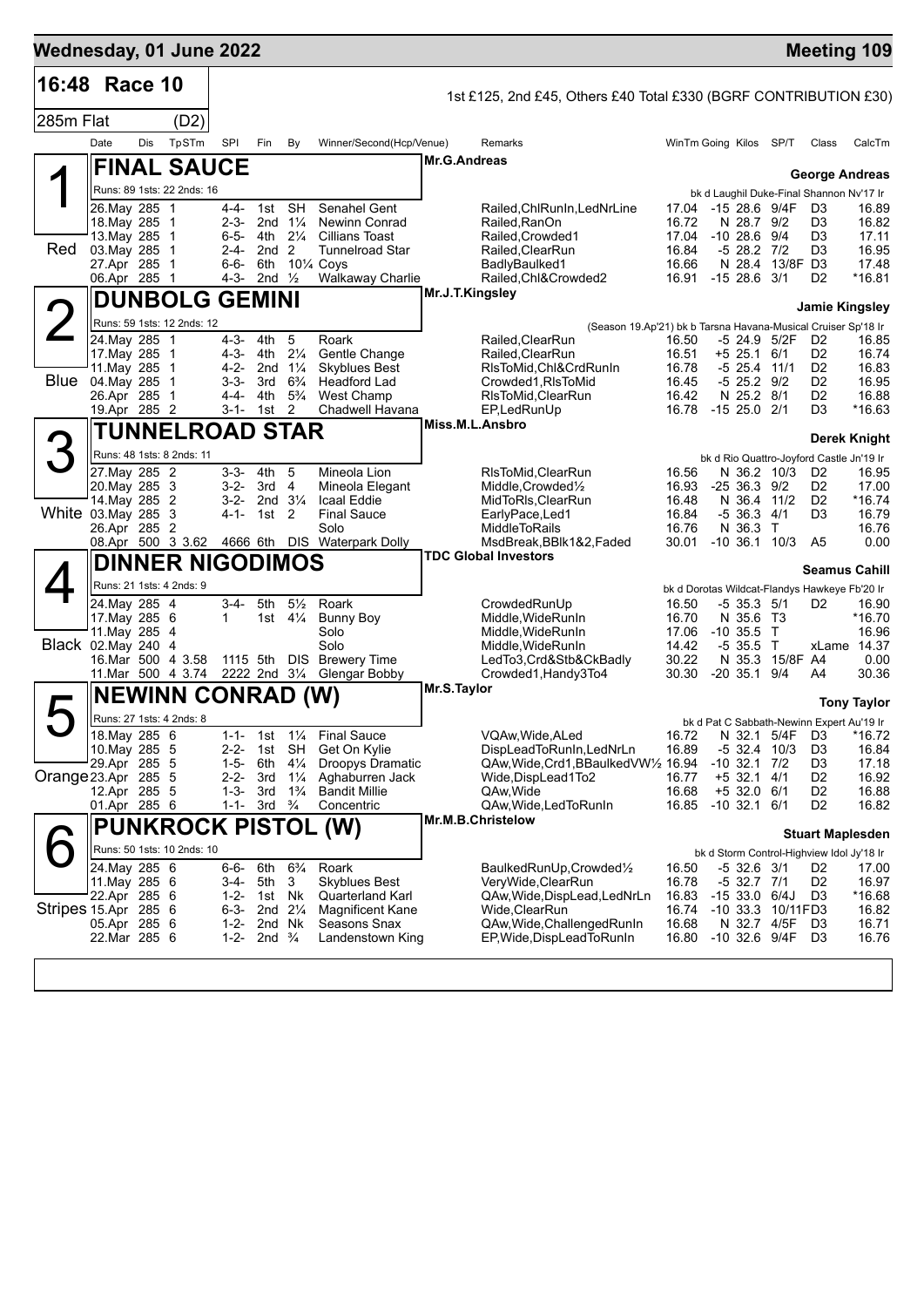| Wednesday, 01 June 2022   |                                             |     |                                  |     |                                                                                  |                                  |                                                                             |                 |                                                                                 |                                |                                 |                                            | <b>Meeting 109</b>                                      |                    |
|---------------------------|---------------------------------------------|-----|----------------------------------|-----|----------------------------------------------------------------------------------|----------------------------------|-----------------------------------------------------------------------------|-----------------|---------------------------------------------------------------------------------|--------------------------------|---------------------------------|--------------------------------------------|---------------------------------------------------------|--------------------|
| 17:08 Race 11             |                                             |     |                                  |     |                                                                                  |                                  |                                                                             |                 | 1st £125, Others £45 Total £350 (BGRF CONTRIBUTION £30)                         |                                |                                 |                                            |                                                         |                    |
| 500m Flat                 |                                             |     | (A7)                             |     |                                                                                  |                                  |                                                                             |                 |                                                                                 |                                |                                 |                                            |                                                         |                    |
|                           | Date                                        | Dis | TpSTm                            | SPI | Fin                                                                              | By                               | Winner/Second(Hcp/Venue)                                                    |                 | Remarks                                                                         | WinTm Going Kilos SP/T         |                                 |                                            | Class                                                   | CalcTm             |
|                           |                                             |     | TALKTOMENOW                      |     |                                                                                  |                                  |                                                                             | Mr.M.R.Wickens  |                                                                                 |                                |                                 |                                            |                                                         |                    |
|                           |                                             |     | Runs: 63 1sts: 11 2nds: 13       |     |                                                                                  |                                  |                                                                             |                 |                                                                                 |                                |                                 |                                            |                                                         | Jason Heath        |
|                           |                                             |     | 26. May 695 1 15.24 3666 5th 4   |     |                                                                                  |                                  | <b>Tornaroy Tillie</b>                                                      |                 | (Season Unknown) bk b Skywalker Puma-Galway Fancy Fb'19 Ir<br>Railed.Crowded1&2 | 43.24 -30 26.4 11/1            |                                 |                                            | S3                                                      | 43.25              |
|                           |                                             |     |                                  |     |                                                                                  |                                  | 19. May 695 1 15.08 3445 5th 91/2 Ballymac Quest                            |                 | BadlyBaulked2,Crowded3&5                                                        | 42.80                          | N 26.2 18/1                     |                                            | S3                                                      | 43.56              |
| Red                       |                                             |     | 06. May 500 1 3.81 2544 2nd 11/2 |     |                                                                                  |                                  | 12. May 695 1 15.02 1456 6th 121/2 Gatchells Storm<br><b>Blue Jig Queen</b> |                 | Crowded <sup>1</sup> / <sub>4</sub> , Baulked3<br>Railed, Crowded4, RanOn       | 42.94<br>30.70                 | N 25.7 14/1<br>$-20$ 25.4 $8/1$ |                                            | S3<br>A7                                                | 43.94<br>30.63     |
|                           |                                             |     | 02. May 500 3 3.84               |     | 2222 2nd 11/4                                                                    |                                  | Seasons Boom                                                                |                 | Railed, RanOn                                                                   | 30.56                          | $-10, 25.5$                     | T2                                         | xFall                                                   | *30.56             |
|                           |                                             |     |                                  |     |                                                                                  |                                  | 16.Apr 695 1 17.47 5555 5th DIS Sussex Hurricane                            | Jans Bar Racing | BadlyBaulked&Fell2                                                              | 42.74 +15 25.6 7/1             |                                 |                                            | S3                                                      | 0.00               |
|                           |                                             |     | <b>SLANEYSIDE AMBER</b>          |     |                                                                                  |                                  |                                                                             |                 |                                                                                 |                                |                                 |                                            | Belinda Green                                           |                    |
|                           | Runs: 2 1sts: 0 2nds: 1                     |     |                                  |     |                                                                                  |                                  |                                                                             |                 |                                                                                 |                                |                                 |                                            | (Season Unknown) bk b Jaytee Jet-Bricken Brett De'20 Ir |                    |
|                           | 21. May 500 3 R3                            |     | 27.Apr 500 2 3.72                |     | 3565 6th                                                                         |                                  | 11% Kilara Petal(R12)<br>4455 2nd 11/4 Hurry Up Harry                       |                 | Baulked&Checked¼,Blk3<br>Baulked <sub>2</sub>                                   | 30.40                          |                                 | 30.50 -10 28.4 11/4C Hcp<br>N 28.1 10/3 A7 |                                                         | 31.58<br>30.51     |
|                           | 21.Apr 500 2 3.68                           |     |                                  |     |                                                                                  |                                  | Solo                                                                        |                 | Middle                                                                          | 30.31 +20 27.5 T               |                                 |                                            |                                                         | 30.51              |
|                           | Blue 16.Apr 500 2 3.77<br>07.Apr 500 2 3.76 |     |                                  |     | 1331 1st<br>2333 3rd                                                             |                                  | 31⁄4 Drive Me Nuts<br>10 <sup>1</sup> / <sub>2</sub> Droopys Flotus         |                 | MidToRIs, Crd1, Blk1/4, Led3<br>RIsToMid, BlkRunUp                              | 30.48<br>30.11                 | N 27.5 T3<br>$-10$ 27.2 T3      |                                            | Nvice                                                   | *30.48<br>30.85    |
|                           |                                             |     | 12. Mar 525 2 3.49               |     |                                                                                  |                                  | 3rd Dist Jumping John(Cork)                                                 |                 | (IrishTrial)                                                                    | 29.57                          | N 27.7 T3                       |                                            | Sales                                                   | 0.00               |
|                           |                                             |     | <b>COLTS DRAGOON</b>             |     |                                                                                  |                                  |                                                                             | Mr.J.Muller     |                                                                                 |                                |                                 |                                            | <b>Norah McEllistrim</b>                                |                    |
|                           |                                             |     | Runs: 12 1sts: 1 2nds: 3         |     |                                                                                  |                                  |                                                                             |                 |                                                                                 |                                |                                 |                                            | wbk d Head Bound-Hatfield Belle Ap'20 Ir                |                    |
|                           |                                             |     | 16 May 500 4 3.95                |     | 3333 3rd 3                                                                       |                                  | Nandad                                                                      |                 | SAw, Middle, RanOn                                                              | 30.15                          | $-20, 34.0, 73$                 |                                            | xOffC                                                   | *30.20             |
|                           | 01. May 480 3 3.44<br>23.Apr 500 3 3.85     |     |                                  |     | 6333 2nd 1/2                                                                     |                                  | Solo(CPark)<br>Insane Kiwi                                                  |                 | Mid                                                                             | 29.98<br>$30.13 + 10.34.0$ 4/1 | N 33.8 T                        |                                            | Intro<br>A7                                             | 29.98<br>30.27     |
| White 08.Apr 500 4 3.79   |                                             |     |                                  |     | 6555 1st                                                                         | SH                               | <b>Sheriff Mac</b>                                                          |                 | SAw,Crowded3,RanOn<br>SAw, Crowded 1&3/4, LedNrLn                               | 30.60                          | $-10.33.9$                      | 1/1F                                       | A <sub>9</sub>                                          | 30.50              |
|                           |                                             |     | 01.Apr 500 3 3.99                |     | 6654 3rd                                                                         | $4\frac{1}{4}$                   | <b>Wonky Winston</b>                                                        |                 | VSAw, CrdRunUp&3, RanOnLate 30.48                                               |                                | -30 34.1                        | 6/4                                        | A9                                                      | 30.53              |
|                           |                                             |     | 22. Mar 500 4 3.90               |     | 6644 2nd SH                                                                      |                                  | Rogue Stingray                                                              | Mr.S.Maplesden  | VSAw, Middle, RanOnLate                                                         | 30.58                          |                                 | -10 34.3 8/13F A9                          |                                                         | 30.49              |
|                           |                                             |     | <b>GLENSIDE BUD</b>              |     |                                                                                  |                                  |                                                                             |                 |                                                                                 |                                |                                 |                                            | <b>Stuart Maplesden</b>                                 |                    |
|                           | 21. May 500 4 R3                            |     | Runs: 11 1sts: 4 2nds: 3         |     | 4342 3rd                                                                         | $5\frac{3}{4}$                   | Kilara Petal(R12)                                                           |                 | Baulked3, Checked RunIn                                                         | 30.50                          | -10 31.7 7/2                    |                                            | bk d Farloe Rumble-Glenside Product Jy'20 Ir            | 31.10              |
|                           |                                             |     | 16. May 500 4 3.67               |     | 2221 1st                                                                         | $2\frac{1}{2}$                   | Punk Rock Hippy                                                             |                 | Middle, Led <sup>3</sup> / <sub>4</sub>                                         | 30.41                          | $-20, 31.8, T3$                 |                                            | Hcp                                                     | *30.21             |
|                           | 09. May 285 5                               |     |                                  |     | 1-1- 1st $2\frac{1}{4}$                                                          |                                  | <b>Punkrock Swindle</b>                                                     |                 | EP, Middle ALed                                                                 | 16.82                          | $-10$ 31.7 T2                   |                                            |                                                         | xLame 16.72        |
| Black 29.Mar 500 5 3.63   |                                             |     | 19. Mar 500 4 3.68               |     | 2122 2nd 2 <sup>3</sup> / <sub>4</sub><br>5322 5th 5 <sup>3</sup> / <sub>4</sub> |                                  | <b>Wheres Speedy</b><br><b>Insane Virus</b>                                 |                 | EarlyPace,Led1To1/4<br>Crowded1&2&4                                             | 30.05<br>30.44                 | N 32.0                          | 9/2<br>N 31.5 5/2F                         | A7<br>A7                                                | 30.27<br>30.90     |
|                           |                                             |     | 08.Mar 500 5 3.76                |     | 6355 2nd 3                                                                       |                                  | <b>Morrisseys Cross</b>                                                     |                 | SAw, HitRails3                                                                  | 30.97                          | $-20$ 31.6 $7/1$                |                                            | A6                                                      | 31.02              |
|                           |                                             |     | <b>MUCKY TWITTER</b>             |     |                                                                                  |                                  |                                                                             |                 | Mr.G.R.Whittington                                                              |                                |                                 |                                            | Belinda Green                                           |                    |
|                           | Runs: 4 1sts: 0 2nds: 1                     |     |                                  |     |                                                                                  |                                  |                                                                             |                 |                                                                                 |                                |                                 |                                            | bk d Kinloch Brae-Mucky Maid Au'20 Ir                   |                    |
|                           | 26. May 500 6 3.71                          |     |                                  |     | 2444 2nd 1                                                                       |                                  | Fooling Boy                                                                 |                 | CrdVWide1, Crd4, RanOn                                                          |                                |                                 | 30.96 -50 30.0 9/2                         | A7                                                      | 30.54              |
|                           | 20. May 500 5 3.76<br>07 May 500 5 3.72     |     |                                  |     | 2566 6th<br>4444 3rd                                                             | $9\frac{3}{4}$<br>$2\frac{1}{2}$ | Glenside Major<br><b>Take The Step</b>                                      |                 | Middle, Crowded Wide1To2<br>Middle, ClearRun                                    | 30.79<br>30.29                 | $-50$ 29.9 $6/1$<br>N 30.0 8/1  |                                            | A7<br>A7                                                | 31.07<br>30.50     |
| Orange 30 Apr 500 5 3.69  |                                             |     |                                  |     | 3666 6th                                                                         | 16                               | <b>Wheres Speedy</b>                                                        |                 | MidToWide, BBaulked1, Blk1/4                                                    | 29.94                          | +10 29.7 7/1                    |                                            | A6                                                      | 31.31              |
|                           | 23.Apr 500 5 3.76                           |     |                                  |     | 1332 1st 2 <sup>3</sup> / <sub>4</sub>                                           |                                  | Drive Me Nuts                                                               |                 | MidToWide, Led%                                                                 | 30.47                          | N 29.3 T3                       |                                            |                                                         | 30.47              |
|                           |                                             |     | 24. Mar 500 4 3.73               |     | 3333 3rd 61/2                                                                    |                                  | Freeky Nala                                                                 | Mr.G.S.Price    | Middle, ClearRun                                                                | 29.87                          | N 28.2 T3                       |                                            |                                                         | *30.39             |
|                           |                                             |     | OUTA MARKHAM (W)                 |     |                                                                                  |                                  |                                                                             |                 |                                                                                 |                                |                                 |                                            |                                                         | <b>Tony Taylor</b> |
|                           | 27. May 500 6 3.58                          |     | Runs: 35 1sts: 6 2nds: 5         |     | 1224 5th                                                                         | $2\frac{3}{4}$                   | Dave On A Rave                                                              |                 |                                                                                 |                                | N 32.2 7/1                      |                                            | bk d Droopys Jet-Ela Sunshine Nv'19 Br                  |                    |
|                           | 20 May 500 5 3.77                           |     |                                  |     | 6444 4th                                                                         | $8\frac{3}{4}$                   | Outdoor Honey                                                               |                 | Wide, SoonLed To 1/4<br>SAw,Wide,BaulkedVW1                                     | 30.41<br>30.58                 | -50 32.5 7/1                    |                                            | A6<br>A6                                                | 30.63<br>30.79     |
|                           | 04 May 500 5 3.66                           |     |                                  |     | 3346 6th                                                                         | $5\frac{1}{4}$                   | Rogue Angel                                                                 |                 | Crowded1                                                                        | 30.46                          | N 32.0 6/1                      |                                            | A6                                                      | 30.88              |
| Stripes 26.Apr 500 6 3.63 |                                             |     | 19.Apr 500 5 3.66                |     | 4322 4th<br>4111 2nd 1                                                           | $\mathbf{1}$                     | <b>Flyaway Connie</b><br>Well Funded                                        |                 | EP, Challenged <sup>3</sup> / <sub>4</sub> , VW4<br>LedRnUpToRunIn              | 30.53<br>30.70                 | N 32.1<br>$-40$ 32.0            | 5/2<br>11/4J                               | A6<br>A6                                                | 30.60<br>30.38     |
|                           | 07.Apr 500 5 3.60                           |     |                                  |     | 3111 1st 11/4                                                                    |                                  | Clairkeith Kayla                                                            |                 | Wide,SoonLed                                                                    | 30.39                          | $-10$ 32.0 6/1                  |                                            | A7                                                      | *30.29             |
|                           |                                             |     |                                  |     |                                                                                  |                                  |                                                                             |                 |                                                                                 |                                |                                 |                                            |                                                         |                    |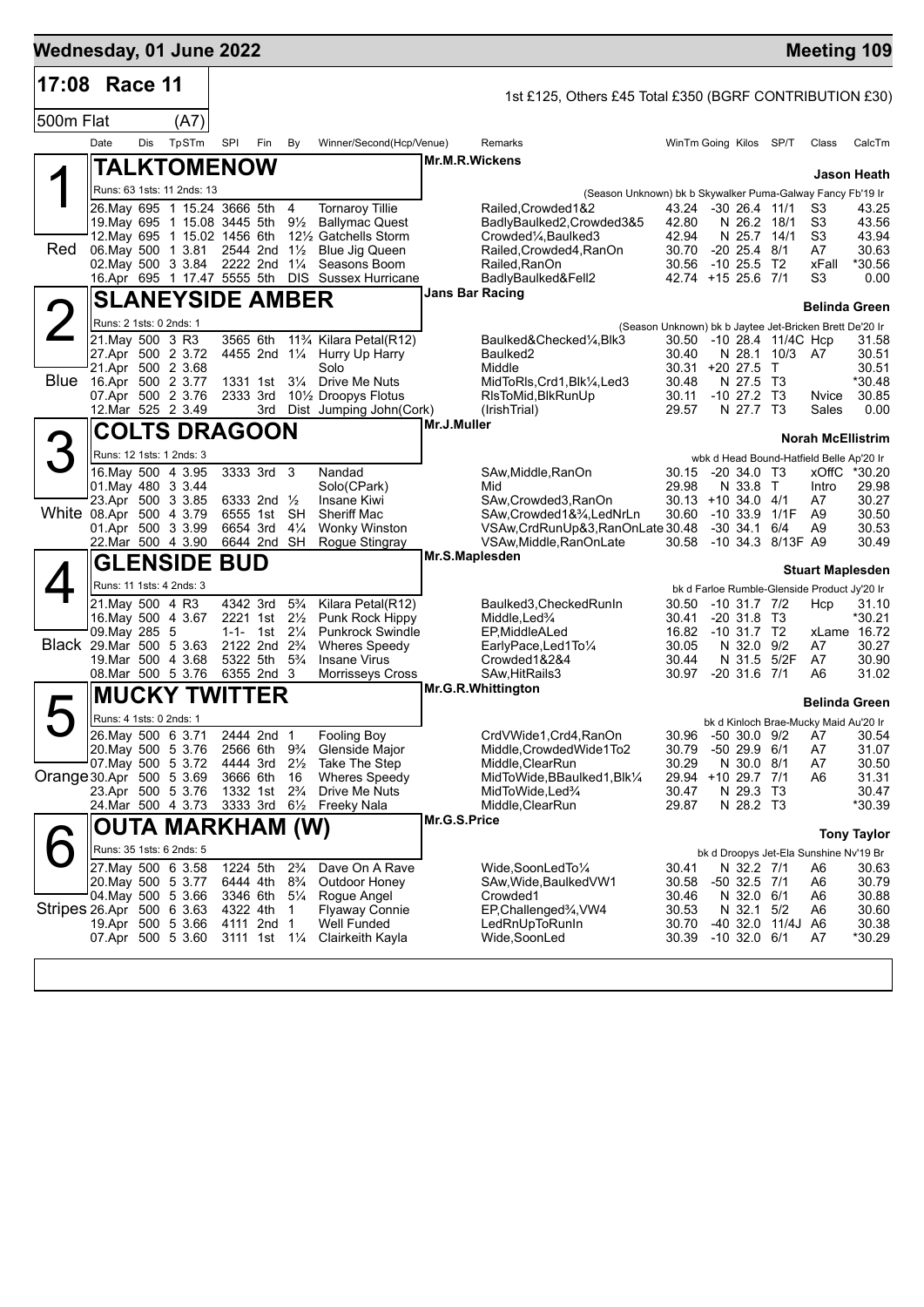|           | 17:28 Race 12                                 |     |                                                    |          |                                        |                                  |                                            | 1st £140, Others £50 Total £390 (BGRF CONTRIBUTION £30)                                                                                |                         |
|-----------|-----------------------------------------------|-----|----------------------------------------------------|----------|----------------------------------------|----------------------------------|--------------------------------------------|----------------------------------------------------------------------------------------------------------------------------------------|-------------------------|
| 500m Flat |                                               |     | (Hcp)                                              |          |                                        |                                  |                                            |                                                                                                                                        |                         |
|           | Date                                          | Dis | TpSTm                                              | SPI      | Fin                                    | By                               | Winner/Second(Hcp/Venue)                   | Remarks<br>WinTm Going Kilos SP/T                                                                                                      | Class<br>CalcTm         |
|           |                                               |     | <b>KENTUCKY TIGER</b>                              |          |                                        |                                  |                                            | (R12) Mr.A.Ross, Mr.P.Smith                                                                                                            | Jason Heath             |
|           | Runs: 8 1sts: 0 2nds: 0                       |     |                                                    |          |                                        |                                  |                                            | (Season Unknown) bd b Portmageewiseguy-Plaza Roicead Ap'20 Br                                                                          |                         |
|           |                                               |     | 25. May 500 1 R12<br>20. May 500 3 3.72            | 2222 4th | 2222 5th                               | $3\frac{1}{2}$<br>$5\frac{1}{4}$ | Harry Kilmore(Scr)<br>Punkrocksiouxsie     | Middle, Handy To <sup>1</sup> / <sub>2</sub> , Crowded<br>30.52 -20 27.1 3/1<br>Middle, CrdRunUp, Chl&Crd4<br>31.20<br>$-40$ 26.9 12/1 | 31.55<br>Hcp<br>31.22   |
|           |                                               |     | 12. May 500 3 3.79                                 |          | 2653 4th                               | 3                                | Harmsworthshaylo etc                       | Middle, Baulked1, Crowded2<br>31.08<br>$-10$ 26.7 $10/1$                                                                               | A11<br>31.22<br>A11     |
| Red       | 06. May 500 3 3.76                            |     |                                                    |          | 4222 4th                               | 3                                | Cushie Jade                                | $-20$ 26.4 6/1<br>Mid, AHandy, Wide Run In<br>31.18                                                                                    | 31.20<br>A11            |
|           | 28.Mar 500 4 3.69                             |     | 29.Apr 500 4 3.72                                  |          | 1223 5th 41/4                          |                                  | Maria Luck<br>Solo                         | Middle, CrdRunUp&3, HitRIs2<br>31.21<br>$-20$ 26.3 $5/1$<br>Middle, Wide 1/2& RunIn<br>30.90<br>N 26.9 T                               | A11<br>31.34<br>*30.90  |
|           |                                               |     | HARMSWORTHSHAYLO                                   |          |                                        |                                  |                                            | (R10) Mr.T.J.Harmsworth                                                                                                                | <b>Tony Taylor</b>      |
|           | Runs: 2 1sts: 1 2nds: 0                       |     |                                                    |          |                                        |                                  |                                            | (Season Unknown) bk b Rio Quattro-Harmsworthshound Oc'20 Br                                                                            |                         |
|           |                                               |     | 18. May 500 1 3.71                                 |          | 5334 6th                               | 8                                | <b>Text Tom</b>                            | N 24.2 11/4<br>Railed, Badly Baulked 1<br>31.04                                                                                        | A10<br>31.68            |
|           |                                               |     | 12. May 500 1 3.77                                 |          | 5211 1st DH                            |                                  | Rolo                                       | RIsToMid, Led2, HeldOn<br>31.08<br>$-1024.16/1$                                                                                        | *30.98<br>A11           |
|           | 02. May 500 3 3.69<br>Blue 18.Apr 500 3 3.82  |     |                                                    |          | 1111 1st<br>2333 3rd                   | $2\frac{3}{4}$<br>$4\frac{1}{4}$ | Take Two<br>Neon Sydney                    | RIsToMid.ALed<br>31.13<br>$-1024.3$<br>T3<br>CrdRunUp&2, MidToRIs<br>31.05<br>$-1024.2$ T3                                             | 31.03<br>31.30          |
|           |                                               |     | 11.Apr 500 1 3.76                                  |          | 1111 1st                               |                                  | 193⁄4 Harmsworthshunch                     | 31.24<br>RailsToMiddle,AlwaysLed<br>N 24.6 T2                                                                                          | 31.24                   |
|           | 04.Apr 285 1                                  |     |                                                    |          |                                        |                                  | 2-2- 2nd 31/4 Howareyabebe                 | 17.28<br>RIsToMid, Crowded RunUp&1<br>-15 25.0 T3<br>(R2) Magnificent Five (UK)                                                        | 17.40                   |
|           |                                               |     | <b>POCKET BABA</b>                                 |          |                                        |                                  |                                            |                                                                                                                                        | <b>Seamus Cahill</b>    |
|           |                                               |     | Runs: 28 1sts: 6 2nds: 5                           |          |                                        |                                  |                                            | (Season 30.Oc'21) bk b Droopys Roddick-Watchhall Winnie Nv'19 Br                                                                       |                         |
|           |                                               |     | 27 May 500 3 3.64                                  |          | 3466 6th                               | $4\frac{1}{2}$                   | Dave On A Rave                             | Crowded1&2<br>N 26.6 9/2<br>30.41                                                                                                      | 30.77<br>A6             |
|           | 17 May 500 4 3.64                             |     | 11 May 500 3 3.65                                  |          | 1444 5th<br>1111 1st                   | $7\frac{1}{4}$<br>$2\frac{3}{4}$ | Centre Fold<br><b>Kitmins Dixie</b>        | $30.10 + 1026.410/1$<br>BadlyBaulkedWide1/4<br>A6<br>30.64 -10 26.4 5/2<br>EP,MiddleALed,Crd4<br>A7                                    | 30.78<br>30.54          |
|           | White 04. May 500 4 3.71                      |     |                                                    |          | 2422 1st                               | Nk                               | Imalrightdottie                            | 30.60<br>N 26.3<br>3/1J<br>A8<br>Crowded1, Led Run In                                                                                  | 30.60                   |
|           |                                               |     | 29.Apr 500 4 3.64                                  |          | 1112 3rd                               | $1\frac{1}{2}$                   | Antigua Shore                              | 30.66<br>$-20$ 26.5 11/4<br>QAw, Middle, Led To 3                                                                                      | A8<br>30.59             |
|           |                                               |     | 01.Apr 500 4 3.57                                  | 1111     | 1st                                    | $\frac{1}{2}$                    | Imalrightdottie                            | -40 25.7 9/2<br>A8<br>QAw, Middle, Always Led<br>30.73<br>(R1) Mr.S.J.Eason                                                            | *30.33                  |
|           |                                               |     | <b>DROOPYS PRIZE</b><br>Runs: 87 1sts: 14 2nds: 11 |          |                                        |                                  |                                            |                                                                                                                                        | Jason Heath             |
|           |                                               |     | 26. May 500 4 3.75                                 |          | 3455 6th                               | $9\frac{1}{2}$                   | Oi Oi Ossie                                | (Season 31.Ja'22) bd b Coolavanny Jap-Droopys Keisha Nv'17 Ir<br>Middle, Baulked1<br>$-5028.63/1$<br>30.50                             | 30.77<br>A5             |
|           | 20. May 500 4 3.74                            |     |                                                    |          | 2666 5th                               | $8\frac{3}{4}$                   | Dapper Lad                                 | 30.59<br>$-50$ 28.8 12/1<br>Middle, Baulked1                                                                                           | 30.79<br>A5             |
|           |                                               |     | 10. May 500 4 3.73                                 |          | 5555 5th                               |                                  | 10 <sup>1</sup> / <sub>2</sub> Rogue Venom | Crowded1&1/4&2, MidToRIs<br>30.06<br>$-10$ 28.3 $11/2$<br>A4                                                                           | 30.80                   |
|           | Black 03. May 500 3 3.66                      |     |                                                    |          | 2331 1st                               | Nk.<br>3                         | Glassmoss Tammy                            | N 28.3 5/2<br>Crowded1, Led <sup>3</sup> / <sub>4</sub><br>30.41                                                                       | A5<br>*30.41            |
|           |                                               |     | 27.Apr 500 4 3.72<br>19.Apr 500 3 3.78             |          | 4356 5th<br>3566 6th                   | $7\frac{3}{4}$                   | Shaunas Brea<br>Glengar Bobby              | N 28.4<br>9/1<br>CrowdedRunUp&2<br>30.42<br>30.82<br>-50 28.5<br>16/1<br>Baulked1, Crowded2<br>A4                                      | 30.65<br>A5<br>30.93    |
|           |                                               |     | <b>BALLYPHILIP</b>                                 |          | <b>FAB</b>                             |                                  |                                            | (SCR) Mr.R.P.Crockford, Mr.A.C. Taylor                                                                                                 | <b>Tony Taylor</b>      |
|           |                                               |     | Runs: 27 1sts: 3 2nds: 9                           |          |                                        |                                  |                                            | bk d Skywalker Farloe-Ballyphilip Ace Jn'19 Ir                                                                                         |                         |
|           | 27. May 500 5 R2                              |     |                                                    |          | 5655 4th                               | $6\frac{3}{4}$                   | Slippy Bullet(Scr)                         | 30.21 -10 32.2 10/3 Hcp<br>Crowded1                                                                                                    | 30.82                   |
|           | 19. May 500 5 R2                              |     |                                                    |          |                                        |                                  | 5553 1st 1¼ Insane Sienna(R7)              | Challenged4, LedRunIn<br>-20 31.6 2/1F<br>30.71                                                                                        | 30.67<br>Hcp            |
|           | 12. May 500 2 3.67<br>Orange 07 May 500 5 Scr |     |                                                    |          |                                        |                                  | 1555 4th 51/4 Slippy Bullet                | BadlyBaulkedMiddle1<br>30.07<br>N 31.5 7/1<br>N 31.7<br>(NoRace)                                                                       | 30.49<br>A5<br>Hcp      |
|           | 30.Apr 500 6 Scr                              |     |                                                    |          | 5554 2nd 1 <sup>3</sup> / <sub>4</sub> |                                  | Salvo Strange(R2)                          | RailsToMiddle, RanOn<br>29.93 +10 31.5 9/2                                                                                             | $*30.17$<br>Hcp         |
|           | 23.Apr 500 6 Scr                              |     |                                                    |          | 5555 2nd Nk                            |                                  | Freeky Taepot(R3)                          | CrowdedRunUp, RanOn<br>$30.23 + 10.31.9$ 3/1J                                                                                          | Hcp<br>30.36            |
|           |                                               |     | <b>SWEATY BETTY</b>                                |          |                                        |                                  |                                            | (SCR) Mr.M.B.Christelow                                                                                                                | <b>Stuart Maplesden</b> |
|           |                                               |     | Runs: 106 1sts: 12 2nds: 20                        |          |                                        |                                  |                                            | (Season 23.Ap'19) bk b Farloe Blitz-Highview Dreamer Sp'17 Ir                                                                          |                         |
|           | 27. May 500 3 3.67                            |     |                                                    |          | 1222 4th                               | $3\frac{1}{2}$                   | <b>Crystal Anton</b>                       | 30.15 -10 26.6 6/1<br>QAw,Chl4,CrowdedWide                                                                                             | A5<br>30.33             |
|           |                                               |     | 18. May 500 4 4.00                                 |          | 6666 5th                               | 8                                | Insane Jagger                              | 29.90<br>StbStt,Middle,BlkRunIn<br>N 26.2 12/1<br>A4                                                                                   | 30.54                   |
|           | Stripes 05 May 500 4 3.72                     |     | 10. May 500 4 3.72                                 |          | 1556 3rd 21/4<br>2555 3rd              | 2                                | Insane Fly<br>Roll On Ruby                 | $-10$ 26.6 $7/1$<br>Crowded2&%<br>30.12<br>A4<br>30.23<br>Crowded4, RanOn<br>N 26.5 7/1<br>A4                                          | 30.21<br>30.40          |
|           |                                               |     | 27.Apr 500 4 3.76                                  |          | 4666 5th                               | $7\frac{3}{4}$                   | Fine Cut                                   | 30.03<br>N 26.4 4/1<br>Crowded1&3&4<br>A4                                                                                              | 30.65                   |
|           |                                               |     | 15.Apr 500 3 3.78                                  |          | 3666 4th                               | $3\frac{1}{4}$                   | <b>Crystal Alice</b>                       | $-20$ 26.5 $5/1$<br>Middle, Crowded 3<br>30.07<br>A4                                                                                   | $*30.14$                |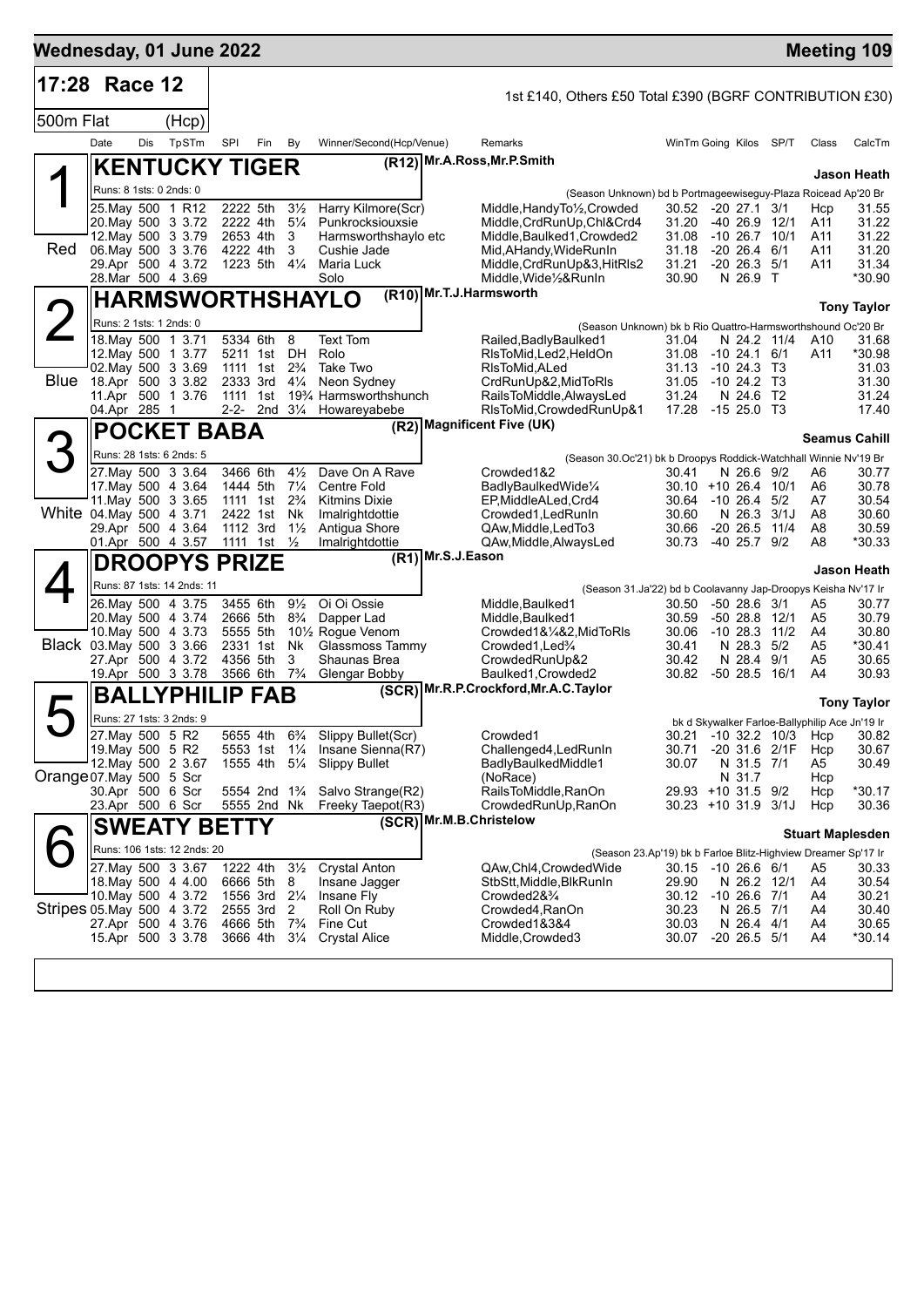| Wednesday, 01 June 2022   |                         |     |                                                                                                                                      |                                  |                                                                                     |                                                                                                          |                                                                                                                         |                     |                                                                                                                                                                 |                                                                                                                                  |                                                                                      |                 |                                      | <b>Meeting 109</b>                                                                              |
|---------------------------|-------------------------|-----|--------------------------------------------------------------------------------------------------------------------------------------|----------------------------------|-------------------------------------------------------------------------------------|----------------------------------------------------------------------------------------------------------|-------------------------------------------------------------------------------------------------------------------------|---------------------|-----------------------------------------------------------------------------------------------------------------------------------------------------------------|----------------------------------------------------------------------------------------------------------------------------------|--------------------------------------------------------------------------------------|-----------------|--------------------------------------|-------------------------------------------------------------------------------------------------|
| 17:44 Race 13             |                         |     |                                                                                                                                      |                                  |                                                                                     |                                                                                                          |                                                                                                                         |                     | 1st £110, Others £40 Total £310 (BGRF CONTRIBUTION £30)                                                                                                         |                                                                                                                                  |                                                                                      |                 |                                      |                                                                                                 |
| 500m Flat                 |                         |     | (A9)                                                                                                                                 |                                  |                                                                                     |                                                                                                          |                                                                                                                         |                     |                                                                                                                                                                 |                                                                                                                                  |                                                                                      |                 |                                      |                                                                                                 |
|                           | Date                    | Dis | TpSTm                                                                                                                                | <b>SPI</b>                       | Fin                                                                                 | By                                                                                                       | Winner/Second(Hcp/Venue)                                                                                                |                     | Remarks                                                                                                                                                         | WinTm Going Kilos SP/T                                                                                                           |                                                                                      |                 | Class                                | CalcTm                                                                                          |
|                           |                         |     | <b>IMECCAS MERCI</b>                                                                                                                 |                                  |                                                                                     |                                                                                                          |                                                                                                                         | Mr.C.D.Farthing     |                                                                                                                                                                 |                                                                                                                                  |                                                                                      |                 |                                      | <b>Seamus Cahill</b>                                                                            |
|                           |                         |     | Runs: 81 1sts: 13 2nds: 27                                                                                                           |                                  |                                                                                     |                                                                                                          |                                                                                                                         |                     |                                                                                                                                                                 |                                                                                                                                  |                                                                                      |                 |                                      | wf d Superior Product-Very Jolly Ap'18 Ir                                                       |
| Red                       |                         |     | 27. May 500 2 3.76<br>21. May 500 1 3.79<br>14. May 500 1 3.82<br>04. May 500 2 3.77<br>29.Apr 500 1 3.79                            | 4221 5th<br>2321 6th             | 2432 2nd 31/4<br>4665 4th<br>3333 5th                                               | $4\frac{1}{4}$<br>$4\frac{3}{4}$<br>$4\frac{1}{4}$<br>7                                                  | Insane Sienna<br>Corrin Timmy<br><b>Swift Volt</b><br>Tyrap Jio<br>Yassoo Choo Choo                                     |                     | RIsToMid.Crowded1.RanOn<br>Crowded&Checked1&2<br>DisputedLead2To4<br>Led%To4,RailsToMiddle<br>RIsToMid, Crowded1                                                | 30.47<br>30.82<br>30.86<br>30.92<br>30.53                                                                                        | N 31.2 11/2<br>$-10$ 31.0 6/1<br>N 30.8 12/1<br>$-20$ 31.1 $9/2$<br>$-20$ 31.3 $9/2$ |                 | - A9<br>A9<br>A9<br>A9<br>A8         | 30.73<br>31.06<br>31.24<br>31.03<br>30.89                                                       |
|                           |                         |     | 25.Mar 500 2 3.71                                                                                                                    |                                  | 1323 2nd 11/4                                                                       |                                                                                                          | Sportmans Best                                                                                                          | Mr.G.Andreas        | RailsToMiddle,ClearRun                                                                                                                                          | 30.37 -10 31.4 12/1                                                                                                              |                                                                                      |                 | A8                                   | *30.37                                                                                          |
|                           |                         |     | <b>INSANE WILDCAT</b>                                                                                                                |                                  |                                                                                     |                                                                                                          |                                                                                                                         |                     |                                                                                                                                                                 |                                                                                                                                  |                                                                                      |                 |                                      | <b>George Andreas</b>                                                                           |
| 2                         |                         |     | Runs: 66 1sts: 10 2nds: 9                                                                                                            |                                  |                                                                                     |                                                                                                          |                                                                                                                         |                     | (Season 18.Au'21) bd b Dorotas Wildcat-Courts Ad Laney Mr'19 Ir                                                                                                 |                                                                                                                                  |                                                                                      |                 |                                      |                                                                                                 |
| Blue                      | 23.Apr 500 1 R8         |     | 20. May 500 2 3.79<br>05. May 500 2 3.63<br>28.Apr 500 1 3.65<br>16.Apr 500 1 3.69<br>12.Apr 500 2 3.74                              | 5455 5th<br>3223 4th             | 1233 4th<br>1111 1st<br>1111 3rd<br>2213 3rd                                        | $6\frac{1}{2}$<br>$3\frac{1}{4}$<br>$3\frac{1}{4}$<br>$1\frac{1}{4}$<br>$6\frac{1}{2}$<br>$3\frac{1}{2}$ | Imalrightdottie<br><b>Wonky Wally</b><br>Night Tango<br>Freeky Taepot(R3)<br>Glenside Judy<br>Ascot Zoey                |                     | MiddleToRails,Crowded1&3<br>EarlyPace, WideRunIn<br>QAw, RIs To Mid, ALed, WRunIn<br>RIsToMid, LedToRnIn, Crd<br>RIsToMid, ClearRun<br>JustLed2To3,Blk,WRunIn   | 31.22 -60 26.7 6/1<br>30.38<br>30.38 +20 26.4 2/1F<br>$30.23 + 1026.510/3$<br>30.13 +10 27.4 6/1<br>30.77 +10 27.7 9/2           | N 26.5 7/1                                                                           |                 | A9<br>A9<br>A10<br>Hcp<br>A10<br>A10 | 31.13<br>30.64<br>*30.58<br>31.05<br>30.76<br>31.16                                             |
|                           |                         |     | <b>YASSOO BROTHER</b>                                                                                                                |                                  |                                                                                     |                                                                                                          |                                                                                                                         | <b>Mr.G.Andreas</b> |                                                                                                                                                                 |                                                                                                                                  |                                                                                      |                 |                                      | <b>George Andreas</b>                                                                           |
| 3                         | Runs: 7 1sts: 1 2nds: 0 |     |                                                                                                                                      |                                  |                                                                                     |                                                                                                          |                                                                                                                         |                     |                                                                                                                                                                 |                                                                                                                                  |                                                                                      |                 |                                      | bd d Dorotas Wildcat-Cornflower Sal Oc'20 Ir                                                    |
| White 30.Apr 500 4 3.72   | 27. May 500 3 R7        |     | 18. May 500 4 3.72<br>06 May 500 4 3.73<br>20.Apr 500 4 3.73<br>13.Apr 500 4 3.81                                                    | 3324 6th<br>6433 4th<br>5222 1st | 5555 4th<br>6433 3rd<br>6666 6th                                                    | $2\frac{1}{2}$<br>$6\frac{1}{2}$<br><b>SH</b><br>$2\frac{3}{4}$<br>10                                    | 10½ Slippy Bullet(Scr)<br><b>Punk Rock Stella</b><br>Old Fort Kansas<br>Lisneal Tornado<br>Seans Spendy<br>Roll On Ruby |                     | Crd1&4,Chl&CrdWide3<br>SAw,Middle,Crowded1&4<br>SAw, MidToRIs, BBaulked1<br>SAw, EP, Crowded 1, LedNrLn<br>CrowdedRunUp&1/4<br>SlowAway,Crowded1/4&4            | 30.21<br>30.38<br>30.47<br>$30.53 + 10.31.1$ 7/2<br>30.39 +10 31.7 5/1<br>30.23                                                  | $-10$ 31.4 $7/4F$<br>N 31.2 7/1<br>-20 31.5 9/4F<br>N 31.7 4/1                       |                 | Hcp<br>A8<br>A8<br>A9<br>A8<br>A8    | 31.52<br>*30.57<br>30.80<br>30.63<br>30.72<br>31.04                                             |
|                           |                         |     | <b>ROUGH CONMAN</b>                                                                                                                  |                                  |                                                                                     |                                                                                                          |                                                                                                                         | Mr.A.W.Dean         |                                                                                                                                                                 |                                                                                                                                  |                                                                                      |                 |                                      | <b>Alma Keppie</b>                                                                              |
| Black 27.Apr 500 4 3.68   |                         |     | Runs: 67 1sts: 8 2nds: 8<br>28. May 500 4 3.68<br>20. May 500 3 3.72<br>10. May 500 3 3.70<br>22.Apr 500 4 3.70<br>13.Apr 500 3 3.75 | 2344 5th<br>4223 4th             | 3555 6th<br>4111 2nd 1 <sup>3</sup> / <sub>4</sub><br>2111 1st<br>3355 5th          | 12<br>5<br>$1\frac{1}{4}$<br>$3\frac{3}{4}$<br>8                                                         | Seans Spendy<br><b>Insane Mistress</b><br>Yassoo Laney<br>Pixie Overdrive<br>Sharp Star<br>Tyrap Jio                    |                     | Middle, Baulked <sup>3</sup> /4<br>EP, Middle, Crd&Led1-RnIn<br>Crowded <sub>2</sub><br>EP, Middle, Led Run Up<br>Middle, ClearRun<br>Middle, Crowded 1&3, Blk2 | 30.33 +20 32.0 7/1<br>31.12<br>30.61<br>30.52<br>30.82<br>30.50                                                                  | -50 31.9 6/1<br>$-10$ 31.8 12/1<br>N 31.9 6/1<br>$-30$ 32.3 12/1<br>N 31.7 5/1       |                 | A8<br>A8<br>A8<br>A9<br>A9<br>A9     | f d Pat C Sabbath-Lughill Amber My'18 Ir<br>31.47<br>30.76<br>30.90<br>*30.52<br>30.82<br>31.15 |
|                           |                         |     | TEXT TOM                                                                                                                             |                                  |                                                                                     |                                                                                                          |                                                                                                                         | Mr.J.W.Cumner       |                                                                                                                                                                 |                                                                                                                                  |                                                                                      |                 |                                      |                                                                                                 |
|                           | Runs: 2 1sts: 1 2nds: 0 |     |                                                                                                                                      |                                  |                                                                                     |                                                                                                          |                                                                                                                         |                     |                                                                                                                                                                 |                                                                                                                                  |                                                                                      |                 |                                      | Jamie Kingsley<br>bk d Magical Bale-Text A Friend Oc'20 Ir                                      |
| Orange 21.Apr 500 4 3.89  |                         |     | 18. May 500 5 3.65<br>11. May 500 4 3.81<br>02. May 500 4 3.75<br>13.Apr 500 4 3.83<br>07.Apr 500 6 3.78                             |                                  | 2222 1st SH<br>3333 3rd<br>3333 3rd 93/4                                            | - 5                                                                                                      | Slippy Bumblebee<br>5655 5th 71/2 Night Tango<br>Solo<br>Baran Jupiter<br>Slippy Ella<br>1333 3rd 141/2 Radicondoli     | Mr.R.F.Yeates       | MidToW, CrdRnIn, LedNrLine<br>CrdWide1, Wide1/4To3<br>WideRunUp&RnIn, Middle<br>Wide&CrowdedRunUp<br>SlowAway, Middle<br>Middle, Outpaced From 2                | 31.04<br>30.68<br>30.93<br>30.75 +20 29.5 T3<br>30.19<br>30.26                                                                   | N 31.1 9/1<br>$-10$ 30.3 T<br>N 30.0 T3<br>$-10,30.4$ T3                             |                 | N 30.8 7/1 A10<br>A10                | 31.04<br>31.29<br>*30.83<br>31.36<br>30.98<br>31.33                                             |
|                           |                         |     | NIGHT TANGO (W)                                                                                                                      |                                  |                                                                                     |                                                                                                          |                                                                                                                         |                     |                                                                                                                                                                 |                                                                                                                                  |                                                                                      |                 |                                      | <b>Richard Yeates</b>                                                                           |
| Stripes 20.Apr 500 6 3.70 |                         |     | Runs: 30 1sts: 4 2nds: 3<br>11 May 500 6 3.78<br>04. May 500 6 3.74<br>28.Apr 500 6 3.71<br>14.Apr 500 6 3.72<br>08.Apr 500 6 3.71   |                                  | 6322 1st Hd<br>6432 2nd 1<br>3443 2nd 31/4<br>6212 3rd<br>4555 5th<br>3255 5th 41/2 | -2<br>8                                                                                                  | <b>Ballydoyle Aoife</b><br><b>White One</b><br>Insane Wildcat<br>Misfit Bijou<br>Yassoo Choo Choo<br><b>Swift Volt</b>  |                     | CrdRunUp, Wide, RanOn<br>Wide, ClearRun<br>Wide, ClearRun<br>Led2To <sup>3</sup> / <sub>4</sub> ,Crowded<br>Crowded <sup>1</sup> /4&2<br>Crowded2               | bk d Droopys Roddick-Champagne Lizzie Sp'19 Ir<br>30.68<br>30.60<br>30.38 +20 31.2 11/4<br>30.73 +10 30.7 9/4J<br>30.68<br>30.71 | $-10$ 31.5 $9/4J$<br>-20 30.2 8/1<br>$-10$ 31.2 $5/1$                                | N 31.3 2/1F A10 | A10<br>A10<br>A10<br>A10<br>A10      | 30.68<br>*30.59<br>30.84<br>31.00<br>31.12<br>30.96                                             |
|                           |                         |     |                                                                                                                                      |                                  |                                                                                     |                                                                                                          |                                                                                                                         |                     |                                                                                                                                                                 |                                                                                                                                  |                                                                                      |                 |                                      |                                                                                                 |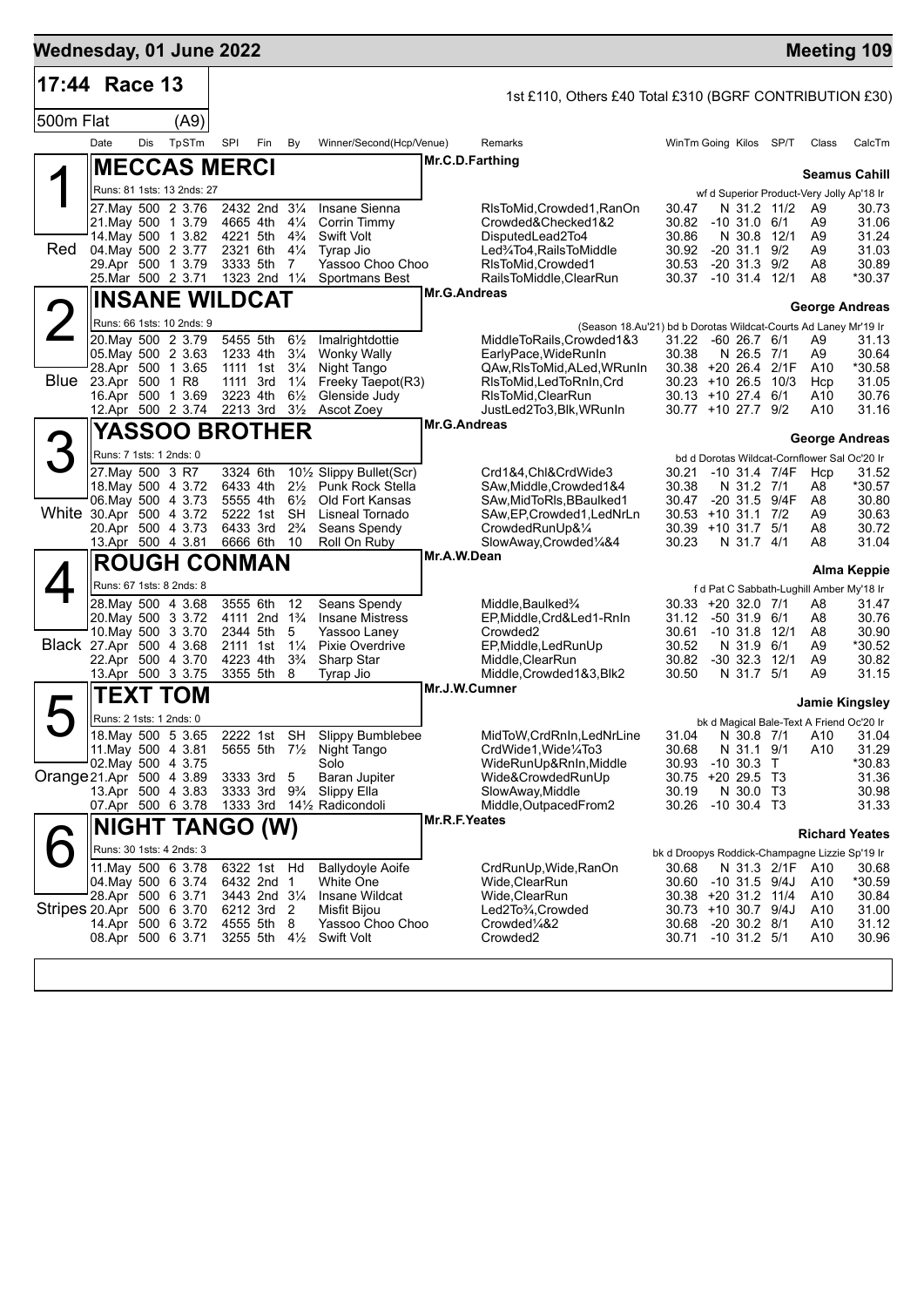| Wednesday, 01 June 2022   |                               |     |                                          |                      |                                                    |                                  |                                                                |                |                                                                 |                        |                                   |                                    |                                  | <b>Meeting 109</b>                                   |
|---------------------------|-------------------------------|-----|------------------------------------------|----------------------|----------------------------------------------------|----------------------------------|----------------------------------------------------------------|----------------|-----------------------------------------------------------------|------------------------|-----------------------------------|------------------------------------|----------------------------------|------------------------------------------------------|
| 18:02 Race 14             |                               |     |                                          |                      |                                                    |                                  |                                                                |                | 1st £150, Others £50 Total £400 (BGRF CONTRIBUTION £30)         |                        |                                   |                                    |                                  |                                                      |
| 500m Flat                 |                               |     | (A3)                                     |                      |                                                    |                                  |                                                                |                |                                                                 |                        |                                   |                                    |                                  |                                                      |
|                           | Date                          | Dis | TpSTm                                    | SPI                  | Fin                                                | By                               | Winner/Second(Hcp/Venue)                                       |                | Remarks                                                         | WinTm Going Kilos SP/T |                                   |                                    | Class                            | CalcTm                                               |
|                           |                               |     | <b>EMLAGH EILEEN</b>                     |                      |                                                    |                                  |                                                                | Mr.M.J.Hughes  |                                                                 |                        |                                   |                                    |                                  |                                                      |
|                           | Runs: 3 1sts: 1 2nds: 0       |     |                                          |                      |                                                    |                                  |                                                                |                | (Season Unknown) wbk b Droopys Sydney-Hilight Lucy My'20 Ir     |                        |                                   |                                    |                                  | Jason Heath                                          |
|                           |                               |     | 25. May 500 2 3.74                       |                      | 5444 4th 71/4                                      |                                  | <b>Ballyblack Rebel</b>                                        |                | SAw, Railed, Baulked 1/4                                        | 29.77                  |                                   | N 31.7 11/4                        | A3                               | 30.36                                                |
|                           |                               |     | 10. May 500 1 3.68<br>04. May 500 1 3.60 |                      | 4445 6th 51/2<br>2111 1st 1                        |                                  | Pennys Cuisle<br>Insane Fly                                    |                | Railed, Baulked1, Crowded1/4<br>EP, RIsToMid, SoonLed           | 30.32<br>30.02         | $-20$ 31.4 $9/4$<br>N 31.7 6/1    |                                    | A3<br>A4                         | 30.55<br>*30.02                                      |
| Red                       | 26.Apr 500 2 3.67             |     |                                          |                      |                                                    |                                  | Solo                                                           |                | Railed                                                          | 30.32                  | N 31.8 T                          |                                    |                                  | 30.32                                                |
|                           |                               |     | 16.Apr 500 2 3.70                        |                      | 3111 1st 81/4                                      |                                  | Cushie Blako<br>11.Apr 500 1 3.67 2222 2nd 111/4 Seasons Chelm |                | EP, Rails To Middle, Led1<br>Railed, ClearRun                   | 30.02<br>29.48         | N 32.3 T3<br>N 32.7 T3            |                                    |                                  | 30.02<br>30.39                                       |
|                           |                               |     | <b>CLASSY RANGER</b>                     |                      |                                                    |                                  |                                                                | Mrs.V.J.Morris |                                                                 |                        |                                   |                                    |                                  |                                                      |
|                           |                               |     | Runs: 15 1sts: 1 2nds: 5                 |                      |                                                    |                                  |                                                                |                |                                                                 |                        |                                   |                                    |                                  | <b>Seamus Cahill</b>                                 |
|                           |                               |     | 26. May 500 1 3.67                       |                      | 4322 3rd <sup>3</sup> / <sub>4</sub>               |                                  | Get On Hilda                                                   |                | EP, RIsToMid, Crowded 1                                         | 30.34                  |                                   | -40 31.1 15/8F A3                  |                                  | bkw d Rosbirr Ranger-Classy Ebony Au'20 Ir<br>30.00  |
|                           |                               |     | 21. May 500 2 3.68                       | 3333 4th             |                                                    | 4                                | Fearsome Poppy                                                 |                | RailsToMiddle, ClearRun                                         | 30.02                  |                                   | -20 31.2 7/4F                      | - A3                             | 30.14                                                |
|                           | Blue 03 May 500 2 3.60        |     | 12. May 500 2 3.67                       | 3435 5th             | 1111 2nd $\frac{3}{4}$                             | $7\frac{3}{4}$                   | Jollie Mac<br>Yassoo Pikachu                                   |                | MsdBrk, BBlk1, Chl&BBlk <sup>3</sup> /4<br>EP,LedToNearLine     | 30.74<br>29.76         | N 31.3 5/2                        | N 31.0 1/1F                        | A3<br>A3                         | 31.36<br>*29.82                                      |
|                           |                               |     | 23.Apr 500 2 3.68                        | 4222 4th             |                                                    | $4\frac{1}{2}$                   | Rollinontheriver                                               |                | MissedBreak, EP, Baulked1                                       |                        |                                   | 30.43 +10 31.3 10/11 FA3           |                                  | 30.90                                                |
|                           |                               |     | 16.Apr 500 2 3.64 2111 2nd Hd            |                      |                                                    |                                  | Glengar Podge                                                  | Mr.D.Goldfinch | EP, RIsToMid, Led1ToNrLn                                        |                        |                                   | 29.77 +10 31.2 11/8F A3            |                                  | 29.89                                                |
|                           |                               |     | <b>IMAHAPPYLADDIE</b>                    |                      |                                                    |                                  |                                                                |                |                                                                 |                        |                                   |                                    |                                  | <b>Claude Gardiner</b>                               |
|                           |                               |     | Runs: 17 1sts: 5 2nds: 3                 |                      |                                                    |                                  |                                                                |                |                                                                 |                        |                                   |                                    |                                  | bk d Droopys Noah-Droopys Alice Au'20 Ir             |
|                           |                               |     | 27. May 500 3 3.55<br>22. May 480 4 3.25 |                      | 1111 1st<br>4443 6th 81/4                          | 2                                | Laravoulta Shot<br>Coonough Bridge(CPark)                      |                | QAw, Middle, Always Led<br>Mid, Stb2                            | 29.98<br>29.53         |                                   | N 29.4 11/4C A4<br>$-20$ 29.2 11/1 | OR.                              | 29.98<br>29.98                                       |
|                           |                               |     | 15. May 480 3 3.22                       |                      | 2222 3rd 6 <sup>3</sup> / <sub>4</sub>             |                                  | Seomra Harbour(CPark)                                          |                | Mid, W¼, EvCh                                                   | 29.23                  | N 29.5 T3                         |                                    | Intro                            | 29.77                                                |
| White 11 May 500 3 3.59   |                               |     | 04. May 500 4 3.67                       |                      | 1111 2nd 1 <sup>3</sup> / <sub>4</sub><br>3224 6th | $5\frac{1}{4}$                   | Cooly Oyster<br>Emlagh Eileen                                  |                | QAw,Middle,LedToRnIn,Crd<br>Baulked <sup>3</sup> / <sub>4</sub> | 30.07<br>30.02         | $-10$ 29.6 $2/1$                  | N 29.6 11/4J A4                    | A4                               | 30.12<br>30.44                                       |
|                           |                               |     | 27.Apr 500 4 3.50                        | 1111 1st 1½          |                                                    |                                  | Insane Jagger                                                  |                | VQAw, Middle, AlwaysLed                                         | 29.93                  | N 29.4 7/1                        |                                    | A <sub>5</sub>                   | *29.93                                               |
|                           |                               |     | <b>SOUTHDOWNS GYPSY</b>                  |                      |                                                    |                                  |                                                                | Mrs.C.J.Warren |                                                                 |                        |                                   |                                    |                                  | <b>Claude Gardiner</b>                               |
|                           |                               |     | Runs: 93 1sts: 14 2nds: 15               |                      |                                                    |                                  |                                                                |                | (Season Unknown) wbk b Pinpoint Maxi-Sporting Chick Jy'18 Ir    |                        |                                   |                                    |                                  |                                                      |
|                           |                               |     | 27. May 500 4 3.68<br>21. May 500 4 3.62 | 1556 3rd             | 4555 5th 5                                         | $\overline{1}$                   | Newinn Crypto<br>Slippy Hilary                                 |                | Crowded1                                                        | 29.91<br>30.36         | $-30$ 28.1 $9/2$                  | $-1028.710/1$                      | A2<br>A2                         | 30.21<br>30.13                                       |
|                           |                               |     | 13. May 500 4 3.71                       |                      | 4555 4th 2                                         |                                  | Cozys Back                                                     |                | QuickAway,Crowded1<br>Middle, Crowded1                          | 30.48                  | $-30$ 28.6 6/1                    |                                    | A2                               | 30.34                                                |
| Black 05. May 500 4 3.63  |                               |     |                                          | 2564 3rd<br>3543 1st |                                                    | $3\frac{1}{2}$<br>$\overline{1}$ | <b>Moanteen Eddie</b><br>Jollie Mac                            |                | Middle, ClearRun<br>Crowded1&4,LedNearLine                      | 29.72<br>30.35         | $-1028.69/1$                      | N 28.6 11/2                        | A2<br>A3                         | *29.91<br>30.35                                      |
|                           |                               |     | 27.Apr 500 4 3.66<br>19.Apr 500 4 3.64   |                      | 2334 3rd 2                                         |                                  | Swift Fiachra                                                  |                | Middle, Crowded RunIn                                           | 30.41                  | $-40, 28.6, 9/2$                  |                                    | A3                               | 30.17                                                |
|                           |                               |     | <b>WHITINGS GHOST (W)</b>                |                      |                                                    |                                  |                                                                |                | Miss.M.L.Ansbro,Miss.S.L.Elms,Miss.E.J.Whiting                  |                        |                                   |                                    |                                  | Derek Knight                                         |
|                           | Runs: 18 1sts: 4 2nds: 1      |     |                                          |                      |                                                    |                                  |                                                                |                | (Season Unknown) wbk b Droopys Sydney-Whitings Gift Mr'20 Ir    |                        |                                   |                                    |                                  |                                                      |
|                           |                               |     | 26. May 500 5 3.63                       |                      | 3554 4th                                           | $2\frac{3}{4}$                   | Get On Hilda                                                   |                | MidToW, Baulked1                                                |                        |                                   | 30.34 -40 25.0 5/2                 |                                  | A3 30.16                                             |
|                           | 20. May 285 5                 |     | 16. May 500 5 3.60                       | 4-4-<br>1111         | 4th<br>1st 51/ <sub>4</sub>                        | $5\frac{1}{2}$                   | Mineola Elegant<br>Jackpot Reward                              |                | MidToWide, Crowded&CkVW2<br>MiddleToWide, AlwaysLed             | 16.93<br>30.08         | $-25$ 24.8 $4/1$<br>$-20$ 25.5 T3 |                                    | D <sub>2</sub>                   | 17.12<br>*29.88                                      |
| Orange 11. May 285 5      |                               |     |                                          | $2 - 6 -$            | 6th                                                | 5                                | <b>Skyblues Best</b>                                           |                | MidToW,Crd1,CkVWide2                                            | 16.78                  | $-5$ 25.3 $9/1$                   |                                    | D <sub>2</sub>                   | 17.13                                                |
|                           | 04. May 285 6<br>26.Apr 285 6 |     |                                          | $1 - 3 -$            | 1-2- 2nd $5\frac{1}{4}$<br>3rd                     | $5\frac{1}{4}$                   | <b>Headford Lad</b><br>West Champ                              |                | QAw, Very Wide2<br>Wide, ClearRun                               | 16.45<br>16.42         | $-5$ 25.2 $6/1$<br>N 26.0 5/1     |                                    | D <sub>2</sub><br>D <sub>2</sub> | 16.82<br>16.84                                       |
|                           |                               |     | <b>INSANE FLY (W)</b>                    |                      |                                                    |                                  |                                                                |                | <b>The Chip Leaders</b>                                         |                        |                                   |                                    |                                  |                                                      |
|                           |                               |     | Runs: 17 1sts: 5 2nds: 1                 |                      |                                                    |                                  |                                                                |                |                                                                 |                        |                                   |                                    |                                  | <b>George Andreas</b>                                |
|                           |                               |     | 27. May 500 6 3.63                       | 1224 5th             |                                                    | -5                               | <b>Typhoid Mary</b>                                            |                | Wide, ClearRun                                                  | 30.00                  | $-10$ 36.7 $9/2$                  |                                    | A3                               | bk d Confident Rankin-Airdown Rena Au'19 Ir<br>30.31 |
|                           |                               |     | 21. May 500 6 3.77                       |                      | 6554 3rd 2 <sup>3</sup> / <sub>4</sub>             |                                  | Fearsome Poppy                                                 |                | SlowAway, Wide, RanOn                                           | 30.02                  | $-20, 36.0, 9/2$                  |                                    | A3                               | 30.04                                                |
| Stripes 10 May 500 6 3.70 |                               |     | 17 May 500 5 3.67                        | 4331 1st             | 3222 3rd 2                                         | $\overline{1}$                   | Seasonsblokidoki<br>Crossfield Mya                             |                | Crowded4, RanOn<br>Wide, Led3                                   | 29.98 +10 36.4 11/4    |                                   | 30.12 -10 36.1 13/8F A4            | A3                               | 30.24<br>30.02                                       |
|                           |                               |     | 04. May 500 6 3.68                       |                      | 5432 2nd 1                                         |                                  | Emlagh Eileen                                                  |                | Wide,RanOn                                                      | 30.02                  | N 36.2 9/2                        |                                    | A4                               | 30.10                                                |
|                           |                               |     | 16.Apr 500 5 3.69                        |                      | 4542 3rd <sup>3</sup> / <sub>4</sub>               |                                  | Glengar Podge                                                  |                | Wide, Clear Run                                                 | 29.77 +10 35.7 5/1     |                                   |                                    | A <sub>3</sub>                   | *29.93                                               |
|                           |                               |     |                                          |                      |                                                    |                                  |                                                                |                |                                                                 |                        |                                   |                                    |                                  |                                                      |
|                           |                               |     |                                          |                      |                                                    |                                  |                                                                |                |                                                                 |                        |                                   |                                    |                                  |                                                      |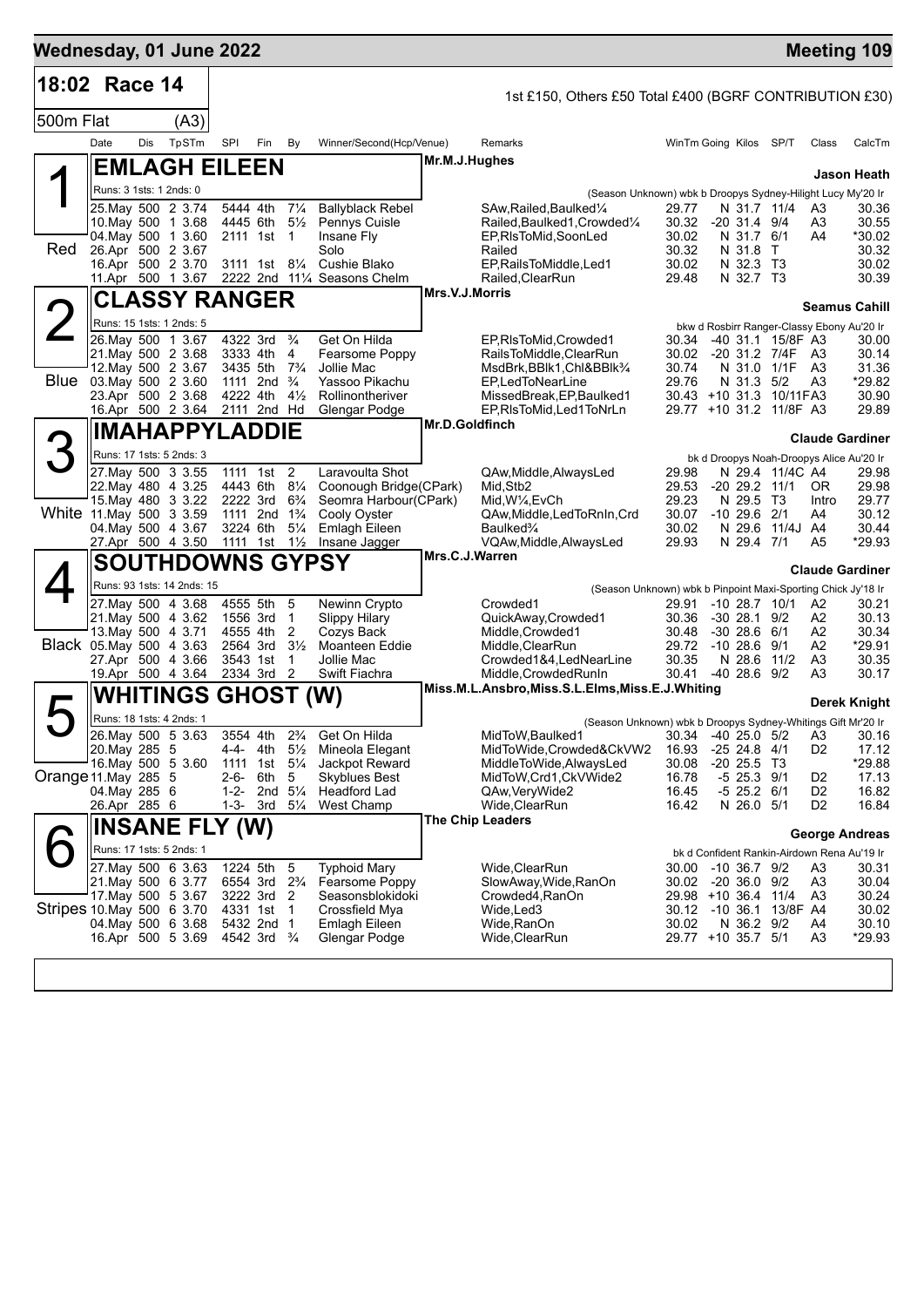## **Wednesday, 01 June 2022 Meeting 109**

| <b>Reserves</b> |                                                   |                                                      |                                  |                                       |                     |                                                                                      |                                                                    |                                                           |                 |                                  |                      |  |
|-----------------|---------------------------------------------------|------------------------------------------------------|----------------------------------|---------------------------------------|---------------------|--------------------------------------------------------------------------------------|--------------------------------------------------------------------|-----------------------------------------------------------|-----------------|----------------------------------|----------------------|--|
|                 | TpSTm<br>Date<br>Dis                              | SPI<br>Fin                                           | By                               | Winner/Second                         |                     | Remarks                                                                              |                                                                    | WinTm Going Kilos SP/T                                    |                 | Class                            | CalcTm               |  |
|                 | <b>AMAZING AIDAN</b>                              |                                                      |                                  |                                       |                     | Mr.A.C.B.Green, Mr.S.Johnson                                                         |                                                                    |                                                           |                 | <b>Belinda Green</b>             |                      |  |
|                 | Runs: 47 1sts: 6 2nds: 5                          |                                                      |                                  |                                       |                     |                                                                                      |                                                                    | bk d Skywalker Farloe-Express Secret Sp'18 Ir             |                 |                                  |                      |  |
|                 | 25. May 500 5 R2<br>19. May 500 2 3.75            | 6554 3rd<br>3666 6th                                 | $1\frac{3}{4}$<br>$9\frac{1}{4}$ | Harry Kilmore(Scr)<br>Crossfield Mya  |                     | RIsToMid.Crowded1.RanOn<br>CrowdedMiddle1&2,Crowded4                                 | 30.03                                                              | 30.52 -20 34.9 7/1<br>$-10, 34.1, 16/1$                   |                 | Hcp<br>A4                        | 30.62<br>30.67       |  |
|                 | 12. May 500 4 R2                                  | 5556 4th                                             | 5                                | Droopys Glad(Scr)                     |                     | SlowAway,RailsToMiddle                                                               | 30.09                                                              | $-10, 34.0, 9/1$                                          |                 | Hcp                              | 30.55                |  |
|                 | <b>BLU GIFT</b>                                   |                                                      |                                  |                                       |                     | Mr.S.G.Collins, Mr.S.Maplesden                                                       |                                                                    |                                                           |                 | <b>Stuart Maplesden</b>          |                      |  |
|                 | Runs: 13 1sts: 3 2nds: 2                          |                                                      |                                  |                                       |                     |                                                                                      |                                                                    | (Season Unknown) be b Rio Quattro-Swift Linscott Jn'20 Ir |                 |                                  |                      |  |
|                 | 23. May 500 2 3.80                                | 3333 3rd                                             | 12                               | Punk Rock Hippy                       |                     | RIsToMid, MidRunIn, CIrRun                                                           | 30.38                                                              | -40 24.2 T3                                               |                 |                                  | 30.94                |  |
|                 | 16. May 285 2<br>16.Mar 500 2 3.74                | $1 - 1 -$<br>1st<br>6654 5th                         | Hd<br>$5\frac{3}{4}$             | <b>Punkrock Chaos</b><br>Yassoo Laney |                     | RIsToMid, ALed, W&CrdRnIn<br>Baulked1, Crowded 2&3                                   | 17.43<br>30.30                                                     | -10 23.8 T2<br>N 23.8 6/1                                 |                 | A8                               | xLame 17.33<br>30.76 |  |
|                 | <b>CENTRE FOLD</b>                                |                                                      |                                  |                                       | Miss.S.Mahon        |                                                                                      |                                                                    |                                                           |                 |                                  |                      |  |
|                 | Runs: 72 1sts: 15 2nds: 13                        |                                                      |                                  |                                       |                     |                                                                                      |                                                                    | (Ssn Suppressed) f b Ballymac Vic-Patchys Kerry Oc'17 Br  |                 | <b>Stuart Maplesden</b>          |                      |  |
|                 | 17. May 500 1 3.69                                | 3111 1st                                             | $\frac{1}{2}$                    | Yassoo Choo Choo                      |                     | Railed, Early Pace, Led <sup>1/4</sup>                                               |                                                                    | 30.10 +10 30.3 5/4F                                       |                 | - A6                             | 30.20                |  |
|                 | 11. May 500 1 3.68<br>04 May 500 1 3.70           | 3222 4th 2 <sup>3</sup> / <sub>4</sub><br>1222 3rd 2 |                                  | Imahappychappie<br>Insane Kiwi        |                     | Railed, Crowded1<br>Railed, ClearRun                                                 | 30.19<br>30.07                                                     | N 30.6 11/4<br>N 30.3 5/2                                 |                 | A6<br>A6                         | 30.41<br>30.24       |  |
|                 | <b>CROKERS MOON</b>                               |                                                      |                                  |                                       | <b>Wedge And Co</b> |                                                                                      |                                                                    |                                                           |                 |                                  |                      |  |
|                 | Runs: 31 1sts: 7 2nds: 9                          |                                                      |                                  |                                       |                     |                                                                                      | <b>Stuart Maplesden</b><br>bk d Lenson Panda-Chivers Moon Sp'18 Ir |                                                           |                 |                                  |                      |  |
|                 | 27. May 500 4 3.50                                | 1111 1st                                             | $5\frac{1}{4}$                   | Landenstown King                      |                     | VQAw, Middle, Always Led                                                             | 29.80                                                              |                                                           | N 31.3 15/8F A2 |                                  | 29.80                |  |
|                 | 18. May 500 3 3.53<br>11. May 500 4 3.58          | 2112 2nd Hd<br>1222 2nd 41/2                         |                                  | Woodmancote Jess<br>Maireads Lion     |                     | EP, Middle, DisputedLead<br>Middle, Crowded1                                         | 29.87<br>29.56                                                     | N 31.1 9/4<br>N 31.5 3/1                                  |                 | A2<br>A <sub>2</sub>             | 29.89<br>29.93       |  |
|                 |                                                   |                                                      |                                  |                                       |                     | Mr.C.Beck, Mr.P.Coker, Mr.J.E.IIIsley, Mrs.J.E.IIIsley                               |                                                                    |                                                           |                 |                                  |                      |  |
|                 | <b>DISTANT CLASS (W)</b>                          |                                                      |                                  |                                       |                     |                                                                                      |                                                                    |                                                           |                 |                                  | Alma Keppie          |  |
|                 | Runs: 41 1sts: 5 2nds: 8<br>28. May 500 5 3.63    | 1333 2nd <sup>3</sup> / <sub>4</sub>                 |                                  | Touchdown Trudy                       |                     | (Ssn Suppressed) bk b Droopys Buick-Maid Me County Au'19 Ir<br>Baulked1, Crd2, RanOn |                                                                    | 29.81 +20 25.9 3/1                                        |                 | A4                               | 30.08                |  |
|                 | 21. May 500 5 3.67                                | 3553 2nd 3                                           |                                  | Crokers Velcro                        |                     | Baulked1, Crowded3, RanOn                                                            |                                                                    | 30.27 -10 25.8 11/4J A4                                   |                 |                                  | 30.41                |  |
|                 | 17 May 500 5 3.68                                 | 2344 1st 11/4                                        |                                  | Space Force                           | Mr.S.Maplesden      | MidToWide,LedNearLine                                                                | 30.35                                                              | N 25.9 2/1J A5                                            |                 |                                  | 30.35                |  |
|                 | <b>DOMINO GEM (W)</b>                             |                                                      |                                  |                                       |                     | <b>Stuart Maplesden</b>                                                              |                                                                    |                                                           |                 |                                  |                      |  |
|                 | Runs: 83 1sts: 10 2nds: 18<br>20. May 500 3 R8    | 3333 6th                                             | $5\frac{1}{2}$                   | Farloe Eden(R11)                      |                     | (Season 06.Fb'22) bdw b Superior Product-Mays Maska Jy'17 Ir<br>Wide, Clear Run      | 31.11                                                              | $-60$ 26.3 $6/1$                                          |                 | Hcp                              | 31.59                |  |
|                 | 13. May 500 2 R6                                  | 2233 4th                                             | $3\frac{3}{4}$                   | Gatchells Annie(R3)                   |                     | Wide, Clear Run                                                                      | 30.65                                                              | $-3026.09/1$                                              |                 | Hcp                              | 31.13                |  |
|                 | 05. May 500 5 3.69                                |                                                      |                                  | 1222 2nd 61/4 Punk Rock King          | Mrs.A.R.Keppie      | Wide, Clear Run                                                                      | 30.49                                                              | -10 26.0 T2                                               |                 |                                  | 30.90                |  |
|                 | <b>FLETCHWOOD CO CO (W)</b>                       |                                                      |                                  |                                       |                     | <b>Alma Keppie</b>                                                                   |                                                                    |                                                           |                 |                                  |                      |  |
|                 | Runs: 136 1sts: 22 2nds: 21<br>28. May 500 6 3.78 | 1222 2nd Hd                                          |                                  | <b>Misfit Bijou</b>                   |                     | (Ssn Suppressed) bk b Laughil Blake-Droopys Heidi Jn'17 Br<br>Crowded&Led4ToNrLine   |                                                                    | $30.64$ +20 29.4 5/2J                                     |                 | A10                              | 30.86                |  |
|                 | 21. May 500 5 3.73                                | 2233 3rd                                             | $4\frac{1}{2}$                   | Sly Girl                              |                     | MiddleToWide,Crowded2                                                                |                                                                    | 30.60 -10 29.5 5/2                                        |                 | A10                              | 30.87                |  |
|                 | 17. May 500 5 3.68 5333 4th 41/4 Seans Spendy     |                                                      |                                  |                                       | Mr.S.G.Collins      | Challenged&Baulked <sup>3</sup> /4                                                   |                                                                    | 30.43 +10 29.4 10/1                                       |                 | A9                               | 30.87                |  |
|                 | <b>GALAXYFARFARAWAY</b>                           |                                                      |                                  |                                       |                     | <b>Stuart Maplesden</b>                                                              |                                                                    |                                                           |                 |                                  |                      |  |
|                 | Runs: 49 1sts: 7 2nds: 5                          | 3544 4th                                             |                                  |                                       |                     | (Season 06.Jn'21) bd b Candlelight King-Cnoc Rosie Fb'19 Ir                          |                                                                    |                                                           |                 |                                  |                      |  |
|                 | 20 May 500 3 3.76<br>14 May 500 3 3 71            | 4666 6th 61/4                                        | 6                                | Dapper Lad<br>Pocket Pard             |                     | Middle, Baulked1<br>BadlyBaulked1                                                    | 30.59<br>30.23                                                     | -50 25.5 2/1F<br>N 25.3 11/4                              |                 | A5<br>A4                         | 30.58<br>30.73       |  |
|                 | 04. May 500 3 3.72                                | 4466 6th                                             | $8\frac{3}{4}$                   | Sharp Bobby                           |                     | Crowded1&2&1/2                                                                       | 29.94                                                              | N 25.6 10/3                                               |                 | - A4                             | 30.63                |  |
|                 | <b>GET ON TOMMY (W)</b>                           |                                                      |                                  |                                       | Mrs.T.J.Cahill      |                                                                                      |                                                                    |                                                           |                 | Seamus Cahill                    |                      |  |
|                 | Runs: 97 1sts: 15 2nds: 13                        |                                                      |                                  |                                       |                     |                                                                                      |                                                                    | bd d Droopys Nidge-Ballinakil Biddy Fb'18 Br              |                 |                                  |                      |  |
|                 | 27. May 285 6<br>17. May 285 6                    | $1 - 2 -$<br>2nd $3\frac{1}{4}$<br>$3 - 5 -$<br>5th  | $3\frac{1}{4}$                   | Mineola Lion<br>Gentle Change         |                     | QAw, Wide, Led To 1/2<br>Wide, ClearRun                                              | 16.56<br>16.51                                                     | N 35.0 3/1<br>$+5$ 35.0 9/2                               |                 | D <sub>2</sub><br>D <sub>2</sub> | 16.82<br>16.82       |  |
|                 | 10. May 285 6                                     | 1-3- 3rd 4                                           |                                  | Headford Lad                          |                     | QAw, Wide, ClearRun                                                                  | 16.49                                                              | $-535.020/1$                                              |                 | D1                               | 16.76                |  |
|                 | <b>GREAT INVENTION</b>                            |                                                      |                                  |                                       |                     | Mr.P.J.Mumford, Mr.K. Wright                                                         |                                                                    |                                                           |                 | <b>Jamie Kingsley</b>            |                      |  |
|                 | Runs: 1 1sts: 0 2nds: 0                           |                                                      |                                  |                                       |                     |                                                                                      |                                                                    | bd d Ballymac Best-Darragh Pet Jy'20 Ir                   |                 |                                  |                      |  |
|                 | 26. May 500 5 3.74<br>19. May 500 5 3.72          | 5333 4th<br>2112 1st                                 | $2\frac{1}{4}$<br>$\overline{1}$ | <b>Fooling Boy</b><br>Cloheena Miley  |                     | SAw, W& Crd1, Crd3/4&4<br>SnLed,DispLd2,StayedBest                                   | 30.96<br>30.89                                                     | $-50$ 31.4 4/1<br>$-20$ 31.7 T3                           |                 | A7                               | 30.64<br>30.69       |  |
|                 | 09. May 500 5 3.69                                | 1122 1st 2                                           |                                  | Cloheena Miley                        |                     | Middle,LedTo2&From4,WRnIn                                                            | 30.74                                                              | $-20, 31.5, T3$                                           |                 |                                  | 30.54                |  |
|                 | <b>INSANE JOE</b>                                 |                                                      |                                  |                                       |                     | The Chip Leaders                                                                     |                                                                    |                                                           |                 | <b>George Andreas</b>            |                      |  |
|                 | Runs: 24 1sts: 5 2nds: 4                          |                                                      |                                  |                                       |                     |                                                                                      |                                                                    | bk d Lenson Panda-Pantone Minnie Au'19 Ir                 |                 |                                  |                      |  |
|                 | 27. May 285 3                                     | $6 - 5 -$<br>5th                                     | $5\frac{1}{2}$                   | Mineola Lion                          |                     | SAw, Crowded <sup>1</sup> / <sub>2</sub>                                             | 16.56                                                              | N 34.1 10/1                                               |                 | D <sub>2</sub>                   | 17.00                |  |
|                 | 20. May 285 4<br>14. May 285 4                    | 5-6-<br>6th<br>1-3- 5th $6\frac{1}{4}$               | $7\frac{1}{2}$                   | Mineola Elegant<br>Icaal Eddie        |                     | Middle, Baulked Very Wide <sup>1/2</sup><br>QAw, Middle, WideRunIn                   | 16.93<br>16.48                                                     | $-2534.071$<br>N 33.1 11/4                                |                 | D <sub>2</sub><br>D <sub>2</sub> | 17.27<br>16.99       |  |
|                 |                                                   |                                                      |                                  |                                       |                     |                                                                                      |                                                                    |                                                           |                 |                                  |                      |  |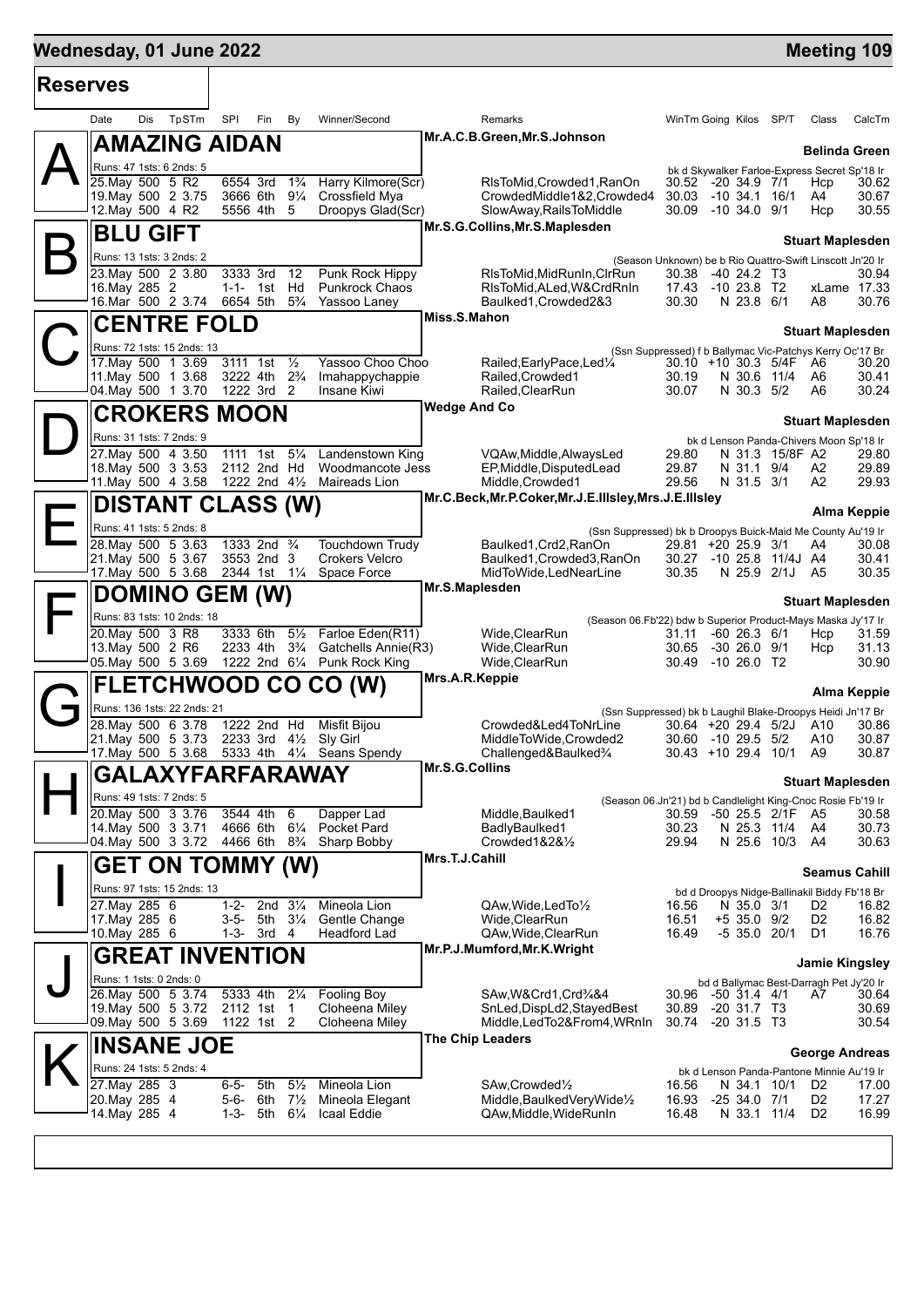# **Wednesday, 01 June 2022 Meeting 109**

| <b>Reserves</b> |                                                                   |                                                          |                                                 |                                                                                          |                                                                                          |  |                                                          |  |  |
|-----------------|-------------------------------------------------------------------|----------------------------------------------------------|-------------------------------------------------|------------------------------------------------------------------------------------------|------------------------------------------------------------------------------------------|--|----------------------------------------------------------|--|--|
|                 | TpSTm<br>Date<br>Dis                                              | SPI<br>Fin<br>By                                         | Winner/Second                                   | Remarks                                                                                  | WinTm Going Kilos SP/T                                                                   |  | Class<br>CalcTm                                          |  |  |
|                 | <b>LISNEAL TWISTER</b>                                            |                                                          |                                                 | Mr.R.F.Yeates                                                                            |                                                                                          |  | <b>Richard Yeates</b>                                    |  |  |
|                 | Runs: 119 1sts: 22 2nds: 13                                       |                                                          |                                                 |                                                                                          |                                                                                          |  | bk d Droopys Jet-Oghill Oyster Sp'16 Ir                  |  |  |
|                 | 24. May 500 2 3.71<br>11. May 500 2 3.80                          | 2444 5th<br>$4\frac{1}{2}$<br>3<br>4433 3rd              | Awordinedgeways<br>Night Tango                  | BadlyBaulked1, Crowded <sup>1</sup> / <sub>4</sub><br>RailsToMiddle, CrdRunUp&1          | 30.79 -10 29.2 5/1<br>30.68<br>N 29.6 7/2                                                |  | 31.03<br>A10<br>30.93<br>A10                             |  |  |
|                 | 04. May 500 2 3.69 2113 4th                                       | $3\frac{1}{2}$                                           | White One                                       | EP,LedRunUpTo%                                                                           | $-1029.99$<br>30.60                                                                      |  | A10<br>30.78                                             |  |  |
|                 | <b>MISFIT CHARM</b>                                               |                                                          |                                                 | Mr.G.Andreas                                                                             |                                                                                          |  | <b>George Andreas</b>                                    |  |  |
|                 | Runs: 19 1sts: 1 2nds: 3                                          |                                                          |                                                 |                                                                                          | (Season 04.Fb'22) bk b Droopys Jet-Footfield Debro Jy'19 Ir                              |  |                                                          |  |  |
|                 | 28. May 500 4 3.76<br>20. May 500 3 3.94                          | 3666 4th<br>$4\frac{1}{2}$<br>Nk<br>6643 2nd             | Sly Girl<br>Imalrightdottie                     | Middle, ClearRun<br>SAw, Middle, W1&1/2, ChlRnIn                                         | 30.22 +20 25.1 5/1<br>31.22 -60 25.5 7/1                                                 |  | 30.78<br>A9<br>A9<br>30.65                               |  |  |
|                 | 14. May 500 4 3.76                                                | $3\frac{1}{4}$<br>2554 4th                               | <b>Swift Volt</b>                               | Middle, Crowded1                                                                         | 30.86<br>N 25.3 5/1                                                                      |  | A9<br>31.12                                              |  |  |
|                 | <b>OUTDOOR HONEY</b>                                              |                                                          |                                                 | Mr.R.P.Crockford, Mr.A.C. Taylor                                                         |                                                                                          |  | <b>Tony Taylor</b>                                       |  |  |
|                 | Runs: 58 1sts: 13 2nds: 5                                         |                                                          |                                                 |                                                                                          | (Ssn Suppressed) bk b Skywalker Puma-Outdoor Tina Nv'18 Ir                               |  |                                                          |  |  |
|                 | 28. May 500 3 3.75<br>20. May 500 2 3.77                          | 5655 5th<br>$4\frac{1}{4}$<br>5331 1st 51/ <sub>2</sub>  | Touchdown Trudy<br>Sesh Poets Angel             | Crowded <sub>2</sub><br>Middle, CrdRunUp, Led <sup>3</sup> /4                            | 29.81 +20 28.8 8/1<br>30.58 -50 29.0 6/1                                                 |  | 30.36<br>A4<br>A6<br>30.08                               |  |  |
|                 | 11. May 500 3 3.71                                                | 2556 5th 8 <sup>3</sup> / <sub>4</sub> Slippy Bruno      |                                                 | MidToRIs, Crd1, Blk1/2                                                                   | 30.41 -10 28.5 10/1                                                                      |  | 30.99<br>A6                                              |  |  |
|                 | <b>PAIGE GIRL</b>                                                 |                                                          |                                                 | Mr.N.Friar                                                                               |                                                                                          |  | <b>Tony Taylor</b>                                       |  |  |
|                 | Runs: 23 1sts: 3 2nds: 4                                          |                                                          |                                                 |                                                                                          | (Season Unknown) bd b Eden The Kid-Swift Ali Ap'20 Ir                                    |  |                                                          |  |  |
|                 | 25. May 500 2 3.75                                                | 5664 5th<br>$\overline{2}$                               | Grandsons Spirit                                | Crd&Mid1,Crowded2,Wide1/2                                                                | 30.59<br>-20 27.8 11/2                                                                   |  | 30.55<br>A7                                              |  |  |
|                 | 18. May 500 3 3.82<br>13. May 500 2 3.76 4222 3rd                 | 5666 3rd<br>$2\frac{3}{4}$<br>- 3                        | <b>Ballybough Rory</b><br><b>Brannock Tiger</b> | CrdStt&2,Middle<br>Middle, Crowded1                                                      | 30.55<br>N 27.7 5/1<br>30.54 -20 27.8 2/1F                                               |  | A7<br>30.78<br>A7<br>30.57                               |  |  |
|                 | <b>PENNYS STUDIO (W)</b>                                          |                                                          |                                                 | Mr.A.B.Benson                                                                            |                                                                                          |  |                                                          |  |  |
|                 | Runs: 71 1sts: 10 2nds: 13                                        |                                                          |                                                 |                                                                                          | f d Deanridge Viking-Pennys Papaver Ja'19 Ir                                             |  | <b>Richard Rees</b>                                      |  |  |
|                 | 25.May 500 6 3.70                                                 | 4334 6th                                                 | 81/ <sub>4</sub> Enchantress                    | Wide, Baulked <sup>1/4</sup>                                                             | 30.34<br>-20 37.2 5/2                                                                    |  | 30.79<br>A5                                              |  |  |
|                 | 18. May 500 6 3.62<br>10. May 500 6 3.67 2221 1st 41/4 Insane Mrs | 2222 2nd 51/2 Charter Party                              |                                                 | Wide, Challenged 1To 2<br>Wide, Led 3                                                    | 29.91<br>N 37.2 7/1<br>30.34 -10 37.2 4/1                                                |  | A5<br>30.35<br>A6<br>30.24                               |  |  |
|                 | <b>QUARTERLAND HOLI</b>                                           |                                                          |                                                 | <b>Fletchwood Racing</b>                                                                 |                                                                                          |  |                                                          |  |  |
|                 | Runs: 27 1sts: 7 2nds: 4                                          |                                                          |                                                 | <b>Alma Keppie</b><br>(Ssn Suppressed) bk b Laughil Blake-Quarterland Abby Jn'19 Ir      |                                                                                          |  |                                                          |  |  |
|                 | 25. May 500 3 3.62                                                | 2666 6th<br>12                                           | Zazzeras Turk                                   | Middle, Baulked1                                                                         | $-20$ 29.1 $8/1$<br>29.91                                                                |  | 30.67<br>A3                                              |  |  |
|                 | 20. May 500 4 3.65<br>11. May 500 3 3.50                          | 1566 6th<br>$8\frac{1}{2}$<br>1111 1st                   | Crystal Impact<br>1½ Kerrs Bruno                | Middle, Baulked1<br>VQAw, Middle, ALed                                                   | 30.27<br>$-40$ 29.3 $5/1$<br>30.23 -20 28.9 9/4F                                         |  | A2<br>30.54<br>A <sub>3</sub><br>30.03                   |  |  |
|                 | <b>RISING QUEST</b>                                               |                                                          |                                                 | Mr.R.P.Beveridge, Mr.S.Maplesden                                                         |                                                                                          |  |                                                          |  |  |
|                 | Runs: 35 1sts: 3 2nds: 6                                          |                                                          |                                                 | <b>Stuart Maplesden</b><br>(Season 26.Ap'21) bk b Confident Rankin-Rising Spice Ja'19 Ir |                                                                                          |  |                                                          |  |  |
|                 | 27. May 500 4 3.70                                                | 3666 3rd<br>10                                           | <b>Shady Alf</b>                                | Baulked1& <sup>3</sup> /4                                                                | 31.00 -10 27.8 9/2                                                                       |  | A10<br>31.71                                             |  |  |
|                 | 21. May 500 3 3.77<br>14.May 500 4 3.72                           | $6\frac{1}{4}$<br>2666 5th<br>3666 3rd<br>$5\frac{3}{4}$ | Cushie Blako<br>Molly Ona Jolly                 | BaulkedWide1&1/4<br>CrowdedWide1,Crowded1/4                                              | $-10$ 27.5 $11/4$<br>30.99<br>30.44<br>N 27.6 4/1                                        |  | 31.40<br>A10<br>30.91<br>A10                             |  |  |
|                 | <b>ROSEVILLE JANE</b>                                             |                                                          |                                                 | Mr.D.Teevan                                                                              |                                                                                          |  |                                                          |  |  |
|                 | Runs: 17 1sts: 5 2nds: 3                                          |                                                          |                                                 |                                                                                          |                                                                                          |  | <b>Seamus Cahill</b>                                     |  |  |
|                 | 24. May 500 1 3.64                                                | 3222 3rd<br>- 5                                          | Woodmancote Jess                                | EarlyPace,BadlyBaulked1/4                                                                | (Season Unknown) bk b Ardnasool Jet-Dundrum Pearl Oc'19 Ir<br>-10 30.1 11/8F A1<br>29.69 |  | 29.99                                                    |  |  |
|                 | 18. May 500 1 3.59<br>12.May 500 2 3.53                           | 3111 1st 1/2<br>1111 1st $\frac{3}{4}$                   | Moanteen Evie<br>Woodmancote Jess               | EP, Railed, Led <sup>1/4</sup><br>VQAw, Rails To Middle, ALed                            | 29.92<br>N 30.6 7/4F A1<br>29.78<br>N 30.7 15/8F A2                                      |  | 29.92<br>29.78                                           |  |  |
|                 | <b>SHARP JOSH</b>                                                 |                                                          |                                                 | <b>Sharp Lads</b>                                                                        |                                                                                          |  |                                                          |  |  |
|                 | Runs: 16 1sts: 4 2nds: 2                                          |                                                          |                                                 |                                                                                          |                                                                                          |  | <b>Seamus Cahill</b>                                     |  |  |
|                 | 25. May 500 2 3.74                                                | 6554 5th<br>6                                            | Zazzeras Turk                                   | SAw,Crowded&CkWide1,Crd4                                                                 | bk d Droopys Buick-Ballinakil Biddy Sp'20 Br<br>$-20$ 31.1 $7/1$<br>29.91                |  | A3<br>30.20                                              |  |  |
|                 | 17 May 500 2 3.63                                                 | 3465 6th<br>10                                           | Fine Cut                                        | RIsToMid.Stb&BBaulked1/4                                                                 | 29.91 +10 31.6 2/1F A3                                                                   |  | 30.82                                                    |  |  |
|                 | 10. May 500 2 3.62                                                | 3111 1st 31/ <sub>2</sub>                                | <b>Birdsofafeather</b>                          | EP, MidToRails, LedRunUp<br>The Wise Men Of Brighton                                     | 29.95 -10 31.8 11/8F A5                                                                  |  | 29.85                                                    |  |  |
|                 | <b>SWITHINS TIGER</b>                                             |                                                          |                                                 |                                                                                          |                                                                                          |  | <b>Seamus Cahill</b>                                     |  |  |
|                 | Runs: 7 1sts: 4 2nds: 1<br>26. May 500 4 3.66                     | 3335 5th<br>8                                            | Doorus Jet                                      | Middle, Crowded 1&2&3/4                                                                  | -50 36.6 7/2<br>29.91                                                                    |  | bd d Ballymac Best-Body Clock Ap'20 Ir<br>30.05<br>A1    |  |  |
|                 | 11 May 500 4 3.54                                                 | 1111 1st 3 <sup>3</sup> / <sub>4</sub>                   | <b>Glengar Bandit</b>                           | QAw, Middle, ALed, WRunIn                                                                | 29.69 -10 36.8 6/4F A1                                                                   |  | 29.59                                                    |  |  |
|                 | 05. May 500 4 3.57                                                | 4333 4th <sup>3</sup> / <sub>4</sub>                     | Sonny The Kid                                   | Middle, Baulked1<br>Mr.R.G.Newland, Mrs.P.A.Newland                                      | 29.74 -10 36.7 6/1                                                                       |  | 29.70<br>A1                                              |  |  |
|                 | <b>WARREN HILL (W)</b>                                            |                                                          |                                                 |                                                                                          |                                                                                          |  | <b>Claude Gardiner</b>                                   |  |  |
|                 | Runs: 79 1sts: 15 2nds: 17<br>27. May 500 6 3.66                  | 5434 6th<br>$7\frac{3}{4}$                               | Soul Intention                                  | Wide, ClearRun                                                                           | 29.94 -10 29.8 7/1                                                                       |  | bk d Candlelight King-Miss Mitsy Oc'18 Ir<br>A1<br>30.44 |  |  |
|                 | 18 May 500 6 3.57                                                 | 1222 6th<br>$5\frac{1}{4}$                               | Roseville Jane                                  | Wide, Led To 1/4, Handy To 3                                                             | N 29.6 7/2<br>29.92                                                                      |  | A1<br>30.35                                              |  |  |
|                 | 11. May 500 6 3.68 4333 5th 81/4 Swithins Tiger                   |                                                          |                                                 | Wide, ClearRun                                                                           | 29.69 -10 29.6 8/1                                                                       |  | A1<br>30.26                                              |  |  |
|                 |                                                                   |                                                          |                                                 |                                                                                          |                                                                                          |  |                                                          |  |  |